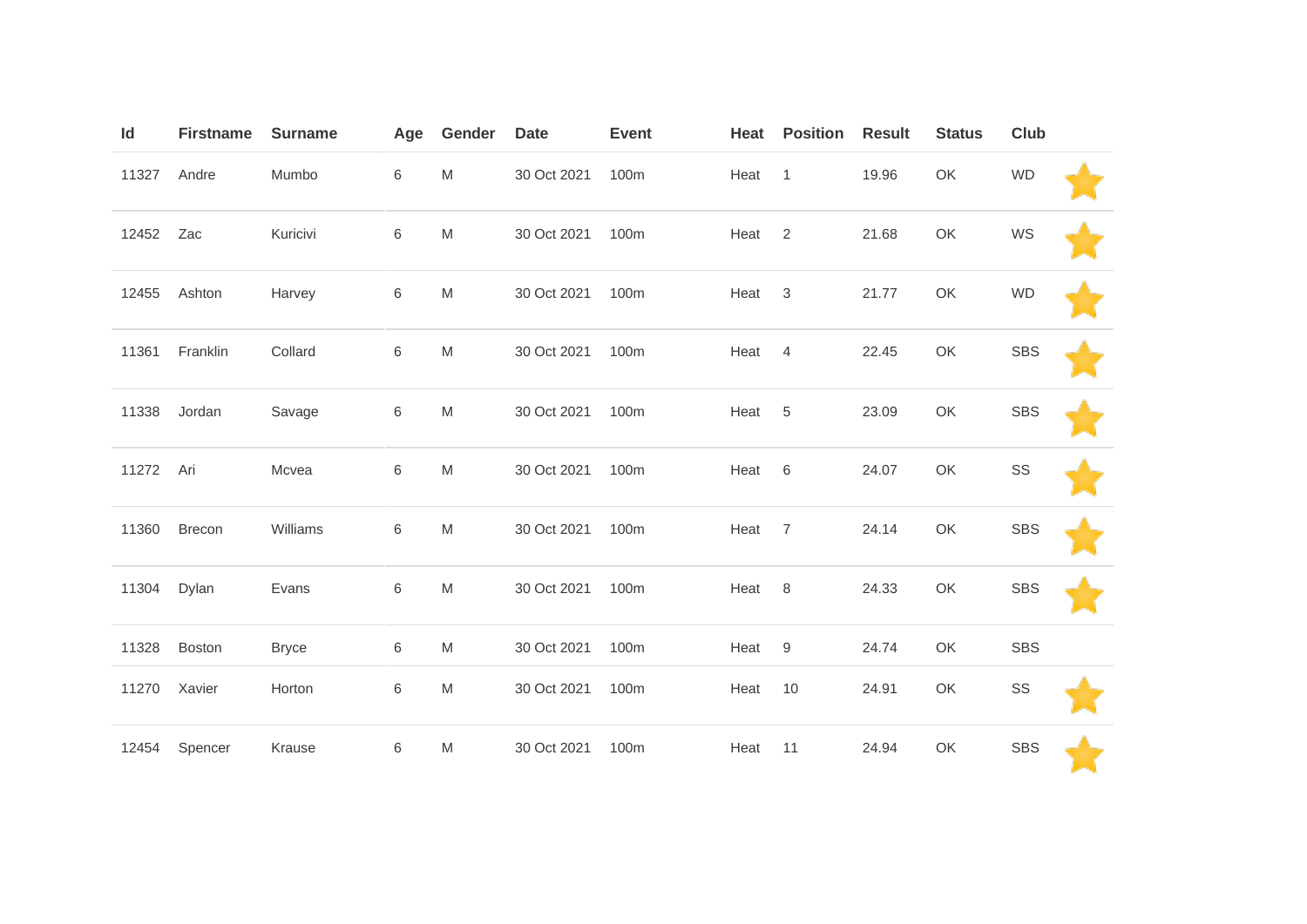| Id    | <b>Firstname</b> | <b>Surname</b> | Age     | Gender                                                                                | <b>Date</b> | <b>Event</b>    | Heat   | <b>Position</b> | <b>Result</b> | <b>Status</b> | Club       |  |
|-------|------------------|----------------|---------|---------------------------------------------------------------------------------------|-------------|-----------------|--------|-----------------|---------------|---------------|------------|--|
| 12461 | Dylan            | Withers        | 6       | M                                                                                     | 30 Oct 2021 | 100m            | Heat   | 12              | 25.73         | OK            | SS         |  |
| 11329 | nico             | wren           | 6       | ${\sf M}$                                                                             | 30 Oct 2021 | 100m            | Heat   | 13              | 26.65         | OK            | WS         |  |
| 11266 | Hudson           | Potsig-Sanders | 6       | ${\sf M}$                                                                             | 30 Oct 2021 | 100m            | Heat   | 14              | 27.13         | OK            | SS         |  |
| 11349 | Zale             | Fisher         | 6       | ${\sf M}$                                                                             | 30 Oct 2021 | 100m            | Heat   | 15              | 28.14         | OK            | SS         |  |
| 11342 | Brooklyn         | Goddard        | 6       | $\mathsf{M}% _{T}=\mathsf{M}_{T}\!\left( a,b\right) ,\ \mathsf{M}_{T}=\mathsf{M}_{T}$ | 30 Oct 2021 | 100m            | Heat   | 16              | 28.75         | OK            | WS         |  |
| 11327 | Andre            | Mumbo          | 6       | $\mathsf{M}% _{T}=\mathsf{M}_{T}\!\left( a,b\right) ,\ \mathsf{M}_{T}=\mathsf{M}_{T}$ | 30 Oct 2021 | 70 <sub>m</sub> | Heat   | $\overline{1}$  | 13.90         | OK            | <b>WD</b>  |  |
| 12452 | Zac              | Kuricivi       | 6       | $\mathsf{M}% _{T}=\mathsf{M}_{T}\!\left( a,b\right) ,\ \mathsf{M}_{T}=\mathsf{M}_{T}$ | 30 Oct 2021 | 70m             | Heat   | $\overline{2}$  | 14.58         | OK            | WS         |  |
| 12455 | Ashton           | Harvey         | $\,6\,$ | ${\sf M}$                                                                             | 30 Oct 2021 | 70 <sub>m</sub> | Heat   | $\mathsf 3$     | 14.61         | OK            | <b>WD</b>  |  |
| 11338 | Jordan           | Savage         | $\,6\,$ | M                                                                                     | 30 Oct 2021 | 70m             | Heat   | $\overline{4}$  | 15.64         | OK            | <b>SBS</b> |  |
| 11361 | Franklin         | Collard        | 6       | $\mathsf{M}% _{T}=\mathsf{M}_{T}\!\left( a,b\right) ,\ \mathsf{M}_{T}=\mathsf{M}_{T}$ | 30 Oct 2021 | 70m             | Heat 4 |                 | 15.64         | OK            | <b>SBS</b> |  |
| 11304 | Dylan            | Evans          | 6       | M                                                                                     | 30 Oct 2021 | 70 <sub>m</sub> | Heat   | 6               | 16.20         | OK            | <b>SBS</b> |  |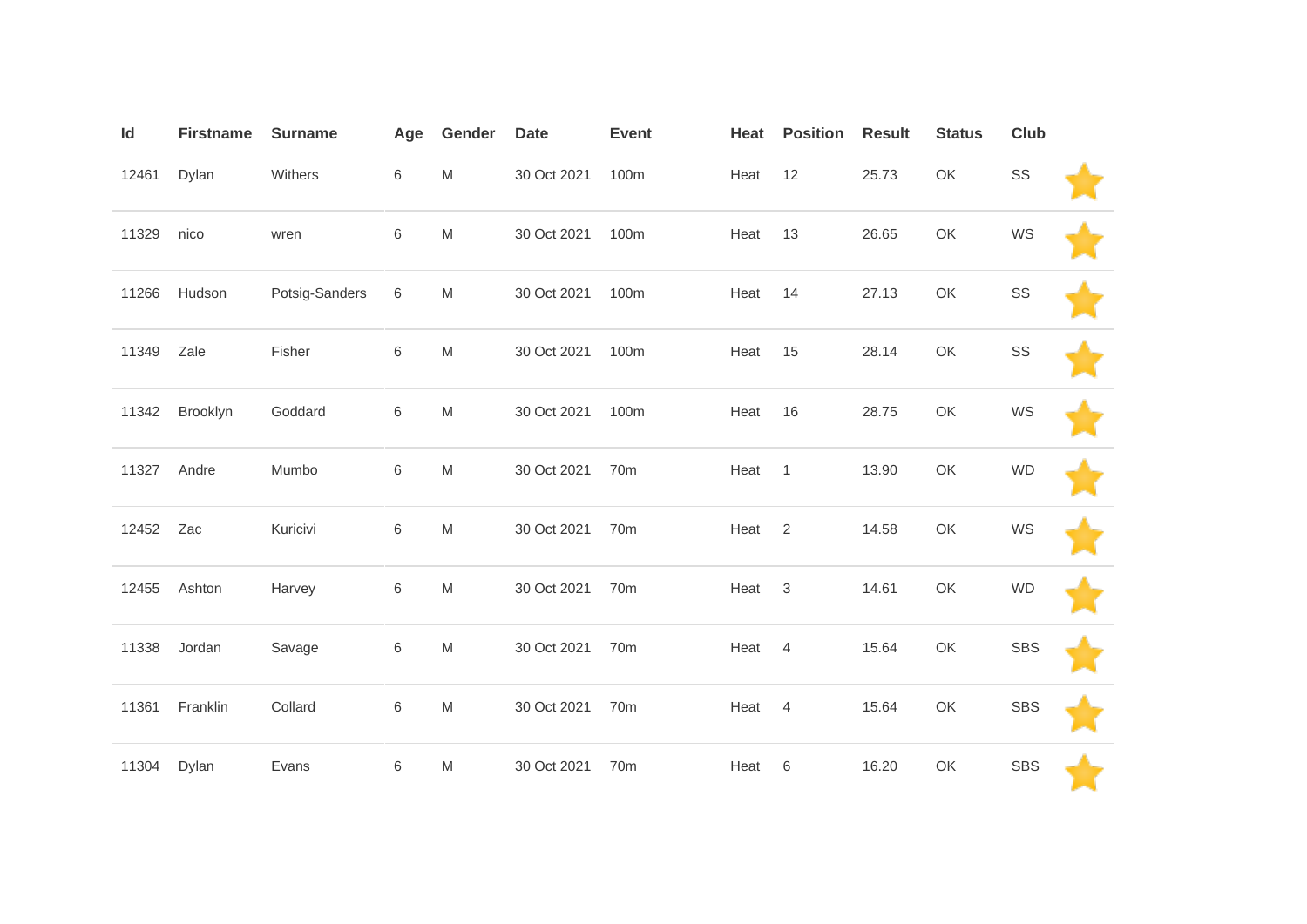| Id    | <b>Firstname</b> | <b>Surname</b> | Age | Gender                                                                                                     | <b>Date</b> | <b>Event</b>    | Heat              | <b>Position</b> | <b>Result</b> | <b>Status</b> | <b>Club</b> |  |
|-------|------------------|----------------|-----|------------------------------------------------------------------------------------------------------------|-------------|-----------------|-------------------|-----------------|---------------|---------------|-------------|--|
| 11328 | Boston           | <b>Bryce</b>   | 6   | $\mathsf{M}% _{T}=\mathsf{M}_{T}\!\left( a,b\right) ,\ \mathsf{M}_{T}=\mathsf{M}_{T}\!\left( a,b\right) ,$ | 30 Oct 2021 | 70 <sub>m</sub> | Heat              | $\overline{7}$  | 16.29         | OK            | <b>SBS</b>  |  |
| 11360 | Brecon           | Williams       | 6   | $\mathsf{M}% _{T}=\mathsf{M}_{T}\!\left( a,b\right) ,\ \mathsf{M}_{T}=\mathsf{M}_{T}\!\left( a,b\right) ,$ | 30 Oct 2021 | 70m             | Heat              | 8               | 16.32         | OK            | <b>SBS</b>  |  |
| 12454 | Spencer          | Krause         | 6   | $\mathsf{M}% _{T}=\mathsf{M}_{T}\!\left( a,b\right) ,\ \mathsf{M}_{T}=\mathsf{M}_{T}\!\left( a,b\right) ,$ | 30 Oct 2021 | 70 <sub>m</sub> | Heat              | 9               | 16.97         | OK            | <b>SBS</b>  |  |
| 11329 | nico             | wren           | 6   | M                                                                                                          | 30 Oct 2021 | 70 <sub>m</sub> | Heat              | 10              | 17.54         | OK            | WS          |  |
| 11272 | Ari              | Mcvea          | 6   | $\mathsf{M}% _{T}=\mathsf{M}_{T}\!\left( a,b\right) ,\ \mathsf{M}_{T}=\mathsf{M}_{T}\!\left( a,b\right) ,$ | 30 Oct 2021 | 70 <sub>m</sub> | Heat              | 11              | 17.68         | OK            | SS          |  |
| 11270 | Xavier           | Horton         | 6   | M                                                                                                          | 30 Oct 2021 | 70 <sub>m</sub> | Heat              | 12              | 17.96         | OK            | SS          |  |
| 12461 | Dylan            | Withers        | 6   | $\mathsf{M}% _{T}=\mathsf{M}_{T}\!\left( a,b\right) ,\ \mathsf{M}_{T}=\mathsf{M}_{T}\!\left( a,b\right) ,$ | 30 Oct 2021 | 70 <sub>m</sub> | Heat              | 13              | 18.08         | OK            | SS          |  |
| 11266 | Hudson           | Potsig-Sanders | 6   | M                                                                                                          | 30 Oct 2021 | 70 <sub>m</sub> | Heat              | 14              | 18.92         | OK            | SS          |  |
| 11349 | Zale             | Fisher         | 6   | M                                                                                                          | 30 Oct 2021 | 70 <sub>m</sub> | Heat              | 15              | 20.39         | OK            | SS          |  |
| 12452 | Zac              | Kuricivi       | 6   | $\mathsf{M}% _{T}=\mathsf{M}_{T}\!\left( a,b\right) ,\ \mathsf{M}_{T}=\mathsf{M}_{T}\!\left( a,b\right) ,$ | 30 Oct 2021 | Discus 350g     | Heat              | $\mathbf{1}$    | 6.37          | OK            | WS          |  |
| 12455 | Ashton           | Harvey         | 6   | ${\sf M}$                                                                                                  | 30 Oct 2021 | Discus 350g     | Heat <sub>2</sub> |                 | 6.32          | OK            | <b>WD</b>   |  |
| 11360 | Brecon           | Williams       | 6   | M                                                                                                          | 30 Oct 2021 | Discus 350g     | Heat              | $\mathbf{3}$    | 5.96          | OK            | <b>SBS</b>  |  |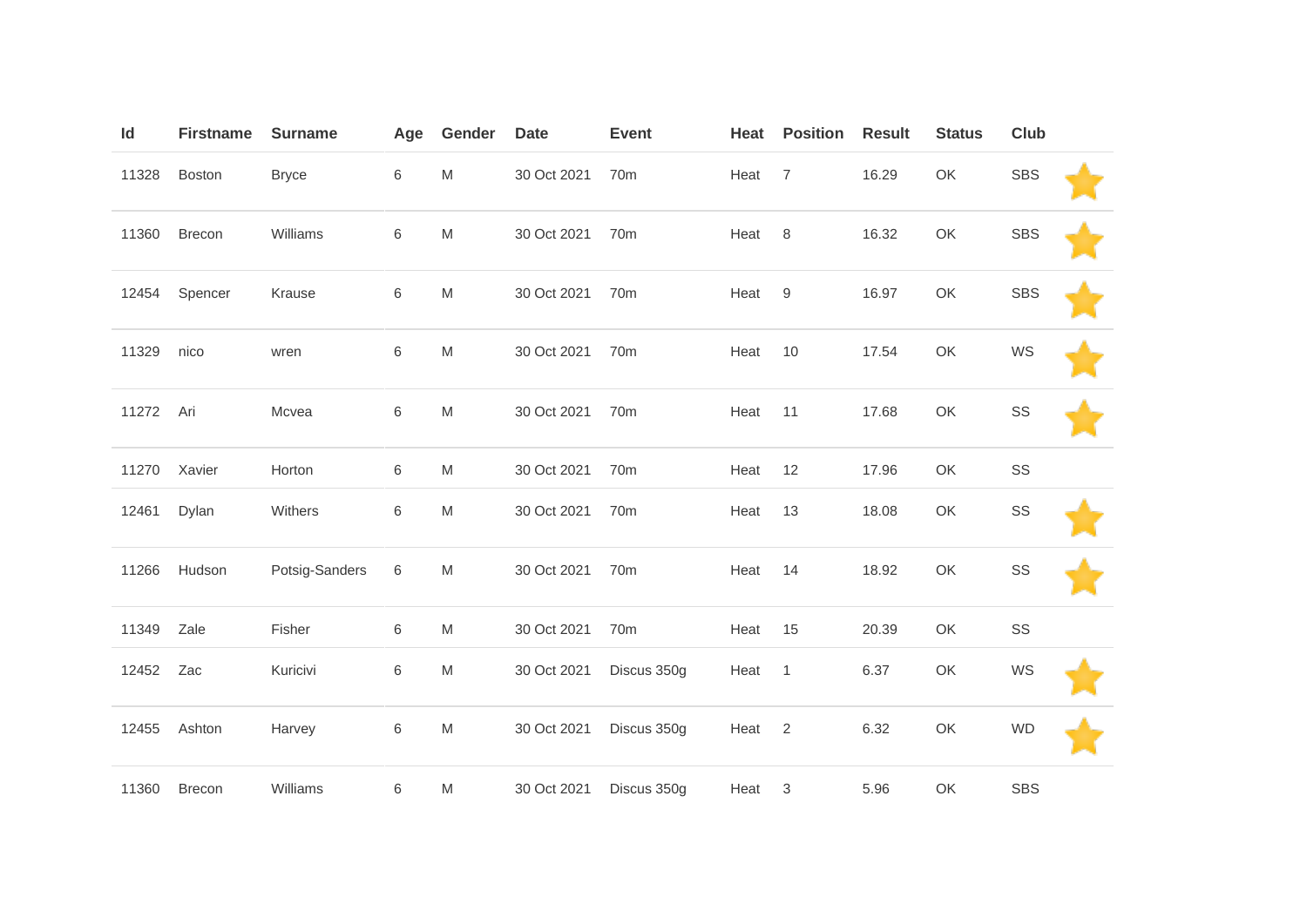| Id    | <b>Firstname</b> | <b>Surname</b> | Age | Gender                                                                                | <b>Date</b> | <b>Event</b> | Heat | <b>Position</b> | <b>Result</b> | <b>Status</b> | Club       |  |
|-------|------------------|----------------|-----|---------------------------------------------------------------------------------------|-------------|--------------|------|-----------------|---------------|---------------|------------|--|
| 11327 | Andre            | Mumbo          | 6   | M                                                                                     | 30 Oct 2021 | Discus 350g  | Heat | $\overline{4}$  | 5.59          | OK            | <b>WD</b>  |  |
| 11361 | Franklin         | Collard        | 6   | M                                                                                     | 30 Oct 2021 | Discus 350g  | Heat | $\,$ 5 $\,$     | 4.71          | OK            | <b>SBS</b> |  |
| 11329 | nico             | wren           | 6   | M                                                                                     | 30 Oct 2021 | Discus 350g  | Heat | 6               | 4.66          | OK            | WS         |  |
| 11328 | Boston           | <b>Bryce</b>   | 6   | M                                                                                     | 30 Oct 2021 | Discus 350g  | Heat | $\overline{7}$  | 4.62          | OK            | SBS        |  |
| 11270 | Xavier           | Horton         | 6   | M                                                                                     | 30 Oct 2021 | Discus 350g  | Heat | 8               | 4.15          | OK            | SS         |  |
| 11304 | Dylan            | Evans          | 6   | M                                                                                     | 30 Oct 2021 | Discus 350g  | Heat | $9\,$           | 3.88          | OK            | <b>SBS</b> |  |
| 11338 | Jordan           | Savage         | 6   | M                                                                                     | 30 Oct 2021 | Discus 350g  | Heat | 10              | 3.47          | OK            | <b>SBS</b> |  |
| 11272 | Ari              | Mcvea          | 6   | $\mathsf{M}% _{T}=\mathsf{M}_{T}\!\left( a,b\right) ,\ \mathsf{M}_{T}=\mathsf{M}_{T}$ | 30 Oct 2021 | Discus 350g  | Heat | 11              | 3.05          | OK            | SS         |  |
| 12454 | Spencer          | Krause         | 6   | $\mathsf{M}% _{T}=\mathsf{M}_{T}\!\left( a,b\right) ,\ \mathsf{M}_{T}=\mathsf{M}_{T}$ | 30 Oct 2021 | Discus 350g  | Heat | 12              | 2.95          | OK            | <b>SBS</b> |  |
| 11266 | Hudson           | Potsig-Sanders | 6   | M                                                                                     | 30 Oct 2021 | Discus 350g  | Heat | 13              | 2.62          | OK            | SS         |  |
| 12461 | Dylan            | Withers        | 6   | M                                                                                     | 30 Oct 2021 | Discus 350g  | Heat | 14              | 2.09          | OK            | SS         |  |
| 11349 | Zale             | Fisher         | 6   | M                                                                                     | 30 Oct 2021 | Discus 350g  | Heat | 15              | 1.72          | OK            | SS         |  |
| 11327 | Andre            | Mumbo          | 6   | M                                                                                     | 30 Oct 2021 | Long Jump    | Heat | $\mathbf{1}$    | 2.36          | OK            | <b>WD</b>  |  |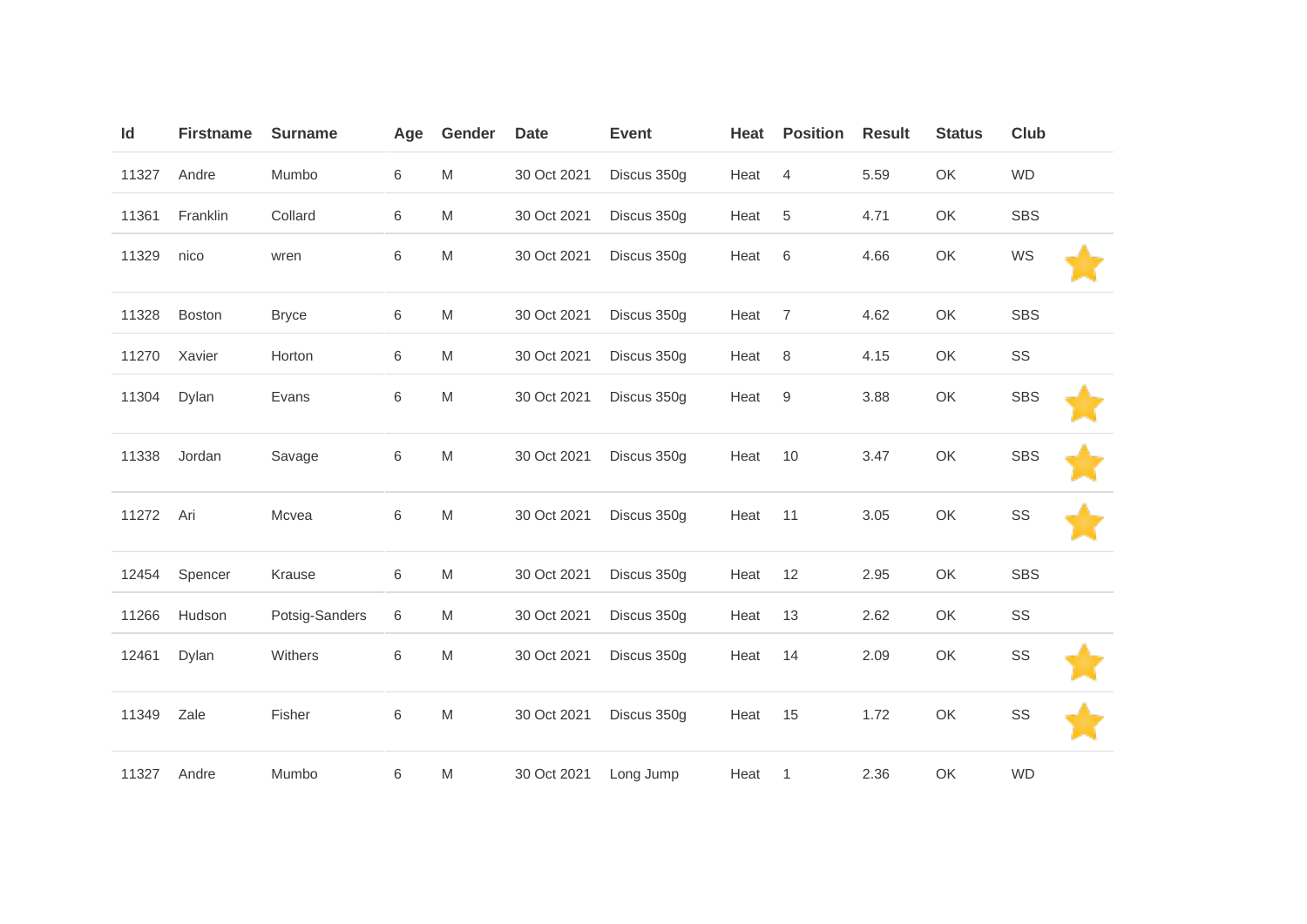| Id    | <b>Firstname</b> | <b>Surname</b> | Age   | Gender                                                                                                     | <b>Date</b> | <b>Event</b> | Heat | <b>Position</b> | <b>Result</b> | <b>Status</b> | Club       |  |
|-------|------------------|----------------|-------|------------------------------------------------------------------------------------------------------------|-------------|--------------|------|-----------------|---------------|---------------|------------|--|
| 12455 | Ashton           | Harvey         | 6     | M                                                                                                          | 30 Oct 2021 | Long Jump    | Heat | $\overline{2}$  | 2.28          | OK            | <b>WD</b>  |  |
| 12452 | Zac              | Kuricivi       | 6     | $\mathsf{M}% _{T}=\mathsf{M}_{T}\!\left( a,b\right) ,\ \mathsf{M}_{T}=\mathsf{M}_{T}\!\left( a,b\right) ,$ | 30 Oct 2021 | Long Jump    | Heat | $\sqrt{3}$      | 2.21          | OK            | WS         |  |
| 11272 | Ari              | Mcvea          | 6     | M                                                                                                          | 30 Oct 2021 | Long Jump    | Heat | $\overline{4}$  | 1.97          | OK            | SS         |  |
| 11304 | Dylan            | Evans          | $\,6$ | $\mathsf{M}% _{T}=\mathsf{M}_{T}\!\left( a,b\right) ,\ \mathsf{M}_{T}=\mathsf{M}_{T}\!\left( a,b\right) ,$ | 30 Oct 2021 | Long Jump    | Heat | 5               | 1.94          | OK            | <b>SBS</b> |  |
| 11361 | Franklin         | Collard        | 6     | $\mathsf{M}% _{T}=\mathsf{M}_{T}\!\left( a,b\right) ,\ \mathsf{M}_{T}=\mathsf{M}_{T}\!\left( a,b\right) ,$ | 30 Oct 2021 | Long Jump    | Heat | 6               | 1.92          | OK            | <b>SBS</b> |  |
| 11328 | Boston           | <b>Bryce</b>   | 6     | M                                                                                                          | 30 Oct 2021 | Long Jump    | Heat | $\overline{7}$  | 1.88          | OK            | <b>SBS</b> |  |
| 11360 | Brecon           | Williams       | 6     | M                                                                                                          | 30 Oct 2021 | Long Jump    | Heat | 8               | 1.79          | OK            | <b>SBS</b> |  |
| 12454 | Spencer          | Krause         | 6     | M                                                                                                          | 30 Oct 2021 | Long Jump    | Heat | 9               | 1.66          | OK            | <b>SBS</b> |  |
| 11270 | Xavier           | Horton         | 6     | M                                                                                                          | 30 Oct 2021 | Long Jump    | Heat | 10              | 1.63          | OK            | SS         |  |
| 12461 | Dylan            | Withers        | 6     | M                                                                                                          | 30 Oct 2021 | Long Jump    | Heat | 11              | 1.57          | OK            | SS         |  |
| 11349 | Zale             | Fisher         | 6     | M                                                                                                          | 30 Oct 2021 | Long Jump    | Heat | 12              | 1.46          | OK            | SS         |  |
| 11338 | Jordan           | Savage         | 6     | $\mathsf{M}% _{T}=\mathsf{M}_{T}\!\left( a,b\right) ,\ \mathsf{M}_{T}=\mathsf{M}_{T}\!\left( a,b\right) ,$ | 30 Oct 2021 | Long Jump    | Heat | 13              | 1.33          | OK            | <b>SBS</b> |  |
| 11266 | Hudson           | Potsig-Sanders | 6     | M                                                                                                          | 30 Oct 2021 | Long Jump    | Heat | 13              | 1.33          | OK            | SS         |  |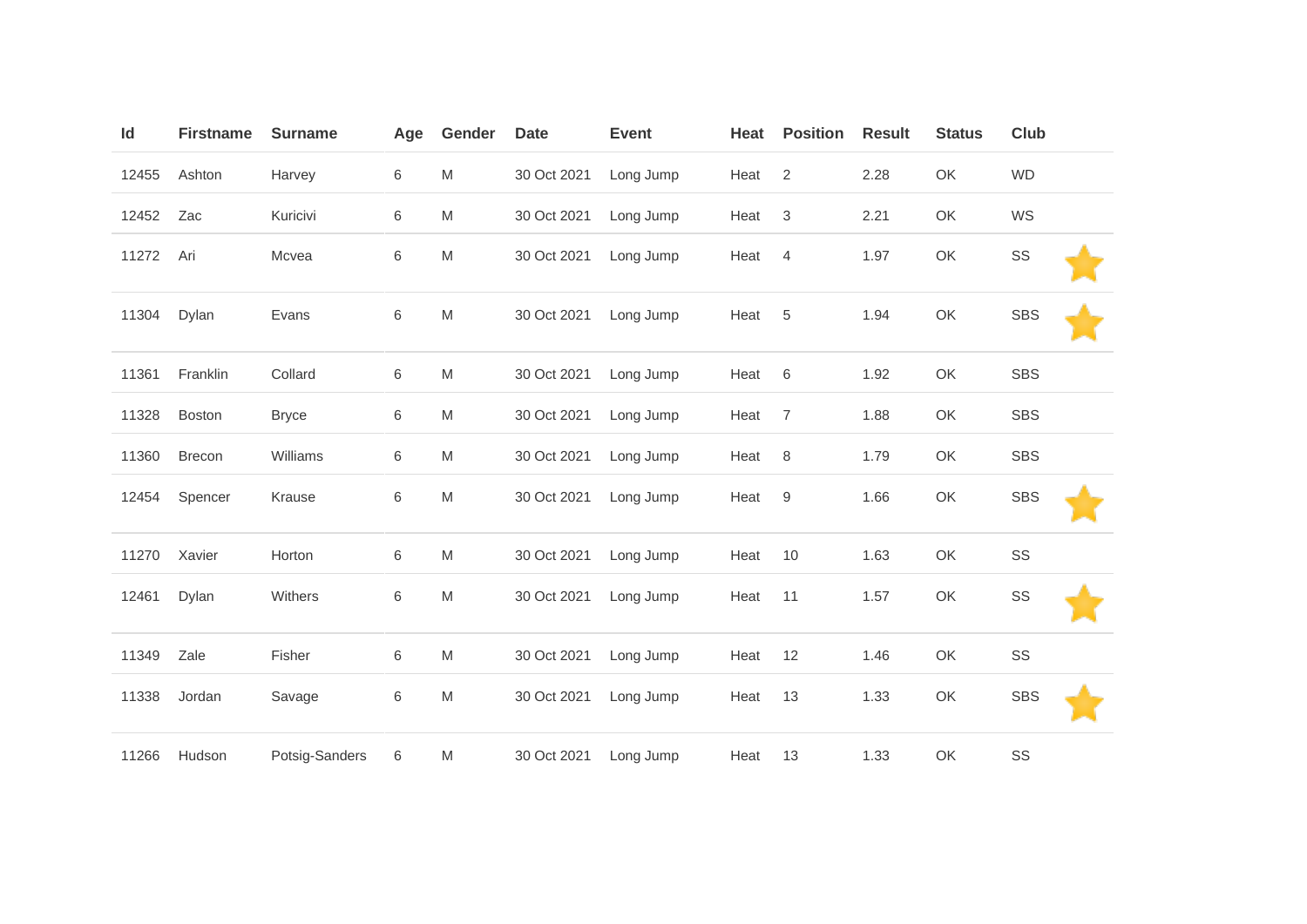| Id    | <b>Firstname</b> | <b>Surname</b> | Age              | Gender                                                                                                     | <b>Date</b> | <b>Event</b> | Heat   | <b>Position</b> | <b>Result</b> | <b>Status</b> | Club       |  |
|-------|------------------|----------------|------------------|------------------------------------------------------------------------------------------------------------|-------------|--------------|--------|-----------------|---------------|---------------|------------|--|
| 11329 | nico             | wren           | 6                | ${\sf M}$                                                                                                  | 30 Oct 2021 | Long Jump    | Heat   | 15              | 1.25          | OK            | WS         |  |
| 11353 | Izaiyah          | Williams       | $\overline{7}$   | $\mathsf{M}% _{T}=\mathsf{M}_{T}\!\left( a,b\right) ,\ \mathsf{M}_{T}=\mathsf{M}_{T}\!\left( a,b\right) ,$ | 30 Oct 2021 | 100m         | Heat   | $\mathbf{1}$    | 19.19         | OK            | <b>WD</b>  |  |
| 11373 | Grayson          | <b>Brooker</b> | $\overline{7}$   | $\mathsf{M}% _{T}=\mathsf{M}_{T}\!\left( a,b\right) ,\ \mathsf{M}_{T}=\mathsf{M}_{T}\!\left( a,b\right) ,$ | 30 Oct 2021 | 100m         | Heat   | 2               | 19.60         | OK            | SS         |  |
| 5620  | Zac              | Rowley         | $\overline{7}$   | $\mathsf{M}% _{T}=\mathsf{M}_{T}\!\left( a,b\right) ,\ \mathsf{M}_{T}=\mathsf{M}_{T}\!\left( a,b\right) ,$ | 30 Oct 2021 | 100m         | Heat   | $\mathbf{3}$    | 20.23         | OK            | WS         |  |
| 5799  | Jaxon            | Cavanagh       | $\overline{7}$   | $\mathsf{M}% _{T}=\mathsf{M}_{T}\!\left( a,b\right) ,\ \mathsf{M}_{T}=\mathsf{M}_{T}\!\left( a,b\right) ,$ | 30 Oct 2021 | 100m         | Heat   | $\overline{4}$  | 20.30         | OK            | WS         |  |
| 5687  | Bodhi            | Smith          | $\overline{7}$   | $\mathsf{M}% _{T}=\mathsf{M}_{T}\!\left( a,b\right) ,\ \mathsf{M}_{T}=\mathsf{M}_{T}\!\left( a,b\right) ,$ | 30 Oct 2021 | 100m         | Heat   | 5               | 21.31         | OK            | <b>SBS</b> |  |
| 5636  | Heath            | Posthuma       | $\overline{7}$   | $\mathsf{M}% _{T}=\mathsf{M}_{T}\!\left( a,b\right) ,\ \mathsf{M}_{T}=\mathsf{M}_{T}\!\left( a,b\right) ,$ | 30 Oct 2021 | 100m         | Heat   | 6               | 21.45         | OK            | SS         |  |
| 5648  | Lorenz           | Moana          | $\overline{7}$   | $\mathsf{M}% _{T}=\mathsf{M}_{T}\!\left( a,b\right) ,\ \mathsf{M}_{T}=\mathsf{M}_{T}\!\left( a,b\right) ,$ | 30 Oct 2021 | 100m         | Heat 7 |                 | 21.60         | OK            | WS         |  |
| 5733  | Harrison         | Osinski        | $\overline{7}$   | $\mathsf{M}% _{H}=\mathsf{M}_{H}$                                                                          | 30 Oct 2021 | 100m         | Heat   | 8               | 22.59         | OK            | <b>SBS</b> |  |
| 5602  | Nicholas         | Michel         | $\overline{7}$   | $\mathsf{M}% _{H}=\mathsf{M}_{H}$                                                                          | 30 Oct 2021 | 100m         | Heat   | 9               | 22.90         | OK            | <b>SBS</b> |  |
| 11298 | braxton          | vea            | $\overline{7}$   | M                                                                                                          | 30 Oct 2021 | 100m         | Heat   | 10              | 25.26         | OK            | SBS        |  |
| 11383 | Hamish           | Ison           | $\boldsymbol{7}$ | $\mathsf{M}% _{T}=\mathsf{M}_{T}\!\left( a,b\right) ,\ \mathsf{M}_{T}=\mathsf{M}_{T}\!\left( a,b\right) ,$ | 30 Oct 2021 | 100m         | Heat   | 11              | 26.28         | OK            | <b>SBS</b> |  |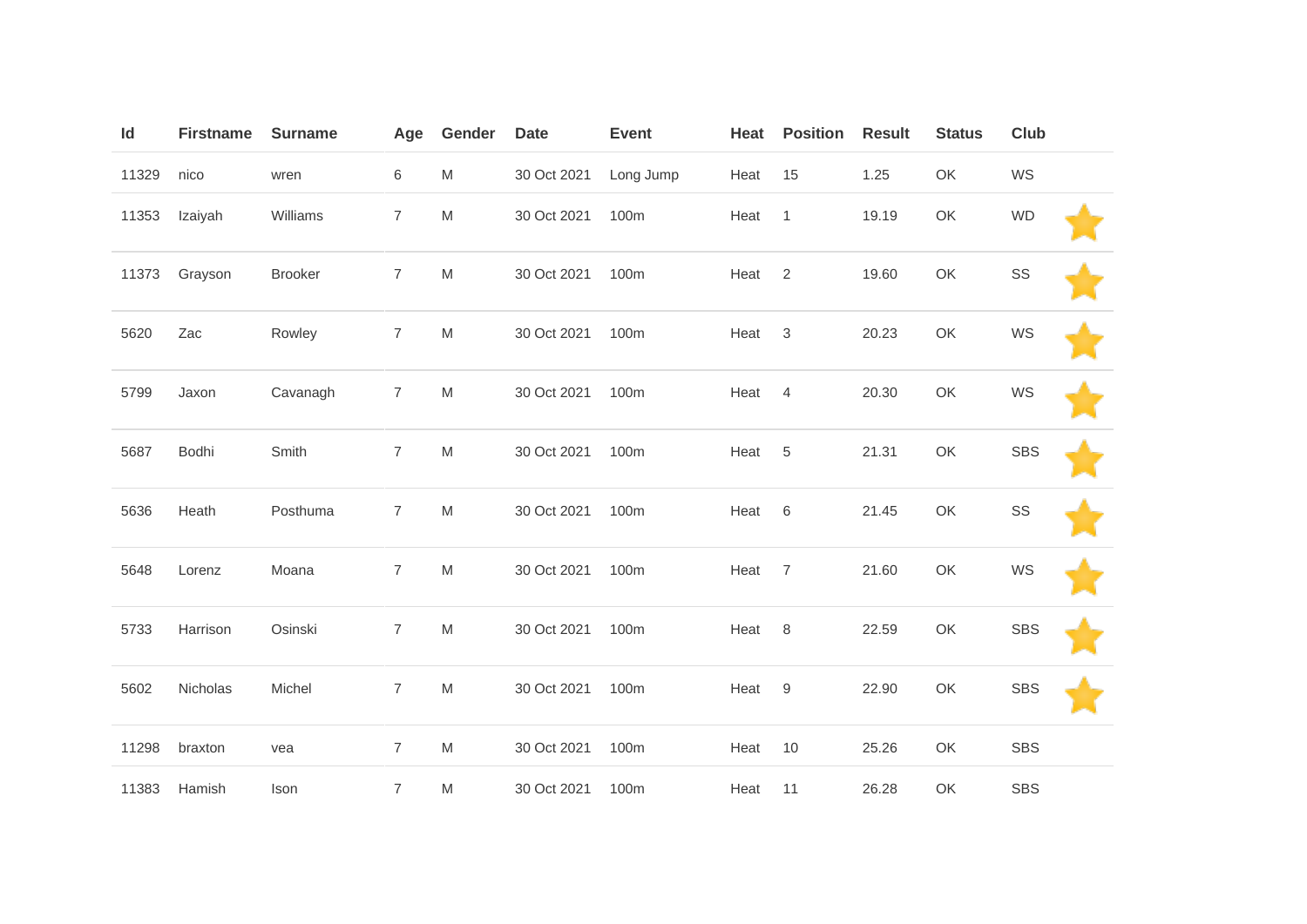| Id    | <b>Firstname</b> | <b>Surname</b> | Age            | Gender                                                                                                     | <b>Date</b> | <b>Event</b> | Heat | <b>Position</b> | <b>Result</b> | <b>Status</b> | Club       |  |
|-------|------------------|----------------|----------------|------------------------------------------------------------------------------------------------------------|-------------|--------------|------|-----------------|---------------|---------------|------------|--|
| 11357 | Ezekiel          | Castle-Nepia   | $\overline{7}$ | ${\sf M}$                                                                                                  | 30 Oct 2021 | 100m         | Heat | 12              | 26.39         | OK            | SS         |  |
| 11348 | Michael          | Shotter        | $\overline{7}$ | M                                                                                                          | 30 Oct 2021 | 100m         | Heat | 13              | 27.15         | OK            | <b>WD</b>  |  |
| 5620  | Zac              | Rowley         | $\overline{7}$ | M                                                                                                          | 30 Oct 2021 | 300m         | Heat | $\overline{1}$  | 1:10.74       | OK            | WS         |  |
| 5687  | Bodhi            | Smith          | $\overline{7}$ | M                                                                                                          | 30 Oct 2021 | 300m         | Heat | 2               | 1:14.38       | OK            | <b>SBS</b> |  |
| 11353 | Izaiyah          | Williams       | 7              | M                                                                                                          | 30 Oct 2021 | 300m         | Heat | $\mathbf{3}$    | 1:17.68       | OK            | <b>WD</b>  |  |
| 5799  | Jaxon            | Cavanagh       | $\overline{7}$ | M                                                                                                          | 30 Oct 2021 | 300m         | Heat | 4               | 1:19.46       | OK            | WS         |  |
| 5602  | Nicholas         | Michel         | $\overline{7}$ | M                                                                                                          | 30 Oct 2021 | 300m         | Heat | 5               | 1:21.46       | OK            | <b>SBS</b> |  |
| 5648  | Lorenz           | Moana          | $\overline{7}$ | M                                                                                                          | 30 Oct 2021 | 300m         | Heat | 6               | 1:23.12       | OK            | WS         |  |
| 5733  | Harrison         | Osinski        | 7              | $\mathsf{M}% _{T}=\mathsf{M}_{T}\!\left( a,b\right) ,\ \mathsf{M}_{T}=\mathsf{M}_{T}\!\left( a,b\right) ,$ | 30 Oct 2021 | 300m         | Heat | $\overline{7}$  | 1:24.10       | OK            | <b>SBS</b> |  |
| 11348 | Michael          | Shotter        | $\overline{7}$ | $\mathsf{M}% _{T}=\mathsf{M}_{T}\!\left( a,b\right) ,\ \mathsf{M}_{T}=\mathsf{M}_{T}\!\left( a,b\right) ,$ | 30 Oct 2021 | 300m         | Heat | 8               | 1:34.30       | OK            | <b>WD</b>  |  |
| 11383 | Hamish           | Ison           | $\overline{7}$ | $\mathsf{M}% _{T}=\mathsf{M}_{T}\!\left( a,b\right) ,\ \mathsf{M}_{T}=\mathsf{M}_{T}\!\left( a,b\right) ,$ | 30 Oct 2021 | 300m         | Heat | 9               | 1:37.44       | OK            | <b>SBS</b> |  |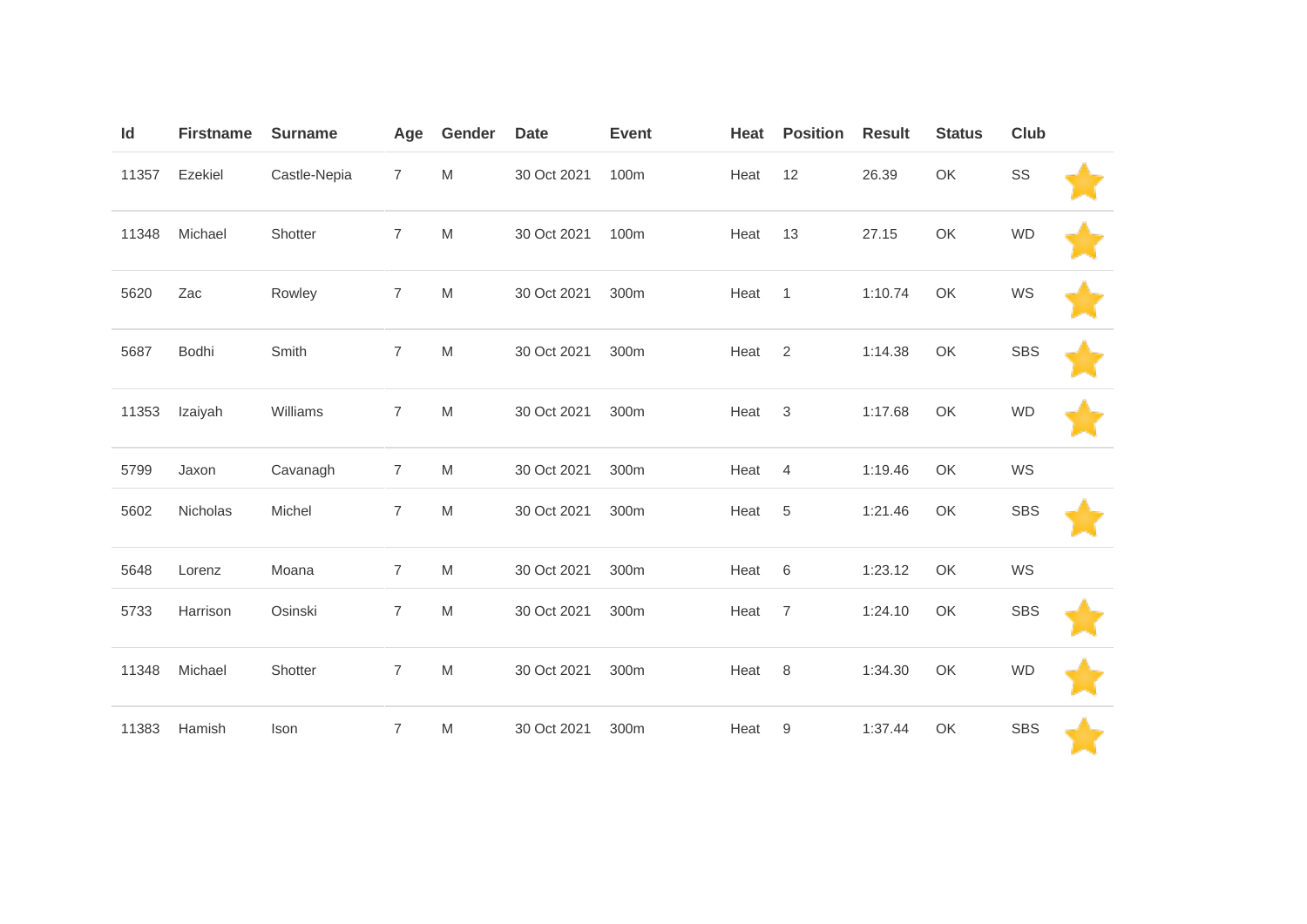| Id    | <b>Firstname</b> | <b>Surname</b> | Age            | Gender                                                                                                     | <b>Date</b> | <b>Event</b>    | Heat | <b>Position</b> | <b>Result</b> | <b>Status</b> | Club       |  |
|-------|------------------|----------------|----------------|------------------------------------------------------------------------------------------------------------|-------------|-----------------|------|-----------------|---------------|---------------|------------|--|
| 11357 | Ezekiel          | Castle-Nepia   | $\overline{7}$ | $\mathsf{M}% _{T}=\mathsf{M}_{T}\!\left( a,b\right) ,\ \mathsf{M}_{T}=\mathsf{M}_{T}\!\left( a,b\right) ,$ | 30 Oct 2021 | 300m            | Heat | 10              | 2:03.32       | OK            | SS         |  |
| 11298 | braxton          | vea            | $\overline{7}$ | $\mathsf{M}% _{T}=\mathsf{M}_{T}\!\left( a,b\right) ,\ \mathsf{M}_{T}=\mathsf{M}_{T}\!\left( a,b\right) ,$ | 30 Oct 2021 | 300m            | Heat | 11              | 2:06.10       | OK            | <b>SBS</b> |  |
| 11353 | Izaiyah          | Williams       | $\overline{7}$ | ${\sf M}$                                                                                                  | 30 Oct 2021 | 70 <sub>m</sub> | Heat | $\mathbf{1}$    | 13.46         | OK            | <b>WD</b>  |  |
| 11373 | Grayson          | Brooker        | $\overline{7}$ | ${\sf M}$                                                                                                  | 30 Oct 2021 | 70m             | Heat | $\overline{2}$  | 13.80         | OK            | SS         |  |
| 5799  | Jaxon            | Cavanagh       | $\overline{7}$ | ${\sf M}$                                                                                                  | 30 Oct 2021 | 70m             | Heat | $\sqrt{3}$      | 14.03         | OK            | WS         |  |
| 5620  | Zac              | Rowley         | $\overline{7}$ | $\mathsf{M}% _{T}=\mathsf{M}_{T}\!\left( a,b\right) ,\ \mathsf{M}_{T}=\mathsf{M}_{T}\!\left( a,b\right) ,$ | 30 Oct 2021 | 70m             | Heat | $\overline{4}$  | 14.41         | OK            | WS         |  |
| 5636  | Heath            | Posthuma       | $\overline{7}$ | ${\sf M}$                                                                                                  | 30 Oct 2021 | 70 <sub>m</sub> | Heat | $\,$ 5 $\,$     | 14.81         | OK            | SS         |  |
| 5687  | Bodhi            | Smith          | $\overline{7}$ | $\mathsf{M}% _{T}=\mathsf{M}_{T}\!\left( a,b\right) ,\ \mathsf{M}_{T}=\mathsf{M}_{T}\!\left( a,b\right) ,$ | 30 Oct 2021 | 70 <sub>m</sub> | Heat | 6               | 14.92         | OK            | <b>SBS</b> |  |
| 5648  | Lorenz           | Moana          | $\overline{7}$ | ${\sf M}$                                                                                                  | 30 Oct 2021 | 70m             | Heat | $\overline{7}$  | 14.98         | OK            | WS         |  |
| 11298 | braxton          | vea            | $\overline{7}$ | $\mathsf{M}% _{T}=\mathsf{M}_{T}\!\left( a,b\right) ,\ \mathsf{M}_{T}=\mathsf{M}_{T}\!\left( a,b\right) ,$ | 30 Oct 2021 | 70m             | Heat | 8               | 15.80         | OK            | <b>SBS</b> |  |
| 5602  | Nicholas         | Michel         | $\overline{7}$ | M                                                                                                          | 30 Oct 2021 | 70 <sub>m</sub> | Heat | 9               | 15.84         | OK            | <b>SBS</b> |  |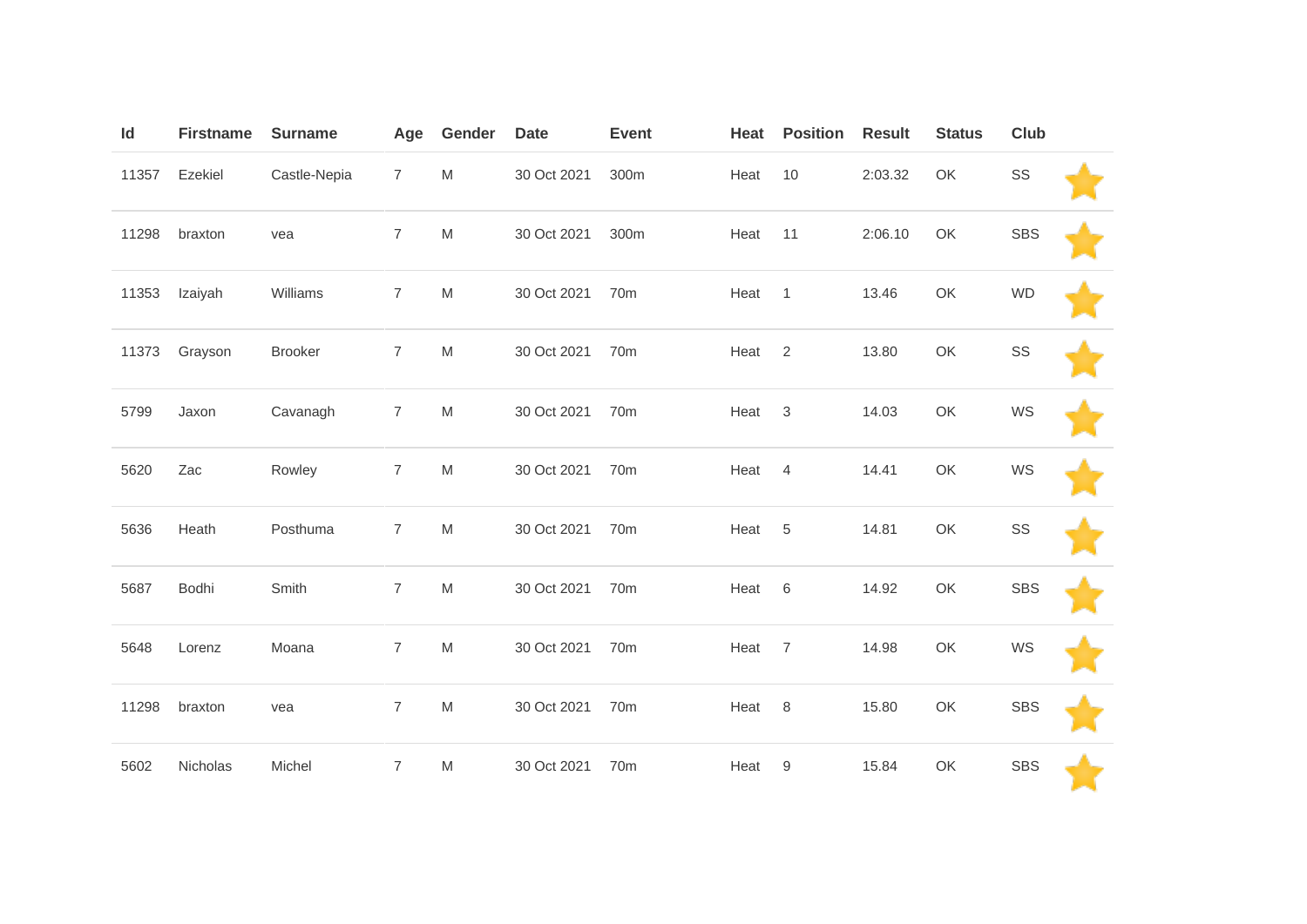| Id    | <b>Firstname</b> | <b>Surname</b> | Age            | Gender                                                                                                     | <b>Date</b> | <b>Event</b>    | Heat | <b>Position</b> | <b>Result</b> | <b>Status</b> | Club          |  |
|-------|------------------|----------------|----------------|------------------------------------------------------------------------------------------------------------|-------------|-----------------|------|-----------------|---------------|---------------|---------------|--|
| 5733  | Harrison         | Osinski        | $\overline{7}$ | $\mathsf{M}% _{T}=\mathsf{M}_{T}\!\left( a,b\right) ,\ \mathsf{M}_{T}=\mathsf{M}_{T}\!\left( a,b\right) ,$ | 30 Oct 2021 | 70 <sub>m</sub> | Heat | 10              | 16.18         | OK            | <b>SBS</b>    |  |
| 11348 | Michael          | Shotter        | $\overline{7}$ | M                                                                                                          | 30 Oct 2021 | 70 <sub>m</sub> | Heat | 11              | 16.96         | OK            | <b>WD</b>     |  |
| 11357 | Ezekiel          | Castle-Nepia   | $\overline{7}$ | $\mathsf{M}% _{H}=\mathsf{M}_{H}$                                                                          | 30 Oct 2021 | 70 <sub>m</sub> | Heat | 12              | 17.08         | OK            | SS            |  |
| 11383 | Hamish           | Ison           | $\overline{7}$ | $\mathsf{M}% _{T}=\mathsf{M}_{T}\!\left( a,b\right) ,\ \mathsf{M}_{T}=\mathsf{M}_{T}\!\left( a,b\right) ,$ | 30 Oct 2021 | 70 <sub>m</sub> | Heat | 13              | 18.92         | OK            | <b>SBS</b>    |  |
| 5799  | Jaxon            | Cavanagh       | $\overline{7}$ | M                                                                                                          | 30 Oct 2021 | Discus 350g     | Heat | $\overline{1}$  | 10.73         | OK            | WS            |  |
| 11373 | Grayson          | <b>Brooker</b> | $\overline{7}$ | ${\sf M}$                                                                                                  | 30 Oct 2021 | Discus 350g     | Heat | $\overline{2}$  | 10.01         | OK            | $\texttt{SS}$ |  |
| 5620  | Zac              | Rowley         | $\overline{7}$ | $\mathsf{M}% _{T}=\mathsf{M}_{T}\!\left( a,b\right) ,\ \mathsf{M}_{T}=\mathsf{M}_{T}\!\left( a,b\right) ,$ | 30 Oct 2021 | Discus 350g     | Heat | 3               | 9.62          | OK            | WS            |  |
| 5636  | Heath            | Posthuma       | $\overline{7}$ | $\mathsf{M}% _{T}=\mathsf{M}_{T}\!\left( a,b\right) ,\ \mathsf{M}_{T}=\mathsf{M}_{T}\!\left( a,b\right) ,$ | 30 Oct 2021 | Discus 350g     | Heat | $\overline{4}$  | 9.60          | OK            | $\texttt{SS}$ |  |
| 11298 | braxton          | vea            | $\overline{7}$ | M                                                                                                          | 30 Oct 2021 | Discus 350g     | Heat | 5               | 7.95          | OK            | <b>SBS</b>    |  |
| 5602  | Nicholas         | Michel         | $\overline{7}$ | $\mathsf{M}% _{T}=\mathsf{M}_{T}\!\left( a,b\right) ,\ \mathsf{M}_{T}=\mathsf{M}_{T}\!\left( a,b\right) ,$ | 30 Oct 2021 | Discus 350g     | Heat | 6               | 6.83          | OK            | <b>SBS</b>    |  |
| 11357 | Ezekiel          | Castle-Nepia   | $\overline{7}$ | $\mathsf{M}% _{H}=\mathsf{M}_{H}$                                                                          | 30 Oct 2021 | Discus 350g     | Heat | $\overline{7}$  | 5.94          | OK            | SS            |  |
| 11353 | Izaiyah          | Williams       | $\overline{7}$ | $\mathsf{M}% _{T}=\mathsf{M}_{T}\!\left( a,b\right) ,\ \mathsf{M}_{T}=\mathsf{M}_{T}\!\left( a,b\right) ,$ | 30 Oct 2021 | Discus 350g     | Heat | $\,8\,$         | 5.75          | OK            | <b>WD</b>     |  |
| 5733  | Harrison         | Osinski        | $\overline{7}$ | M                                                                                                          | 30 Oct 2021 | Discus 350g     | Heat | 9               | 5.43          | OK            | <b>SBS</b>    |  |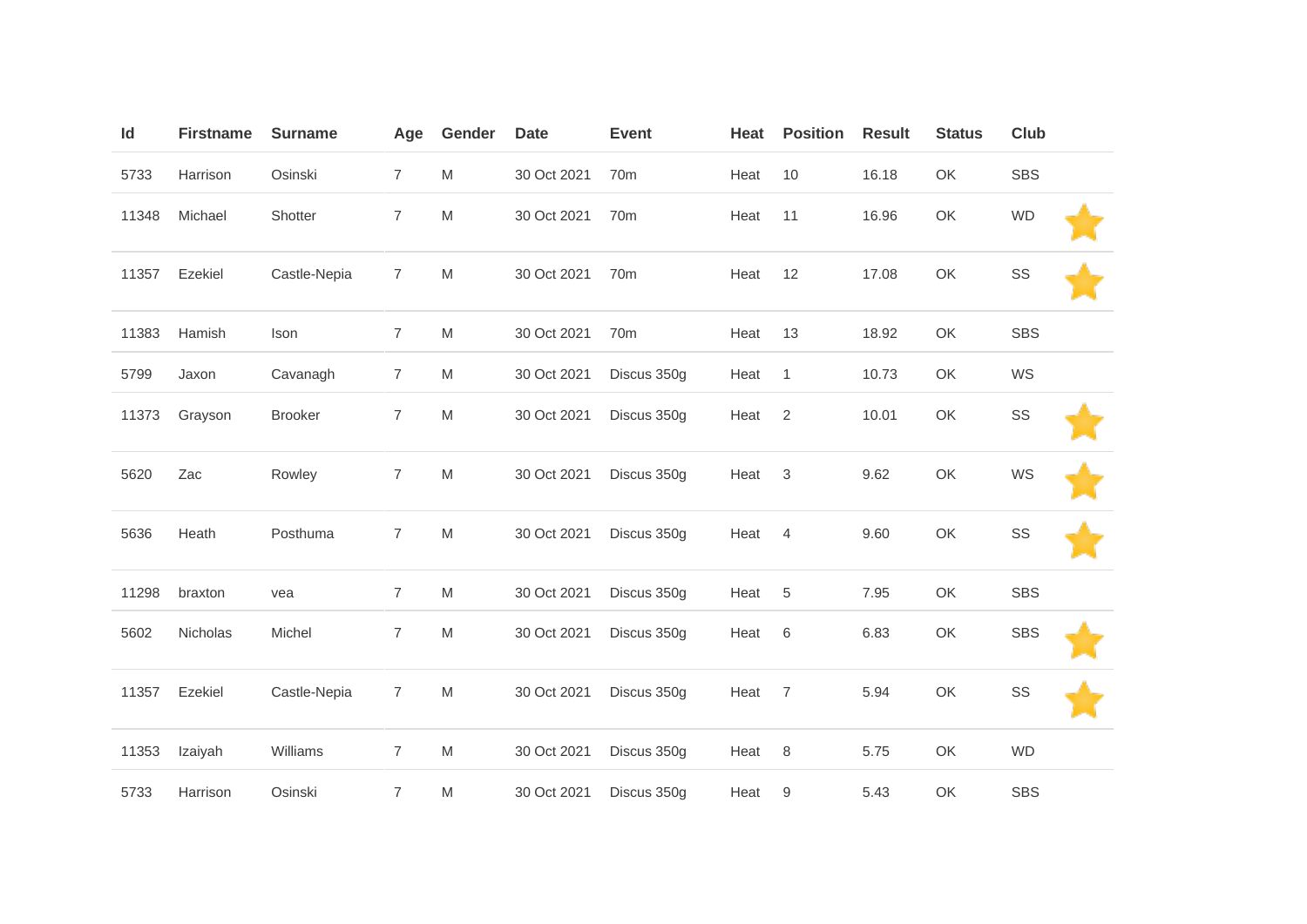| Id    | <b>Firstname</b> | <b>Surname</b> | Age            | Gender                                                                                                     | <b>Date</b> | <b>Event</b> | Heat | <b>Position</b> | <b>Result</b> | <b>Status</b> | <b>Club</b> |  |
|-------|------------------|----------------|----------------|------------------------------------------------------------------------------------------------------------|-------------|--------------|------|-----------------|---------------|---------------|-------------|--|
| 5648  | Lorenz           | Moana          | $\overline{7}$ | $\mathsf{M}% _{T}=\mathsf{M}_{T}\!\left( a,b\right) ,\ \mathsf{M}_{T}=\mathsf{M}_{T}\!\left( a,b\right) ,$ | 30 Oct 2021 | Discus 350g  | Heat | 10              | 4.79          | OK            | WS          |  |
| 5687  | Bodhi            | Smith          | $\overline{7}$ | M                                                                                                          | 30 Oct 2021 | Discus 350g  | Heat | 11              | 4.67          | OK            | <b>SBS</b>  |  |
| 11383 | Hamish           | Ison           | $\overline{7}$ | $\mathsf{M}% _{T}=\mathsf{M}_{T}\!\left( a,b\right) ,\ \mathsf{M}_{T}=\mathsf{M}_{T}\!\left( a,b\right) ,$ | 30 Oct 2021 | Discus 350g  | Heat | 12              | 3.59          | OK            | <b>SBS</b>  |  |
| 11348 | Michael          | Shotter        | $\overline{7}$ | $\mathsf{M}% _{T}=\mathsf{M}_{T}\!\left( a,b\right) ,\ \mathsf{M}_{T}=\mathsf{M}_{T}\!\left( a,b\right) ,$ | 30 Oct 2021 | Discus 350g  | Heat | 13              | 2.85          | OK            | <b>WD</b>   |  |
| 11353 | Izaiyah          | Williams       | $\overline{7}$ | M                                                                                                          | 30 Oct 2021 | Long Jump    | Heat | $\mathbf{1}$    | 2.51          | OK            | <b>WD</b>   |  |
| 11373 | Grayson          | <b>Brooker</b> | $\overline{7}$ | ${\sf M}$                                                                                                  | 30 Oct 2021 | Long Jump    | Heat | $\overline{2}$  | 2.41          | OK            | SS          |  |
| 5620  | Zac              | Rowley         | $\overline{7}$ | ${\sf M}$                                                                                                  | 30 Oct 2021 | Long Jump    | Heat | 3               | 2.34          | OK            | WS          |  |
| 5602  | Nicholas         | Michel         | $\overline{7}$ | $\mathsf{M}% _{T}=\mathsf{M}_{T}\!\left( a,b\right) ,\ \mathsf{M}_{T}=\mathsf{M}_{T}\!\left( a,b\right) ,$ | 30 Oct 2021 | Long Jump    | Heat | 3               | 2.34          | OK            | <b>SBS</b>  |  |
| 5799  | Jaxon            | Cavanagh       | $\overline{7}$ | ${\sf M}$                                                                                                  | 30 Oct 2021 | Long Jump    | Heat | $\,$ 5 $\,$     | 2.32          | OK            | WS          |  |
| 5687  | Bodhi            | Smith          | $\overline{7}$ | M                                                                                                          | 30 Oct 2021 | Long Jump    | Heat | 6               | 2.29          | OK            | <b>SBS</b>  |  |
| 5733  | Harrison         | Osinski        | $\overline{7}$ | $\mathsf{M}% _{T}=\mathsf{M}_{T}\!\left( a,b\right) ,\ \mathsf{M}_{T}=\mathsf{M}_{T}\!\left( a,b\right) ,$ | 30 Oct 2021 | Long Jump    | Heat | $\overline{7}$  | 2.23          | OK            | <b>SBS</b>  |  |
| 11357 | Ezekiel          | Castle-Nepia   | $\overline{7}$ | ${\sf M}$                                                                                                  | 30 Oct 2021 | Long Jump    | Heat | 8               | 2.07          | OK            | SS          |  |
| 5648  | Lorenz           | Moana          | $\overline{7}$ | M                                                                                                          | 30 Oct 2021 | Long Jump    | Heat | 9               | 1.97          | OK            | WS          |  |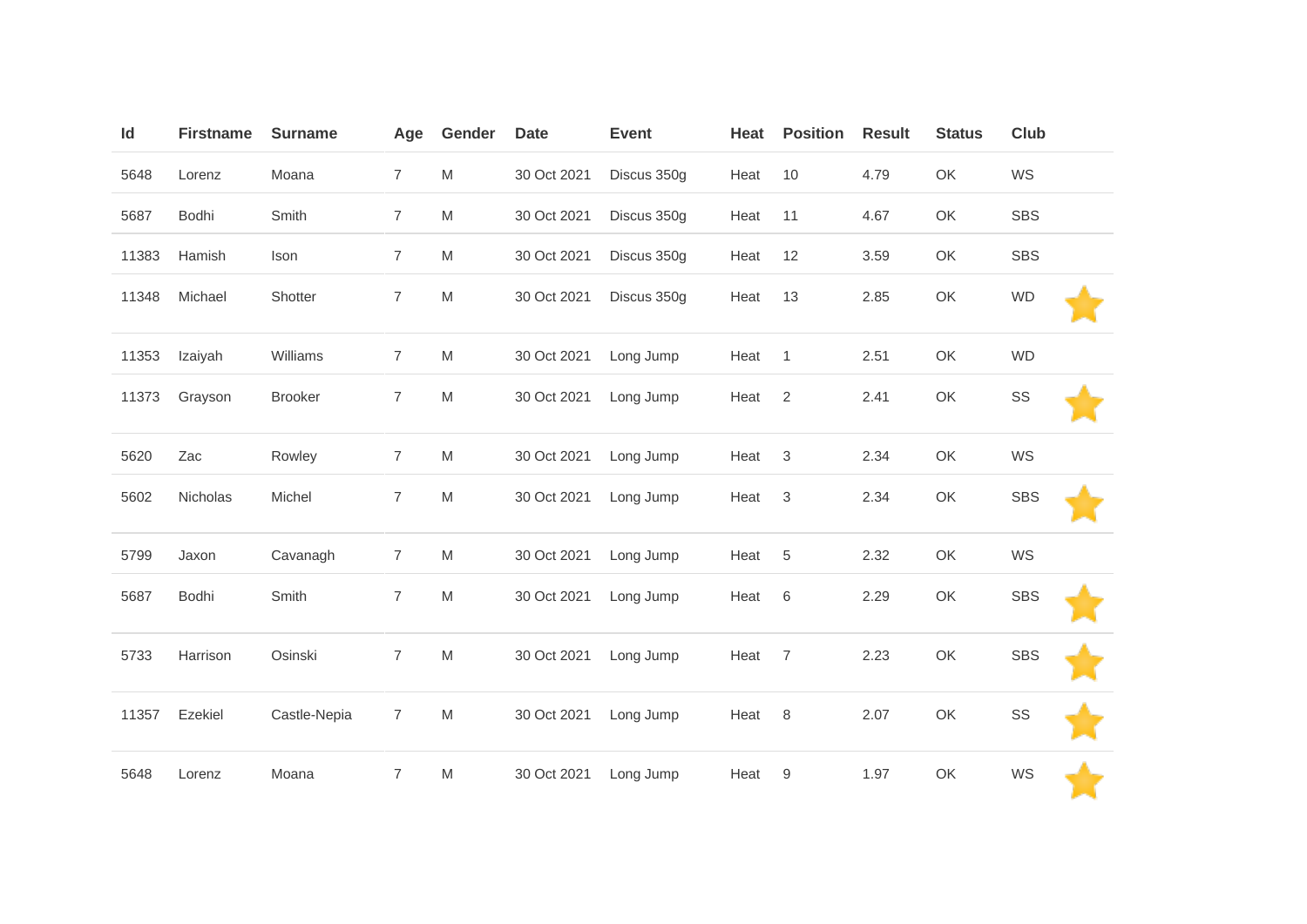| Id    | <b>Firstname</b> | <b>Surname</b> | Age            | Gender                                                                                                     | <b>Date</b> | <b>Event</b> | Heat | <b>Position</b> | <b>Result</b> | <b>Status</b> | Club       |
|-------|------------------|----------------|----------------|------------------------------------------------------------------------------------------------------------|-------------|--------------|------|-----------------|---------------|---------------|------------|
| 11298 | braxton          | vea            | $\overline{7}$ | M                                                                                                          | 30 Oct 2021 | Long Jump    | Heat | 10              | 1.73          | OK            | <b>SBS</b> |
| 11383 | Hamish           | Ison           | $\overline{7}$ | $\mathsf{M}% _{T}=\mathsf{M}_{T}\!\left( a,b\right) ,\ \mathsf{M}_{T}=\mathsf{M}_{T}\!\left( a,b\right) ,$ | 30 Oct 2021 | Long Jump    | Heat | 11              | 1.69          | OK            | <b>SBS</b> |
| 5636  | Heath            | Posthuma       | $\overline{7}$ | $\mathsf{M}% _{T}=\mathsf{M}_{T}\!\left( a,b\right) ,\ \mathsf{M}_{T}=\mathsf{M}_{T}\!\left( a,b\right) ,$ | 30 Oct 2021 | Long Jump    | Heat | 11              | 1.69          | OK            | SS         |
| 11348 | Michael          | Shotter        | 7              | M                                                                                                          | 30 Oct 2021 | Long Jump    | Heat | 13              | 1.65          | OK            | <b>WD</b>  |
| 11315 | Maxwell          | Luder-Mumbo    | 8              | M                                                                                                          | 30 Oct 2021 | 100m         | Heat | $\mathbf{1}$    | 18.38         | OK            | <b>WD</b>  |
| 5652  | Ethan            | Kissell        | 8              | $\mathsf{M}% _{T}=\mathsf{M}_{T}\!\left( a,b\right) ,\ \mathsf{M}_{T}=\mathsf{M}_{T}\!\left( a,b\right) ,$ | 30 Oct 2021 | 100m         | Heat | 2               | 18.72         | OK            | <b>WD</b>  |
| 5766  | Cayden           | Collard        | 8              | $\mathsf{M}% _{T}=\mathsf{M}_{T}\!\left( a,b\right) ,\ \mathsf{M}_{T}=\mathsf{M}_{T}\!\left( a,b\right) ,$ | 30 Oct 2021 | 100m         | Heat | 3               | 19.47         | OK            | <b>SBS</b> |
| 5769  | Heath            | Tate           | 8              | $\mathsf{M}% _{T}=\mathsf{M}_{T}\!\left( a,b\right) ,\ \mathsf{M}_{T}=\mathsf{M}_{T}\!\left( a,b\right) ,$ | 30 Oct 2021 | 100m         | Heat | $\overline{4}$  | 19.51         | OK            | <b>SBS</b> |
| 12472 | Tauryn           | Kim            | 8              | $\mathsf{M}% _{T}=\mathsf{M}_{T}\!\left( a,b\right) ,\ \mathsf{M}_{T}=\mathsf{M}_{T}\!\left( a,b\right) ,$ | 30 Oct 2021 | 100m         | Heat | 5               | 19.97         | OK            | <b>WD</b>  |
| 11314 | Calvin           | Findlay        | 8              | $\mathsf{M}% _{T}=\mathsf{M}_{T}\!\left( a,b\right) ,\ \mathsf{M}_{T}=\mathsf{M}_{T}\!\left( a,b\right) ,$ | 30 Oct 2021 | 100m         | Heat | 6               | 20.76         | OK            | <b>SBS</b> |
| 5737  | James            | McGennisken    | 8              | $\mathsf{M}% _{T}=\mathsf{M}_{T}\!\left( a,b\right) ,\ \mathsf{M}_{T}=\mathsf{M}_{T}\!\left( a,b\right) ,$ | 30 Oct 2021 | 100m         | Heat | $\overline{7}$  | 20.81         | OK            | <b>SBS</b> |
| 5610  | Declan           | Roots          | 8              | ${\sf M}$                                                                                                  | 30 Oct 2021 | 100m         | Heat | 8               | 21.13         | OK            | SS         |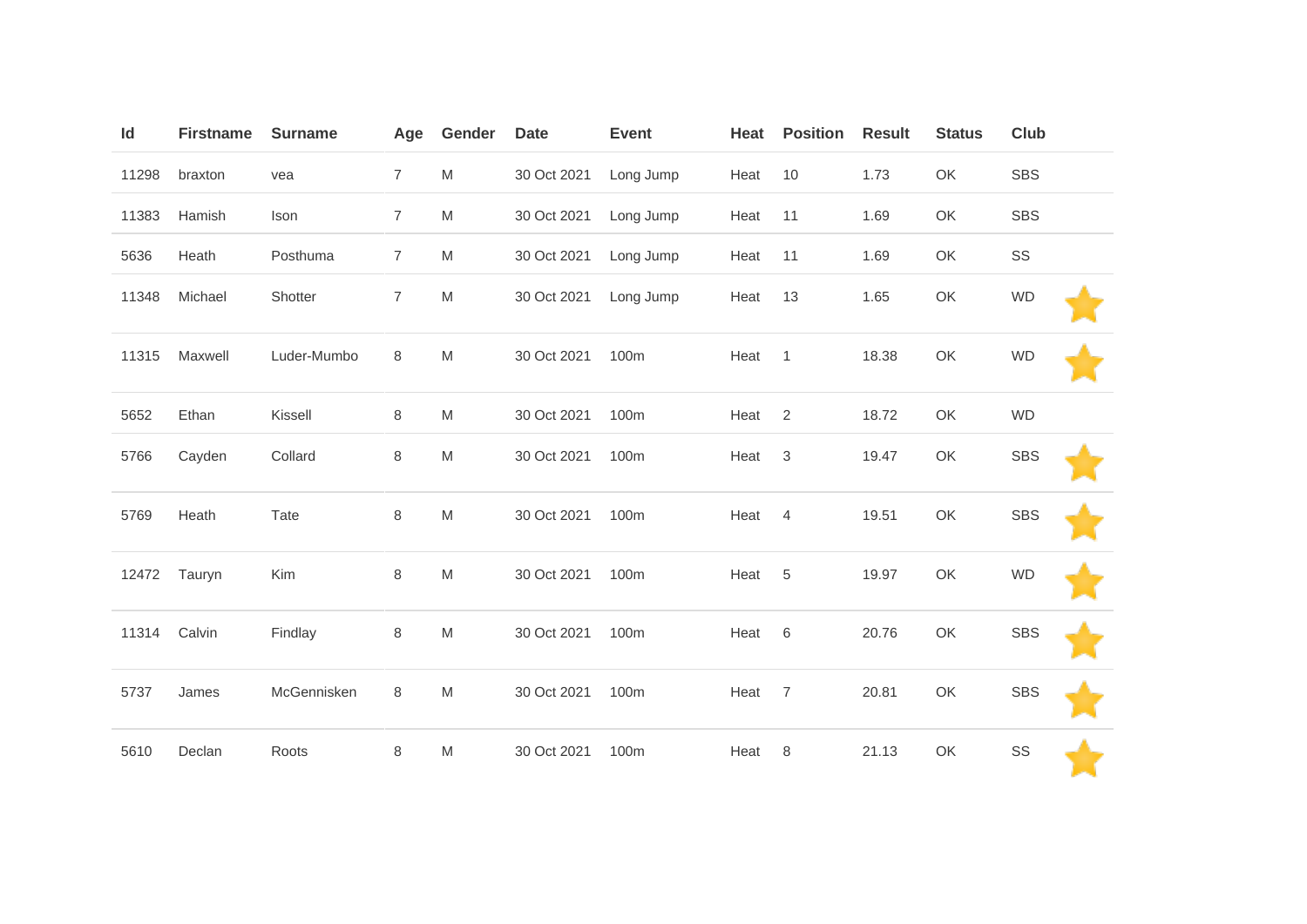| Id    | <b>Firstname</b> | <b>Surname</b> | Age | Gender                                                                                                     | <b>Date</b> | <b>Event</b> | Heat | <b>Position</b> | <b>Result</b> | <b>Status</b> | Club       |  |
|-------|------------------|----------------|-----|------------------------------------------------------------------------------------------------------------|-------------|--------------|------|-----------------|---------------|---------------|------------|--|
| 11335 | Joel             | Haynes         | 8   | M                                                                                                          | 30 Oct 2021 | 100m         | Heat | 9               | 21.47         | OK            | <b>SBS</b> |  |
| 11268 | Yechan           | Kwon           | 8   | M                                                                                                          | 30 Oct 2021 | 100m         | Heat | 10              | 21.61         | OK            | <b>SBS</b> |  |
| 5698  | Vulcan           | Mabbett        | 8   | M                                                                                                          | 30 Oct 2021 | 100m         | Heat | 11              | 21.67         | OK            | SS         |  |
| 11292 | Elliott          | Ison           | 8   | M                                                                                                          | 30 Oct 2021 | 100m         | Heat | 12              | 23.89         | OK            | <b>SBS</b> |  |
| 11286 | Cooper           | McAuley        | 8   | M                                                                                                          | 30 Oct 2021 | 100m         | Heat | 13              | 24.29         | OK            | SS         |  |
| 11282 | Darcy            | Senz           | 8   | M                                                                                                          | 30 Oct 2021 | 100m         | Heat | 14              | 25.80         | OK            | <b>WD</b>  |  |
| 5619  | Lucas            | Crowther       | 8   | M                                                                                                          | 30 Oct 2021 | 100m         | Heat | 15              | 39.90         | OK            | <b>SBS</b> |  |
| 5766  | Cayden           | Collard        | 8   | $\mathsf{M}% _{T}=\mathsf{M}_{T}\!\left( a,b\right) ,\ \mathsf{M}_{T}=\mathsf{M}_{T}\!\left( a,b\right) ,$ | 30 Oct 2021 | 500m         | Heat | $\mathbf{1}$    | 1:49.53       | OK            | <b>SBS</b> |  |
| 11315 | Maxwell          | Luder-Mumbo    | 8   | M                                                                                                          | 30 Oct 2021 | 500m         | Heat | $\overline{2}$  | 1:56.44       | OK            | <b>WD</b>  |  |
| 5769  | Heath            | Tate           | 8   | ${\sf M}$                                                                                                  | 30 Oct 2021 | 500m         | Heat | 3               | 1:58.97       | OK            | <b>SBS</b> |  |
| 5737  | James            | McGennisken    | 8   | ${\sf M}$                                                                                                  | 30 Oct 2021 | 500m         | Heat | $\overline{4}$  | 2:05.89       | OK            | <b>SBS</b> |  |
| 5610  | Declan           | Roots          | 8   | M                                                                                                          | 30 Oct 2021 | 500m         | Heat | 5               | 2:09.35       | OK            | SS         |  |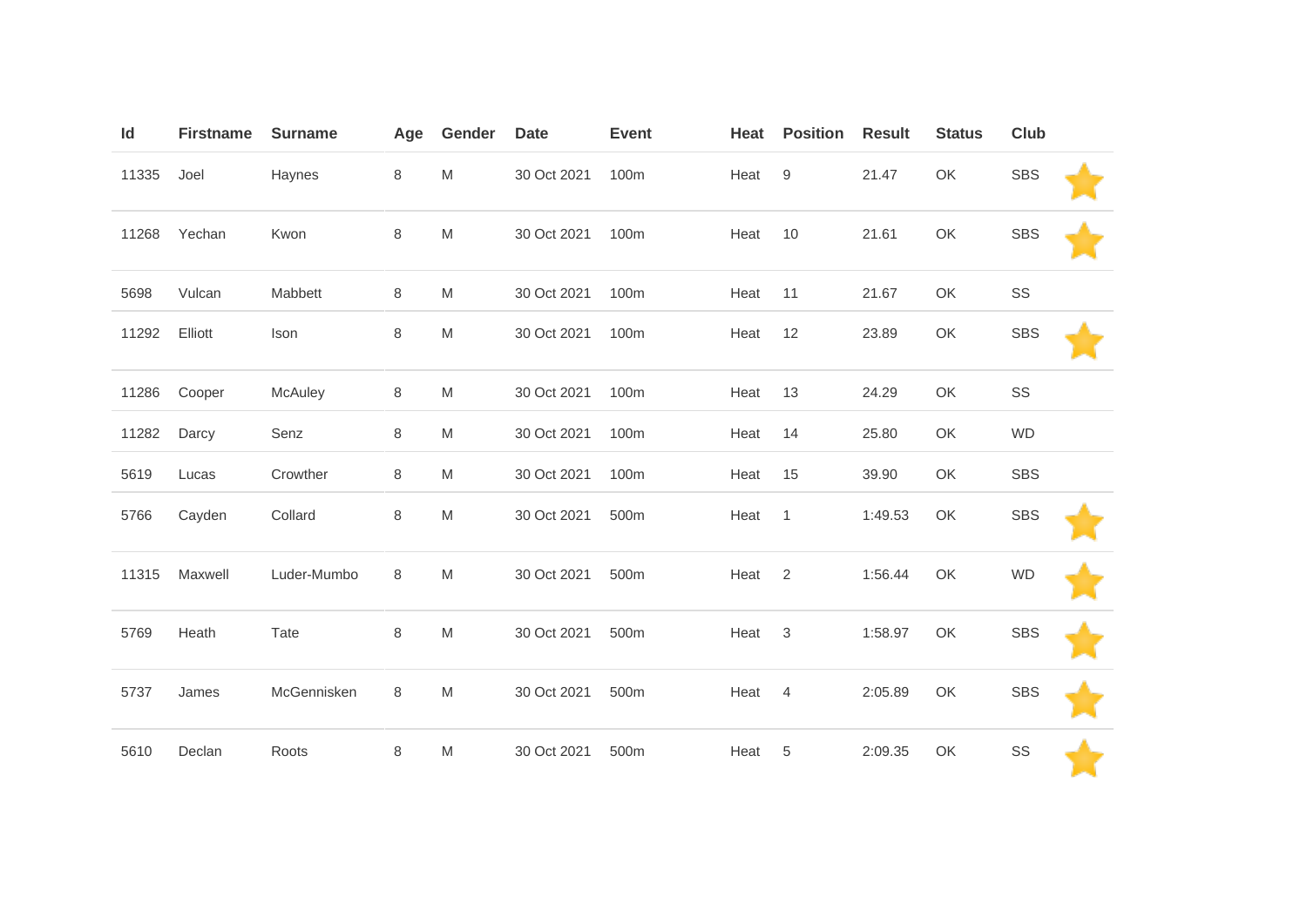| Id    | <b>Firstname</b> | <b>Surname</b> | Age | Gender                                                                                                     | <b>Date</b> | <b>Event</b> | Heat | <b>Position</b>  | <b>Result</b> | <b>Status</b> | <b>Club</b> |  |
|-------|------------------|----------------|-----|------------------------------------------------------------------------------------------------------------|-------------|--------------|------|------------------|---------------|---------------|-------------|--|
| 11335 | Joel             | Haynes         | 8   | ${\sf M}$                                                                                                  | 30 Oct 2021 | 500m         | Heat | $6\,$            | 2:10.42       | OK            | <b>SBS</b>  |  |
| 5652  | Ethan            | Kissell        | 8   | M                                                                                                          | 30 Oct 2021 | 500m         | Heat | $\overline{7}$   | 2:15.53       | OK            | <b>WD</b>   |  |
| 11314 | Calvin           | Findlay        | 8   | M                                                                                                          | 30 Oct 2021 | 500m         | Heat | 8                | 2:17.52       | OK            | <b>SBS</b>  |  |
| 11268 | Yechan           | Kwon           | 8   | ${\sf M}$                                                                                                  | 30 Oct 2021 | 500m         | Heat | $\boldsymbol{9}$ | 2:19.98       | OK            | <b>SBS</b>  |  |
| 5698  | Vulcan           | Mabbett        | 8   | M                                                                                                          | 30 Oct 2021 | 500m         | Heat | 10               | 2:28.33       | OK            | SS          |  |
| 11282 | Darcy            | Senz           | 8   | M                                                                                                          | 30 Oct 2021 | 500m         | Heat | 11               | 2:28.50       | OK            | <b>WD</b>   |  |
| 11292 | Elliott          | Ison           | 8   | ${\sf M}$                                                                                                  | 30 Oct 2021 | 500m         | Heat | 12               | 2:48.35       | OK            | <b>SBS</b>  |  |
| 5619  | Lucas            | Crowther       | 8   | M                                                                                                          | 30 Oct 2021 | 500m         | Heat | 13               | 3:56.08       | OK            | <b>SBS</b>  |  |
| 5652  | Ethan            | Kissell        | 8   | M                                                                                                          | 30 Oct 2021 | 70m          | Heat | $\overline{1}$   | 12.00         | OK            | <b>WD</b>   |  |
| 11315 | Maxwell          | Luder-Mumbo    | 8   | $\mathsf{M}% _{T}=\mathsf{M}_{T}\!\left( a,b\right) ,\ \mathsf{M}_{T}=\mathsf{M}_{T}\!\left( a,b\right) ,$ | 30 Oct 2021 | 70m          | Heat | $\overline{2}$   | 12.43         | OK            | <b>WD</b>   |  |
| 5614  | Curtis           | Vos            | 8   | M                                                                                                          | 30 Oct 2021 | 70m          | Heat | $\mathbf{3}$     | 12.78         | OK            | WS          |  |
| 5766  | Cayden           | Collard        | 8   | M                                                                                                          | 30 Oct 2021 | 70m          | Heat | $\overline{4}$   | 12.85         | OK            | <b>SBS</b>  |  |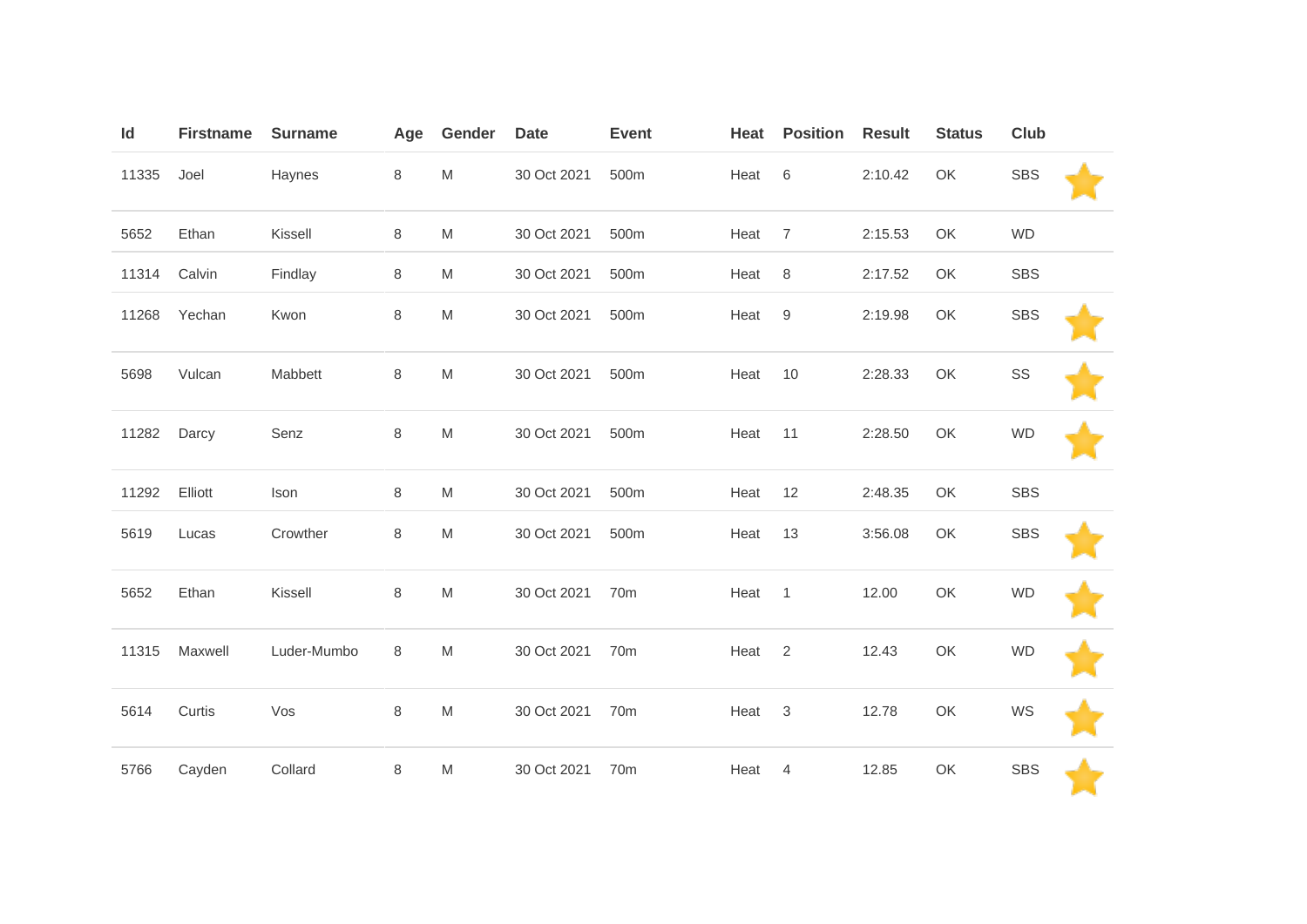| Id    | <b>Firstname</b> | <b>Surname</b> | Age     | Gender                                                                                                     | <b>Date</b> | <b>Event</b>    | Heat | <b>Position</b> | <b>Result</b> | <b>Status</b> | <b>Club</b> |  |
|-------|------------------|----------------|---------|------------------------------------------------------------------------------------------------------------|-------------|-----------------|------|-----------------|---------------|---------------|-------------|--|
| 5769  | Heath            | Tate           | 8       | M                                                                                                          | 30 Oct 2021 | 70m             | Heat | $\,$ 5 $\,$     | 13.16         | OK            | <b>SBS</b>  |  |
|       | 12472 Tauryn     | Kim            | 8       | ${\sf M}$                                                                                                  | 30 Oct 2021 | 70 <sub>m</sub> | Heat | 6               | 13.29         | OK            | <b>WD</b>   |  |
| 11286 | Cooper           | McAuley        | $\,8\,$ | ${\sf M}$                                                                                                  | 30 Oct 2021 | 70m             | Heat | $\overline{7}$  | 13.53         | OK            | SS          |  |
| 11314 | Calvin           | Findlay        | 8       | M                                                                                                          | 30 Oct 2021 | 70m             | Heat | 8               | 13.90         | OK            | <b>SBS</b>  |  |
| 5737  | James            | McGennisken    | 8       | $\mathsf{M}% _{T}=\mathsf{M}_{T}\!\left( a,b\right) ,\ \mathsf{M}_{T}=\mathsf{M}_{T}\!\left( a,b\right) ,$ | 30 Oct 2021 | 70m             | Heat | 9               | 13.97         | OK            | <b>SBS</b>  |  |
| 5698  | Vulcan           | Mabbett        | 8       | M                                                                                                          | 30 Oct 2021 | 70 <sub>m</sub> | Heat | 10              | 14.00         | OK            | SS          |  |
| 5610  | Declan           | Roots          | 8       | M                                                                                                          | 30 Oct 2021 | 70m             | Heat | 11              | 14.17         | OK            | SS          |  |
| 11268 | Yechan           | Kwon           | 8       | $\mathsf{M}% _{T}=\mathsf{M}_{T}\!\left( a,b\right) ,\ \mathsf{M}_{T}=\mathsf{M}_{T}\!\left( a,b\right) ,$ | 30 Oct 2021 | 70m             | Heat | 12              | 14.56         | OK            | <b>SBS</b>  |  |
| 11335 | Joel             | Haynes         | 8       | M                                                                                                          | 30 Oct 2021 | 70 <sub>m</sub> | Heat | 13              | 14.89         | OK            | <b>SBS</b>  |  |
| 11282 | Darcy            | Senz           | 8       | M                                                                                                          | 30 Oct 2021 | 70m             | Heat | 14              | 15.21         | OK            | <b>WD</b>   |  |
| 11292 | Elliott          | Ison           | 8       | M                                                                                                          | 30 Oct 2021 | 70 <sub>m</sub> | Heat | 15              | 15.46         | OK            | <b>SBS</b>  |  |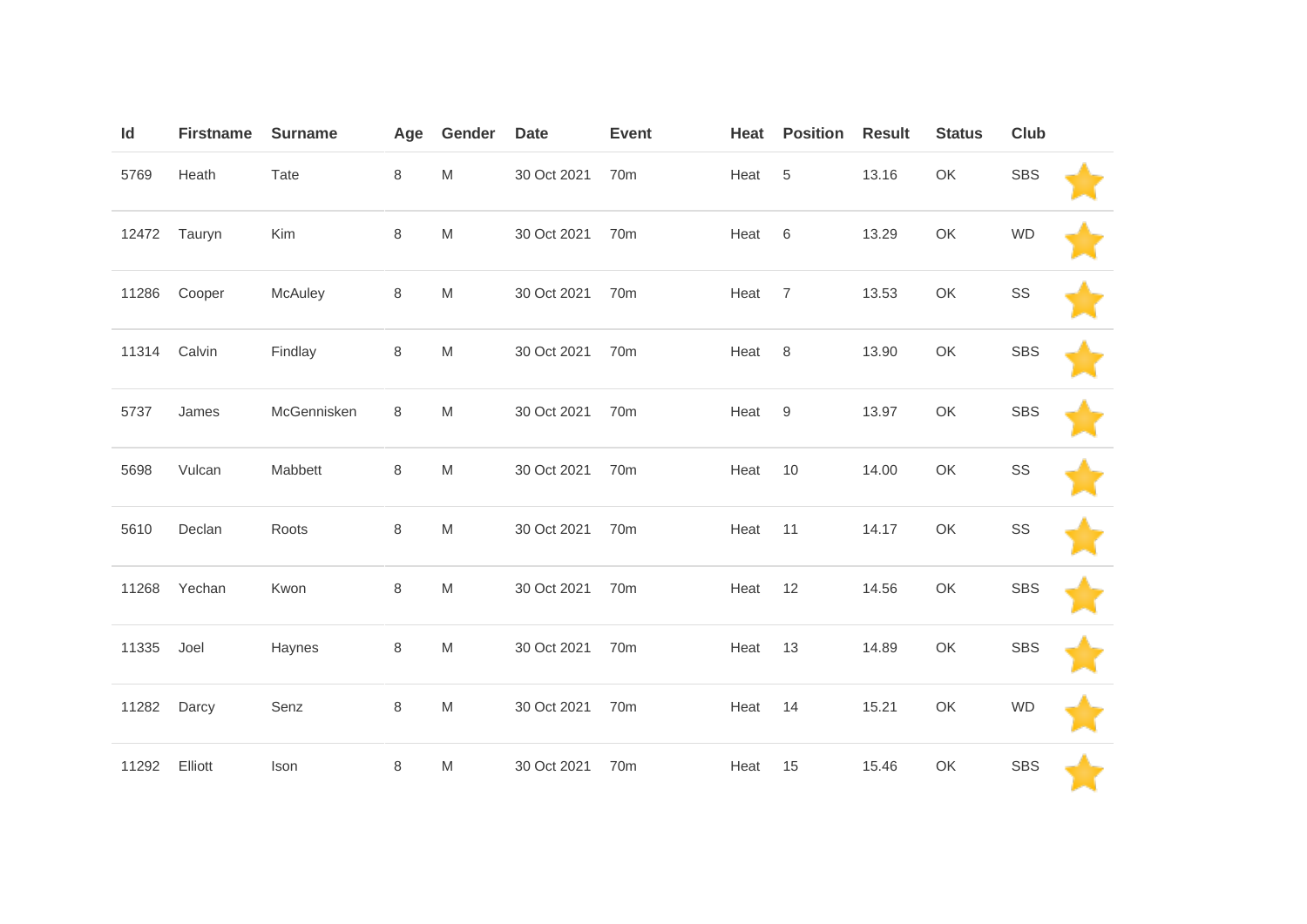| Id    | <b>Firstname</b> | <b>Surname</b> | Age | Gender                                                                                                     | <b>Date</b> | <b>Event</b>    | Heat | <b>Position</b>           | <b>Result</b> | <b>Status</b> | <b>Club</b> |  |
|-------|------------------|----------------|-----|------------------------------------------------------------------------------------------------------------|-------------|-----------------|------|---------------------------|---------------|---------------|-------------|--|
| 5619  | Lucas            | Crowther       | 8   | $\mathsf{M}% _{T}=\mathsf{M}_{T}\!\left( a,b\right) ,\ \mathsf{M}_{T}=\mathsf{M}_{T}\!\left( a,b\right) ,$ | 30 Oct 2021 | 70 <sub>m</sub> | Heat | 16                        | 21.71         | OK            | <b>SBS</b>  |  |
| 5766  | Cayden           | Collard        | 8   | M                                                                                                          | 30 Oct 2021 | Discus 500g     | Heat | $\mathbf{1}$              | 10.87         | OK            | <b>SBS</b>  |  |
| 5614  | Curtis           | Vos            | 8   | M                                                                                                          | 30 Oct 2021 | Discus 500g     | Heat | $\overline{2}$            | 10.07         | OK            | WS          |  |
| 5610  | Declan           | Roots          | 8   | $\mathsf{M}% _{T}=\mathsf{M}_{T}\!\left( a,b\right) ,\ \mathsf{M}_{T}=\mathsf{M}_{T}\!\left( a,b\right) ,$ | 30 Oct 2021 | Discus 500g     | Heat | $\ensuremath{\mathsf{3}}$ | 8.61          | OK            | SS          |  |
| 12472 | Tauryn           | Kim            | 8   | ${\sf M}$                                                                                                  | 30 Oct 2021 | Discus 500g     | Heat | $\overline{4}$            | 8.25          | OK            | <b>WD</b>   |  |
| 11286 | Cooper           | McAuley        | 8   | M                                                                                                          | 30 Oct 2021 | Discus 500g     | Heat | 5                         | 7.93          | OK            | SS          |  |
| 11314 | Calvin           | Findlay        | 8   | $\mathsf{M}% _{T}=\mathsf{M}_{T}\!\left( a,b\right) ,\ \mathsf{M}_{T}=\mathsf{M}_{T}\!\left( a,b\right) ,$ | 30 Oct 2021 | Discus 500g     | Heat | $\,6$                     | 7.74          | OK            | <b>SBS</b>  |  |
| 5737  | James            | McGennisken    | 8   | M                                                                                                          | 30 Oct 2021 | Discus 500g     | Heat | $\overline{7}$            | 6.55          | OK            | <b>SBS</b>  |  |
| 5769  | Heath            | Tate           | 8   | M                                                                                                          | 30 Oct 2021 | Discus 500g     | Heat | $\,8\,$                   | 6.50          | OK            | <b>SBS</b>  |  |
| 11315 | Maxwell          | Luder-Mumbo    | 8   | M                                                                                                          | 30 Oct 2021 | Discus 500g     | Heat | 9                         | 6.41          | OK            | <b>WD</b>   |  |
| 11335 | Joel             | Haynes         | 8   | M                                                                                                          | 30 Oct 2021 | Discus 500g     | Heat | 10                        | 6.36          | OK            | <b>SBS</b>  |  |
| 5698  | Vulcan           | Mabbett        | 8   | ${\sf M}$                                                                                                  | 30 Oct 2021 | Discus 500g     | Heat | 11                        | 4.99          | OK            | SS          |  |
| 5619  | Lucas            | Crowther       | 8   | M                                                                                                          | 30 Oct 2021 | Discus 500g     | Heat | 12                        | 4.59          | OK            | <b>SBS</b>  |  |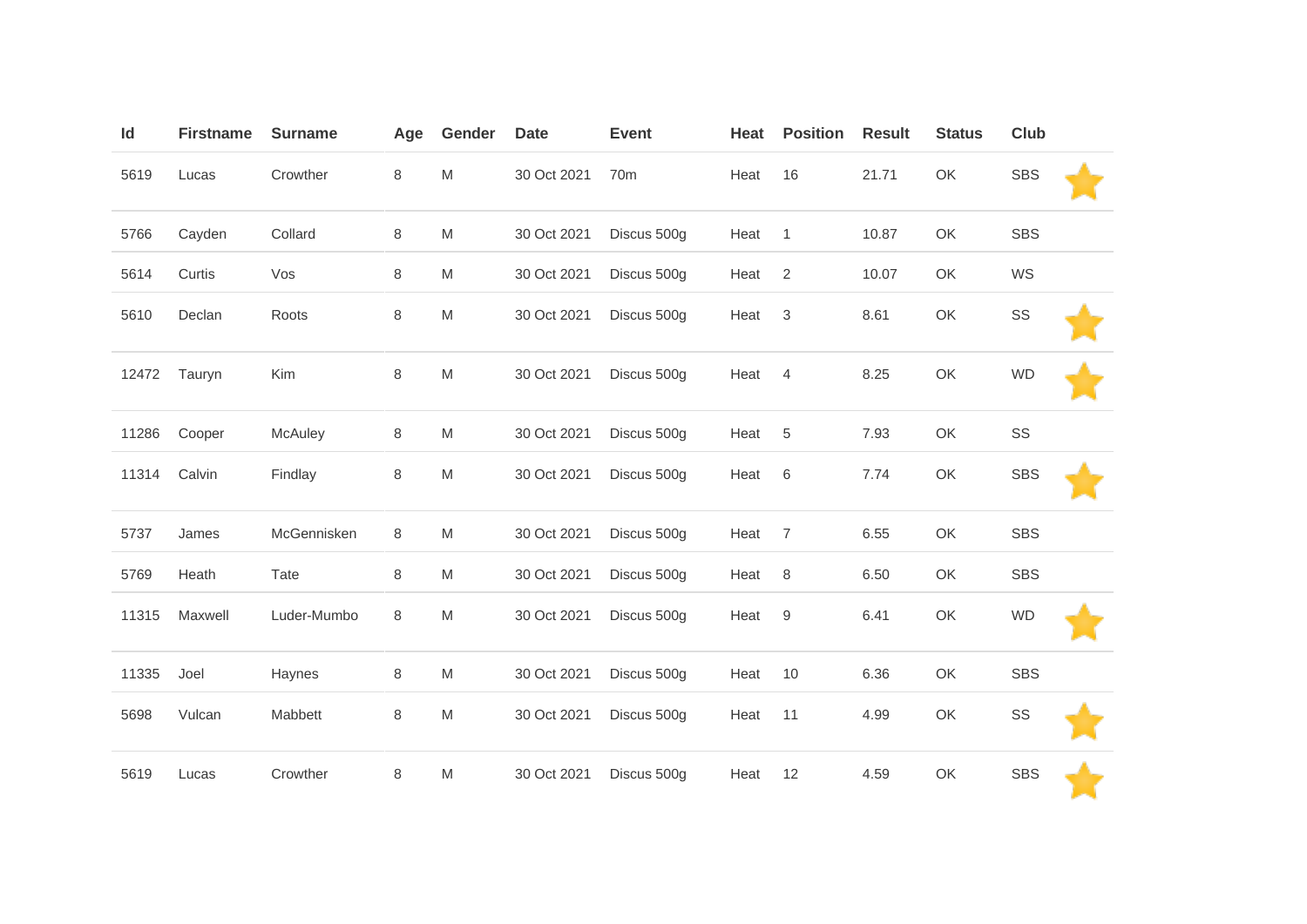| Id    | <b>Firstname</b> | <b>Surname</b> | Age     | Gender    | <b>Date</b> | <b>Event</b> | Heat | <b>Position</b>          | <b>Result</b> | <b>Status</b> | Club       |  |
|-------|------------------|----------------|---------|-----------|-------------|--------------|------|--------------------------|---------------|---------------|------------|--|
| 11292 | Elliott          | Ison           | 8       | M         | 30 Oct 2021 | Discus 500g  | Heat | 13                       | 4.46          | OK            | <b>SBS</b> |  |
| 11282 | Darcy            | Senz           | 8       | M         | 30 Oct 2021 | Discus 500g  | Heat | 14                       | 2.91          | OK            | <b>WD</b>  |  |
| 11268 | Yechan           | Kwon           | 8       | M         | 30 Oct 2021 | Discus 500g  | Heat | $\overline{\phantom{a}}$ | <b>NA</b>     | No<br>Throw   | <b>SBS</b> |  |
| 5652  | Ethan            | Kissell        | 8       | M         | 30 Oct 2021 | Discus 500g  | Heat | $\overline{\phantom{a}}$ | <b>NA</b>     | No<br>Throw   | <b>WD</b>  |  |
| 12472 | Tauryn           | Kim            | 8       | M         | 30 Oct 2021 | Long Jump    | Heat | $\mathbf{1}$             | 2.90          | OK            | <b>WD</b>  |  |
| 11315 | Maxwell          | Luder-Mumbo    | 8       | M         | 30 Oct 2021 | Long Jump    | Heat | 2                        | 2.81          | OK            | <b>WD</b>  |  |
| 5769  | Heath            | Tate           | $\,8\,$ | M         | 30 Oct 2021 | Long Jump    | Heat | $\sqrt{3}$               | 2.79          | OK            | <b>SBS</b> |  |
| 5652  | Ethan            | Kissell        | 8       | M         | 30 Oct 2021 | Long Jump    | Heat | $\overline{4}$           | 2.77          | OK            | <b>WD</b>  |  |
| 5614  | Curtis           | Vos            | $\,8\,$ | M         | 30 Oct 2021 | Long Jump    | Heat | $\sqrt{5}$               | 2.73          | OK            | WS         |  |
| 5766  | Cayden           | Collard        | 8       | M         | 30 Oct 2021 | Long Jump    | Heat | 6                        | 2.69          | OK            | <b>SBS</b> |  |
| 11314 | Calvin           | Findlay        | 8       | ${\sf M}$ | 30 Oct 2021 | Long Jump    | Heat | $\overline{7}$           | 2.60          | OK            | <b>SBS</b> |  |
| 11268 | Yechan           | Kwon           | 8       | M         | 30 Oct 2021 | Long Jump    | Heat | 8                        | 2.58          | OK            | <b>SBS</b> |  |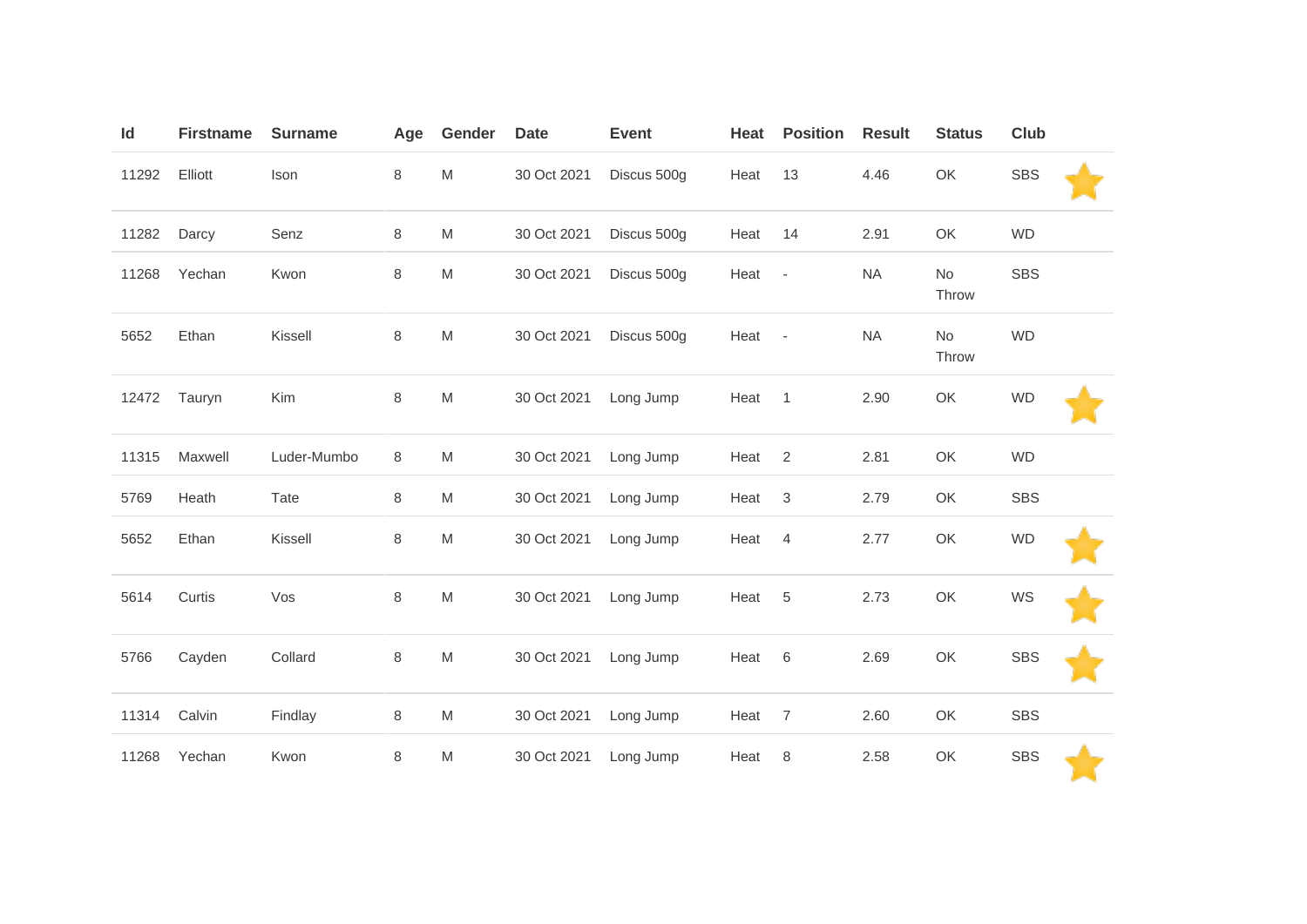| Id    | <b>Firstname</b> | <b>Surname</b> | Age        | Gender                                                                                                     | <b>Date</b> | <b>Event</b> | Heat | <b>Position</b> | <b>Result</b> | <b>Status</b> | <b>Club</b> |  |
|-------|------------------|----------------|------------|------------------------------------------------------------------------------------------------------------|-------------|--------------|------|-----------------|---------------|---------------|-------------|--|
| 5698  | Vulcan           | Mabbett        | 8          | $\mathsf{M}% _{T}=\mathsf{M}_{T}\!\left( a,b\right) ,\ \mathsf{M}_{T}=\mathsf{M}_{T}\!\left( a,b\right) ,$ | 30 Oct 2021 | Long Jump    | Heat | 9               | 2.57          | OK            | SS          |  |
| 5737  | James            | McGennisken    | 8          | M                                                                                                          | 30 Oct 2021 | Long Jump    | Heat | 10              | 2.48          | OK            | <b>SBS</b>  |  |
| 11335 | Joel             | Haynes         | 8          | M                                                                                                          | 30 Oct 2021 | Long Jump    | Heat | 11              | 2.44          | OK            | <b>SBS</b>  |  |
| 5610  | Declan           | Roots          | 8          | $\mathsf{M}% _{T}=\mathsf{M}_{T}\!\left( a,b\right) ,\ \mathsf{M}_{T}=\mathsf{M}_{T}\!\left( a,b\right) ,$ | 30 Oct 2021 | Long Jump    | Heat | 12              | 2.39          | OK            | SS          |  |
| 11286 | Cooper           | McAuley        | 8          | M                                                                                                          | 30 Oct 2021 | Long Jump    | Heat | 13              | 2.25          | OK            | SS          |  |
| 11292 | Elliott          | Ison           | 8          | M                                                                                                          | 30 Oct 2021 | Long Jump    | Heat | 14              | 2.21          | OK            | <b>SBS</b>  |  |
| 11282 | Darcy            | Senz           | 8          | $\mathsf{M}% _{T}=\mathsf{M}_{T}\!\left( a,b\right) ,\ \mathsf{M}_{T}=\mathsf{M}_{T}\!\left( a,b\right) ,$ | 30 Oct 2021 | Long Jump    | Heat | 15              | 2.00          | OK            | <b>WD</b>   |  |
| 5619  | Lucas            | Crowther       | 8          | M                                                                                                          | 30 Oct 2021 | Long Jump    | Heat | 16              | 1.58          | OK            | <b>SBS</b>  |  |
| 11277 | Benji            | Elloy          | 9          | M                                                                                                          | 30 Oct 2021 | 100m         | Heat | $\overline{1}$  | 16.17         | OK            | <b>WD</b>   |  |
| 5793  | <b>Braxton</b>   | Tuaati         | $\hbox{9}$ | ${\sf M}$                                                                                                  | 30 Oct 2021 | 100m         | Heat | 2               | 16.26         | OK            | <b>WD</b>   |  |
| 5686  | Hunter           | Smith          | 9          | $\mathsf{M}% _{T}=\mathsf{M}_{T}\!\left( a,b\right) ,\ \mathsf{M}_{T}=\mathsf{M}_{T}\!\left( a,b\right) ,$ | 30 Oct 2021 | 100m         | Heat | 3               | 16.56         | OK            | <b>SBS</b>  |  |
| 5695  | Rhys             | Welsh          | 9          | M                                                                                                          | 30 Oct 2021 | 100m         | Heat | $\overline{4}$  | 17.35         | OK            | <b>WD</b>   |  |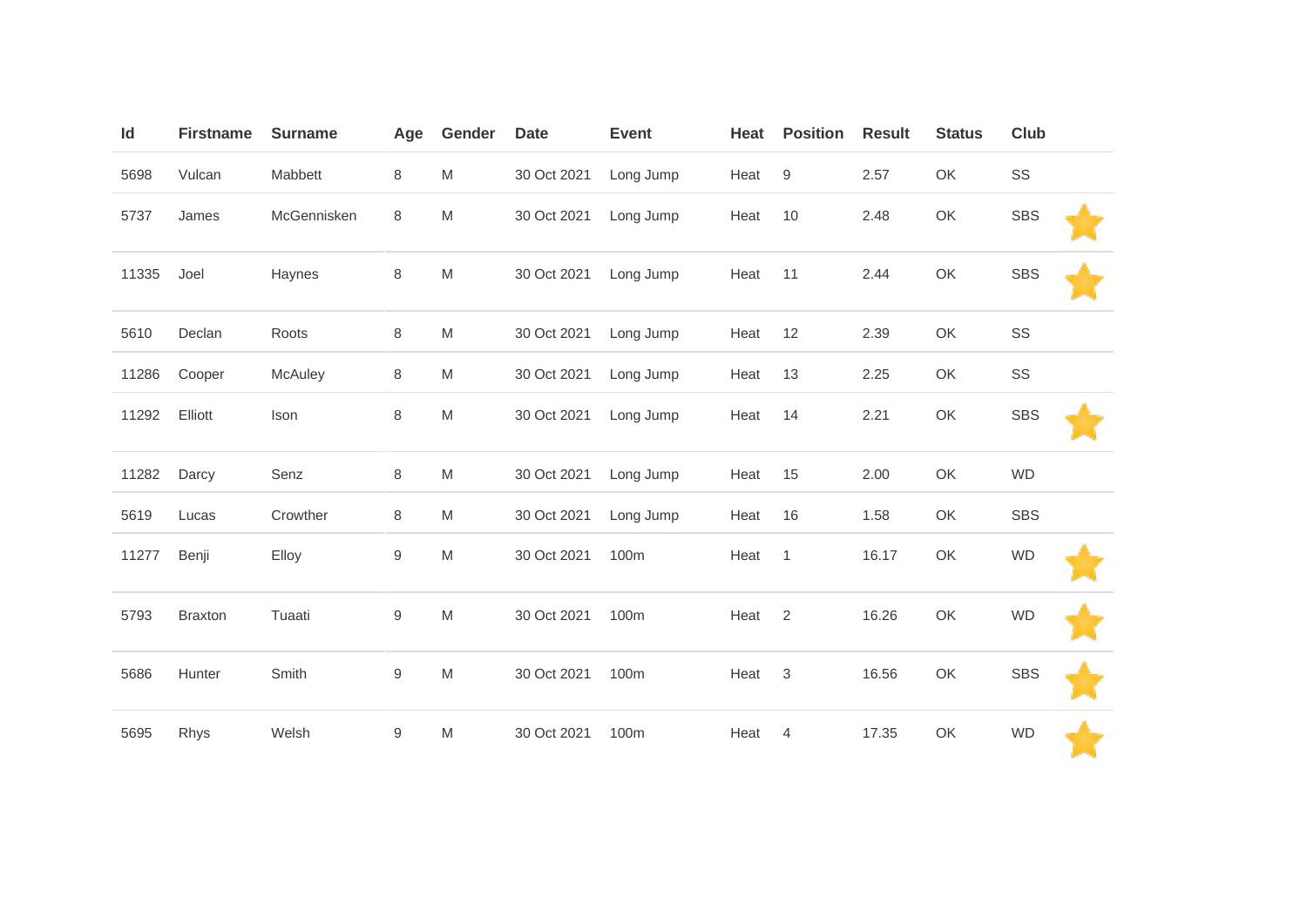| Id    | <b>Firstname</b> | <b>Surname</b> | Age              | Gender                                                                                                     | <b>Date</b> | <b>Event</b> | Heat | <b>Position</b> | <b>Result</b> | <b>Status</b> | Club       |  |
|-------|------------------|----------------|------------------|------------------------------------------------------------------------------------------------------------|-------------|--------------|------|-----------------|---------------|---------------|------------|--|
| 11326 | Julian           | Savage         | $\boldsymbol{9}$ | M                                                                                                          | 30 Oct 2021 | 100m         | Heat | 5               | 17.38         | OK            | <b>SBS</b> |  |
| 11306 | Hadley           | Krause         | 9                | $\mathsf{M}% _{T}=\mathsf{M}_{T}\!\left( a,b\right) ,\ \mathsf{M}_{T}=\mathsf{M}_{T}\!\left( a,b\right) ,$ | 30 Oct 2021 | 100m         | Heat | $6\,$           | 17.92         | OK            | <b>SBS</b> |  |
| 5838  | Tyson            | Papalii        | $\boldsymbol{9}$ | $\mathsf{M}% _{T}=\mathsf{M}_{T}\!\left( a,b\right) ,\ \mathsf{M}_{T}=\mathsf{M}_{T}\!\left( a,b\right) ,$ | 30 Oct 2021 | 100m         | Heat | $\overline{7}$  | 18.33         | OK            | <b>WD</b>  |  |
| 11285 | Jack             | McAuley        | $\boldsymbol{9}$ | $\mathsf{M}% _{T}=\mathsf{M}_{T}\!\left( a,b\right) ,\ \mathsf{M}_{T}=\mathsf{M}_{T}\!\left( a,b\right) ,$ | 30 Oct 2021 | 100m         | Heat | 8               | 18.45         | OK            | SS         |  |
| 11330 | Danyar           | Rajabi Movahed | 9                | $\mathsf{M}% _{T}=\mathsf{M}_{T}\!\left( a,b\right) ,\ \mathsf{M}_{T}=\mathsf{M}_{T}\!\left( a,b\right) ,$ | 30 Oct 2021 | 100m         | Heat | 9               | 18.54         | OK            | <b>SBS</b> |  |
| 5746  | Kai              | Dabala         | $\boldsymbol{9}$ | $\mathsf{M}% _{T}=\mathsf{M}_{T}\!\left( a,b\right) ,\ \mathsf{M}_{T}=\mathsf{M}_{T}\!\left( a,b\right) ,$ | 30 Oct 2021 | 100m         | Heat | 10              | 19.28         | OK            | SS         |  |
| 5625  | Samuel           | Payne          | 9                | $\mathsf{M}% _{T}=\mathsf{M}_{T}\!\left( a,b\right) ,\ \mathsf{M}_{T}=\mathsf{M}_{T}\!\left( a,b\right) ,$ | 30 Oct 2021 | 100m         | Heat | 11              | 19.29         | OK            | SS         |  |
| 11308 | Alifeleti        | Taione         | $\boldsymbol{9}$ | $\mathsf{M}% _{T}=\mathsf{M}_{T}\!\left( a,b\right) ,\ \mathsf{M}_{T}=\mathsf{M}_{T}\!\left( a,b\right) ,$ | 30 Oct 2021 | 100m         | Heat | 12              | 20.89         | OK            | <b>WD</b>  |  |
| 11297 | kingston         | allen          | 9                | M                                                                                                          | 30 Oct 2021 | 100m         | Heat | 13              | 21.56         | OK            | <b>SBS</b> |  |
| 11277 | Benji            | Elloy          | 9                | $\mathsf{M}% _{T}=\mathsf{M}_{T}\!\left( a,b\right) ,\ \mathsf{M}_{T}=\mathsf{M}_{T}\!\left( a,b\right) ,$ | 30 Oct 2021 | 400m         | Heat | $\overline{1}$  | 1:20.85       | OK            | <b>WD</b>  |  |
| 5686  | Hunter           | Smith          | 9                | M                                                                                                          | 30 Oct 2021 | 400m         | Heat | $\overline{2}$  | 1:21.61       | OK            | <b>SBS</b> |  |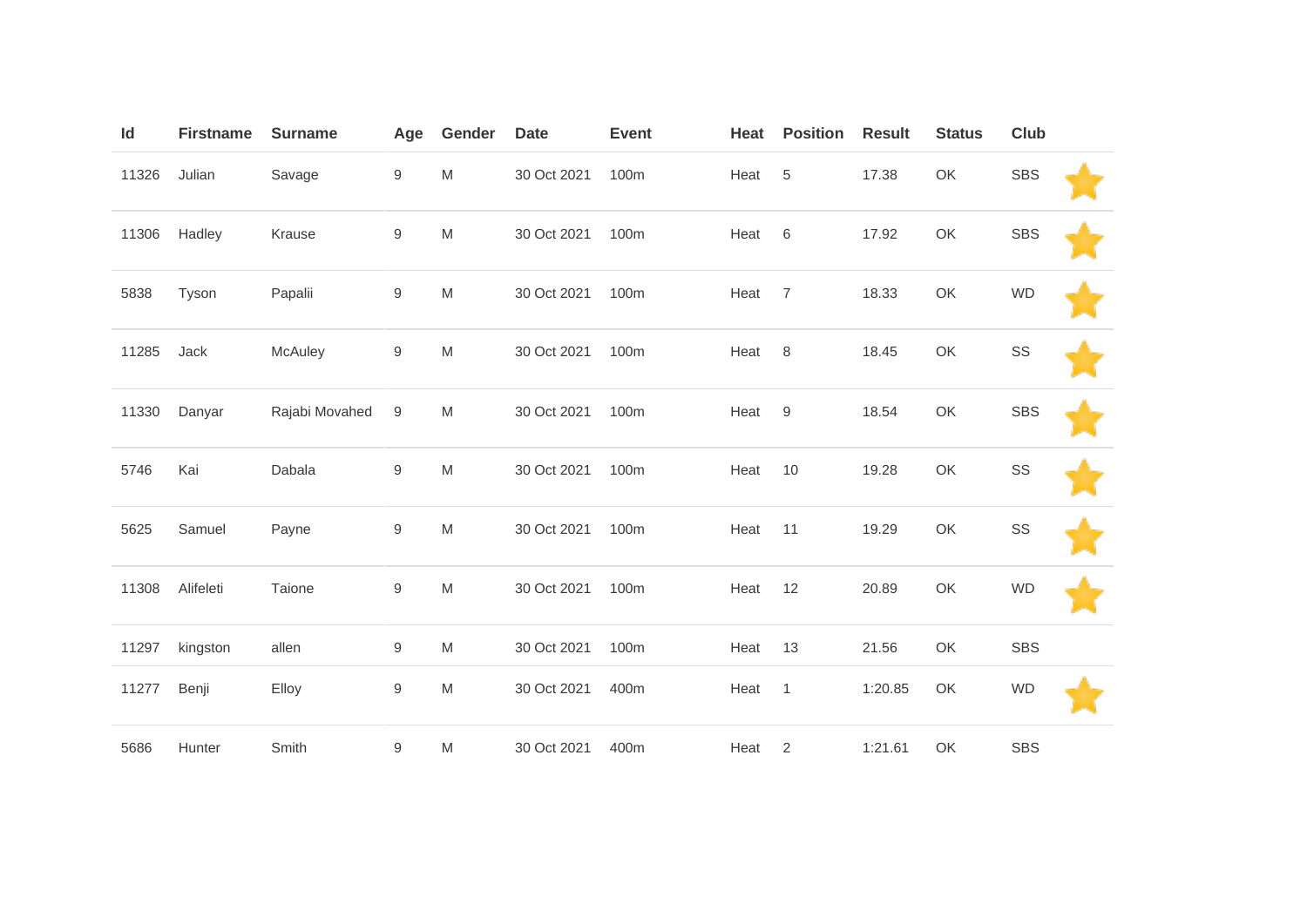| Id    | <b>Firstname</b> | <b>Surname</b> | Age              | Gender                                                                                                     | <b>Date</b> | <b>Event</b> | Heat | <b>Position</b> | <b>Result</b> | <b>Status</b> | Club          |  |
|-------|------------------|----------------|------------------|------------------------------------------------------------------------------------------------------------|-------------|--------------|------|-----------------|---------------|---------------|---------------|--|
| 11306 | Hadley           | Krause         | $\boldsymbol{9}$ | $\mathsf{M}% _{T}=\mathsf{M}_{T}\!\left( a,b\right) ,\ \mathsf{M}_{T}=\mathsf{M}_{T}\!\left( a,b\right) ,$ | 30 Oct 2021 | 400m         | Heat | $\mathsf 3$     | 1:26.72       | OK            | <b>SBS</b>    |  |
| 5793  | <b>Braxton</b>   | Tuaati         | $\hbox{9}$       | $\mathsf{M}% _{T}=\mathsf{M}_{T}\!\left( a,b\right) ,\ \mathsf{M}_{T}=\mathsf{M}_{T}\!\left( a,b\right) ,$ | 30 Oct 2021 | 400m         | Heat | $\overline{4}$  | 1:29.75       | OK            | <b>WD</b>     |  |
| 11285 | Jack             | McAuley        | 9                | M                                                                                                          | 30 Oct 2021 | 400m         | Heat | $\,$ 5 $\,$     | 1:30.47       | OK            | SS            |  |
| 11330 | Danyar           | Rajabi Movahed | 9                | M                                                                                                          | 30 Oct 2021 | 400m         | Heat | $\,6$           | 1:32.47       | OK            | <b>SBS</b>    |  |
| 5746  | Kai              | Dabala         | $\boldsymbol{9}$ | $\mathsf{M}% _{T}=\mathsf{M}_{T}\!\left( a,b\right) ,\ \mathsf{M}_{T}=\mathsf{M}_{T}\!\left( a,b\right) ,$ | 30 Oct 2021 | 400m         | Heat | $\overline{7}$  | 1:34.09       | OK            | $\texttt{SS}$ |  |
| 11326 | Julian           | Savage         | $\boldsymbol{9}$ | M                                                                                                          | 30 Oct 2021 | 400m         | Heat | 8               | 1:34.37       | OK            | SBS           |  |
| 5625  | Samuel           | Payne          | $\hbox{9}$       | M                                                                                                          | 30 Oct 2021 | 400m         | Heat | $9$             | 1:36.04       | OK            | SS            |  |
| 5695  | Rhys             | Welsh          | $\boldsymbol{9}$ | $\mathsf{M}% _{T}=\mathsf{M}_{T}\!\left( a,b\right) ,\ \mathsf{M}_{T}=\mathsf{M}_{T}\!\left( a,b\right) ,$ | 30 Oct 2021 | 400m         | Heat | 10              | 1:37.15       | OK            | <b>WD</b>     |  |
| 12468 | Benjamin         | Egan           | $\boldsymbol{9}$ | M                                                                                                          | 30 Oct 2021 | 400m         | Heat | 11              | 1:37.38       | OK            | SBS           |  |
| 5838  | Tyson            | Papalii        | 9                | ${\sf M}$                                                                                                  | 30 Oct 2021 | 400m         | Heat | 12              | 1:37.79       | OK            | <b>WD</b>     |  |
| 11336 | Jesse            | O'Neil         | 9                | M                                                                                                          | 30 Oct 2021 | 400m         | Heat | 13              | 1:48.09       | OK            | <b>SBS</b>    |  |
| 11308 | Alifeleti        | Taione         | $\boldsymbol{9}$ | M                                                                                                          | 30 Oct 2021 | 400m         | Heat | 14              | 1:59.13       | OK            | <b>WD</b>     |  |
| 11297 | kingston         | allen          | 9                | M                                                                                                          | 30 Oct 2021 | 400m         | Heat | 15              | 2:00.43       | OK            | <b>SBS</b>    |  |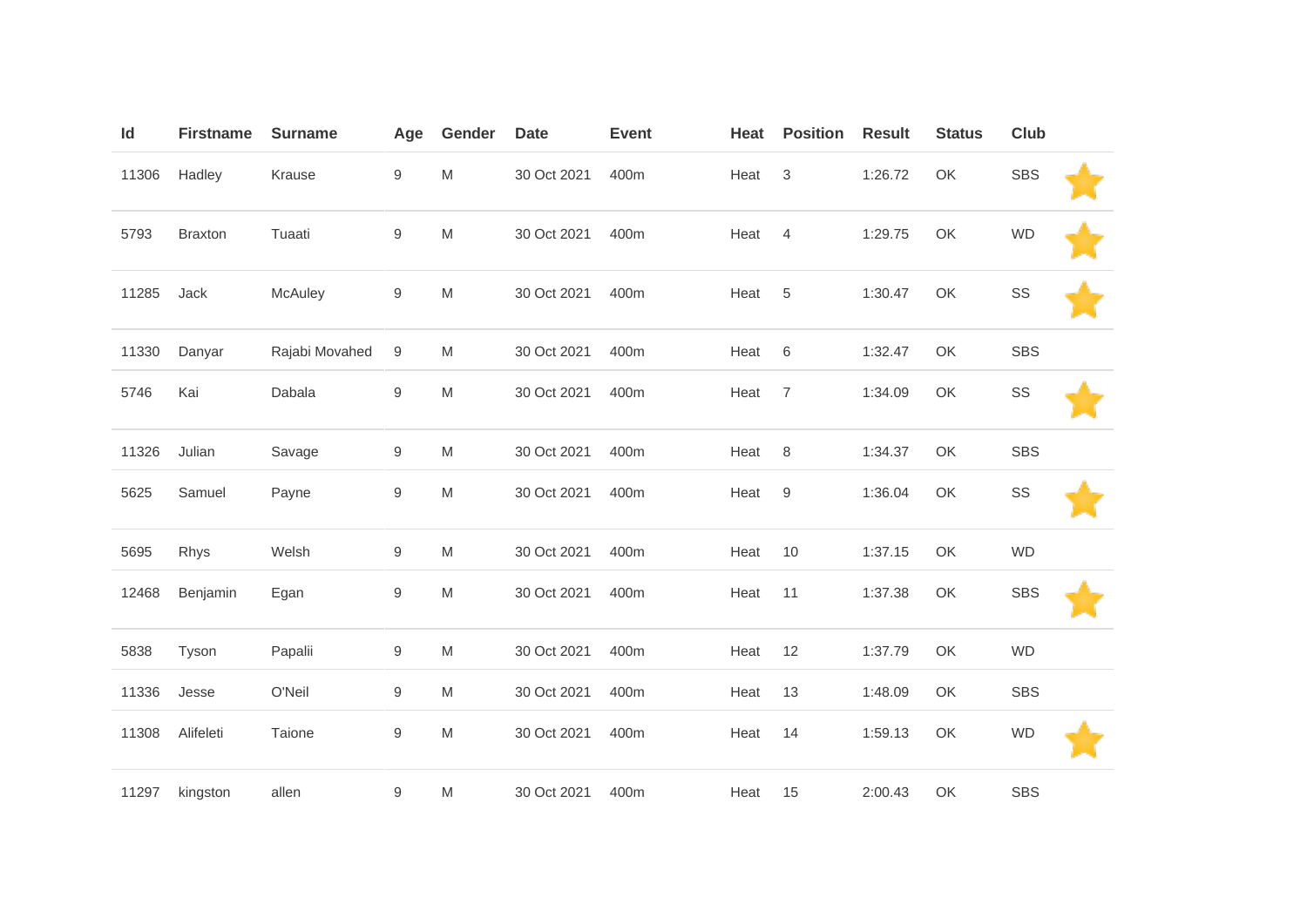| Id    | <b>Firstname</b> | <b>Surname</b> | Age              | Gender                                                                                                     | <b>Date</b> | <b>Event</b>    | Heat | <b>Position</b> | <b>Result</b> | <b>Status</b> | Club       |  |
|-------|------------------|----------------|------------------|------------------------------------------------------------------------------------------------------------|-------------|-----------------|------|-----------------|---------------|---------------|------------|--|
| 5793  | <b>Braxton</b>   | Tuaati         | 9                | $\mathsf{M}% _{T}=\mathsf{M}_{T}\!\left( a,b\right) ,\ \mathsf{M}_{T}=\mathsf{M}_{T}\!\left( a,b\right) ,$ | 30 Oct 2021 | 70 <sub>m</sub> | Heat | $\overline{1}$  | 11.30         | OK            | <b>WD</b>  |  |
| 11277 | Benji            | Elloy          | $\boldsymbol{9}$ | $\mathsf{M}% _{T}=\mathsf{M}_{T}\!\left( a,b\right) ,\ \mathsf{M}_{T}=\mathsf{M}_{T}\!\left( a,b\right) ,$ | 30 Oct 2021 | 70 <sub>m</sub> | Heat | 2               | 11.33         | OK            | <b>WD</b>  |  |
| 5686  | Hunter           | Smith          | $\boldsymbol{9}$ | $\mathsf{M}% _{T}=\mathsf{M}_{T}\!\left( a,b\right) ,\ \mathsf{M}_{T}=\mathsf{M}_{T}\!\left( a,b\right) ,$ | 30 Oct 2021 | 70m             | Heat | $\mathbf{3}$    | 11.64         | OK            | <b>SBS</b> |  |
| 5695  | Rhys             | Welsh          | $\hbox{9}$       | $\mathsf{M}% _{T}=\mathsf{M}_{T}\!\left( a,b\right) ,\ \mathsf{M}_{T}=\mathsf{M}_{T}\!\left( a,b\right) ,$ | 30 Oct 2021 | 70m             | Heat | $\overline{4}$  | 11.69         | OK            | <b>WD</b>  |  |
| 11326 | Julian           | Savage         | 9                | $\mathsf{M}% _{T}=\mathsf{M}_{T}\!\left( a,b\right) ,\ \mathsf{M}_{T}=\mathsf{M}_{T}\!\left( a,b\right) ,$ | 30 Oct 2021 | 70 <sub>m</sub> | Heat | 5               | 12.30         | OK            | <b>SBS</b> |  |
| 11330 | Danyar           | Rajabi Movahed | 9                | $\mathsf{M}% _{T}=\mathsf{M}_{T}\!\left( a,b\right) ,\ \mathsf{M}_{T}=\mathsf{M}_{T}\!\left( a,b\right) ,$ | 30 Oct 2021 | 70 <sub>m</sub> | Heat | $6\,$           | 12.40         | OK            | <b>SBS</b> |  |
| 5838  | Tyson            | Papalii        | 9                | $\mathsf{M}% _{T}=\mathsf{M}_{T}\!\left( a,b\right) ,\ \mathsf{M}_{T}=\mathsf{M}_{T}\!\left( a,b\right) ,$ | 30 Oct 2021 | 70 <sub>m</sub> | Heat | $\overline{7}$  | 12.41         | OK            | <b>WD</b>  |  |
| 11306 | Hadley           | Krause         | 9                | $\mathsf{M}% _{T}=\mathsf{M}_{T}\!\left( a,b\right) ,\ \mathsf{M}_{T}=\mathsf{M}_{T}\!\left( a,b\right) ,$ | 30 Oct 2021 | 70 <sub>m</sub> | Heat | 8               | 12.62         | OK            | <b>SBS</b> |  |
| 11285 | Jack             | McAuley        | $\boldsymbol{9}$ | $\mathsf{M}% _{T}=\mathsf{M}_{T}\!\left( a,b\right) ,\ \mathsf{M}_{T}=\mathsf{M}_{T}\!\left( a,b\right) ,$ | 30 Oct 2021 | 70 <sub>m</sub> | Heat | 9               | 12.77         | OK            | SS         |  |
| 5625  | Samuel           | Payne          | $\boldsymbol{9}$ | $\mathsf{M}% _{T}=\mathsf{M}_{T}\!\left( a,b\right) ,\ \mathsf{M}_{T}=\mathsf{M}_{T}\!\left( a,b\right) ,$ | 30 Oct 2021 | 70 <sub>m</sub> | Heat | 10              | 13.33         | OK            | SS         |  |
| 5746  | Kai              | Dabala         | 9                | $\mathsf{M}% _{T}=\mathsf{M}_{T}\!\left( a,b\right) ,\ \mathsf{M}_{T}=\mathsf{M}_{T}\!\left( a,b\right) ,$ | 30 Oct 2021 | 70m             | Heat | 11              | 13.65         | OK            | SS         |  |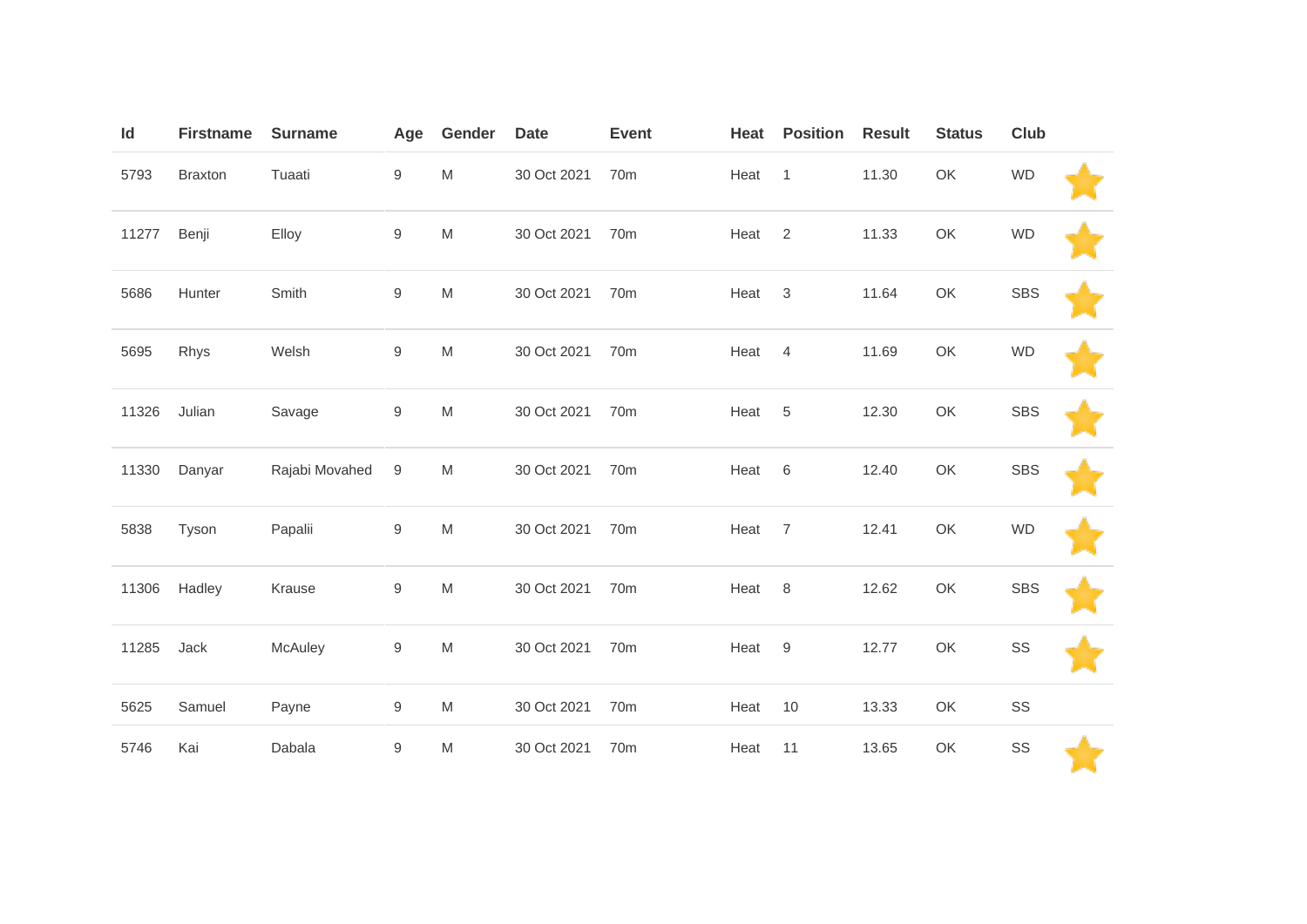| Id    | <b>Firstname</b> | <b>Surname</b> | Age        | Gender                                                                                                     | <b>Date</b> | <b>Event</b>    | Heat | <b>Position</b>  | <b>Result</b> | <b>Status</b> | <b>Club</b> |  |
|-------|------------------|----------------|------------|------------------------------------------------------------------------------------------------------------|-------------|-----------------|------|------------------|---------------|---------------|-------------|--|
| 11308 | Alifeleti        | Taione         | 9          | $\mathsf{M}% _{T}=\mathsf{M}_{T}\!\left( a,b\right) ,\ \mathsf{M}_{T}=\mathsf{M}_{T}\!\left( a,b\right) ,$ | 30 Oct 2021 | 70 <sub>m</sub> | Heat | 12               | 14.08         | OK            | <b>WD</b>   |  |
| 11297 | kingston         | allen          | 9          | M                                                                                                          | 30 Oct 2021 | 70 <sub>m</sub> | Heat | 13               | 14.09         | OK            | <b>SBS</b>  |  |
| 5793  | <b>Braxton</b>   | Tuaati         | 9          | M                                                                                                          | 30 Oct 2021 | Discus 500g     | Heat | $\mathbf{1}$     | 16.30         | OK            | WD          |  |
| 5695  | Rhys             | Welsh          | 9          | $\mathsf{M}% _{T}=\mathsf{M}_{T}\!\left( a,b\right) ,\ \mathsf{M}_{T}=\mathsf{M}_{T}\!\left( a,b\right) ,$ | 30 Oct 2021 | Discus 500g     | Heat | 2                | 15.86         | OK            | <b>WD</b>   |  |
| 5686  | Hunter           | Smith          | 9          | $\mathsf{M}% _{T}=\mathsf{M}_{T}\!\left( a,b\right) ,\ \mathsf{M}_{T}=\mathsf{M}_{T}\!\left( a,b\right) ,$ | 30 Oct 2021 | Discus 500g     | Heat | $\sqrt{3}$       | 14.20         | OK            | <b>SBS</b>  |  |
| 5838  | Tyson            | Papalii        | 9          | M                                                                                                          | 30 Oct 2021 | Discus 500g     | Heat | $\overline{4}$   | 13.98         | OK            | <b>WD</b>   |  |
| 11308 | Alifeleti        | Taione         | $\hbox{9}$ | M                                                                                                          | 30 Oct 2021 | Discus 500g     | Heat | 5                | 12.25         | OK            | <b>WD</b>   |  |
| 11297 | kingston         | allen          | 9          | $\mathsf{M}% _{T}=\mathsf{M}_{T}\!\left( a,b\right) ,\ \mathsf{M}_{T}=\mathsf{M}_{T}\!\left( a,b\right) ,$ | 30 Oct 2021 | Discus 500g     | Heat | $\,6$            | 10.57         | OK            | <b>SBS</b>  |  |
| 11277 | Benji            | Elloy          | 9          | M                                                                                                          | 30 Oct 2021 | Discus 500g     | Heat | $\overline{7}$   | 10.45         | OK            | <b>WD</b>   |  |
| 5625  | Samuel           | Payne          | 9          | M                                                                                                          | 30 Oct 2021 | Discus 500g     | Heat | 8                | 10.18         | OK            | SS          |  |
| 11336 | Jesse            | O'Neil         | 9          | M                                                                                                          | 30 Oct 2021 | Discus 500g     | Heat | $\boldsymbol{9}$ | 9.55          | OK            | <b>SBS</b>  |  |
| 5746  | Kai              | Dabala         | 9          | M                                                                                                          | 30 Oct 2021 | Discus 500g     | Heat | 10               | 9.38          | OK            | SS          |  |
| 11306 | Hadley           | Krause         | 9          | M                                                                                                          | 30 Oct 2021 | Discus 500g     | Heat | 11               | 9.28          | OK            | <b>SBS</b>  |  |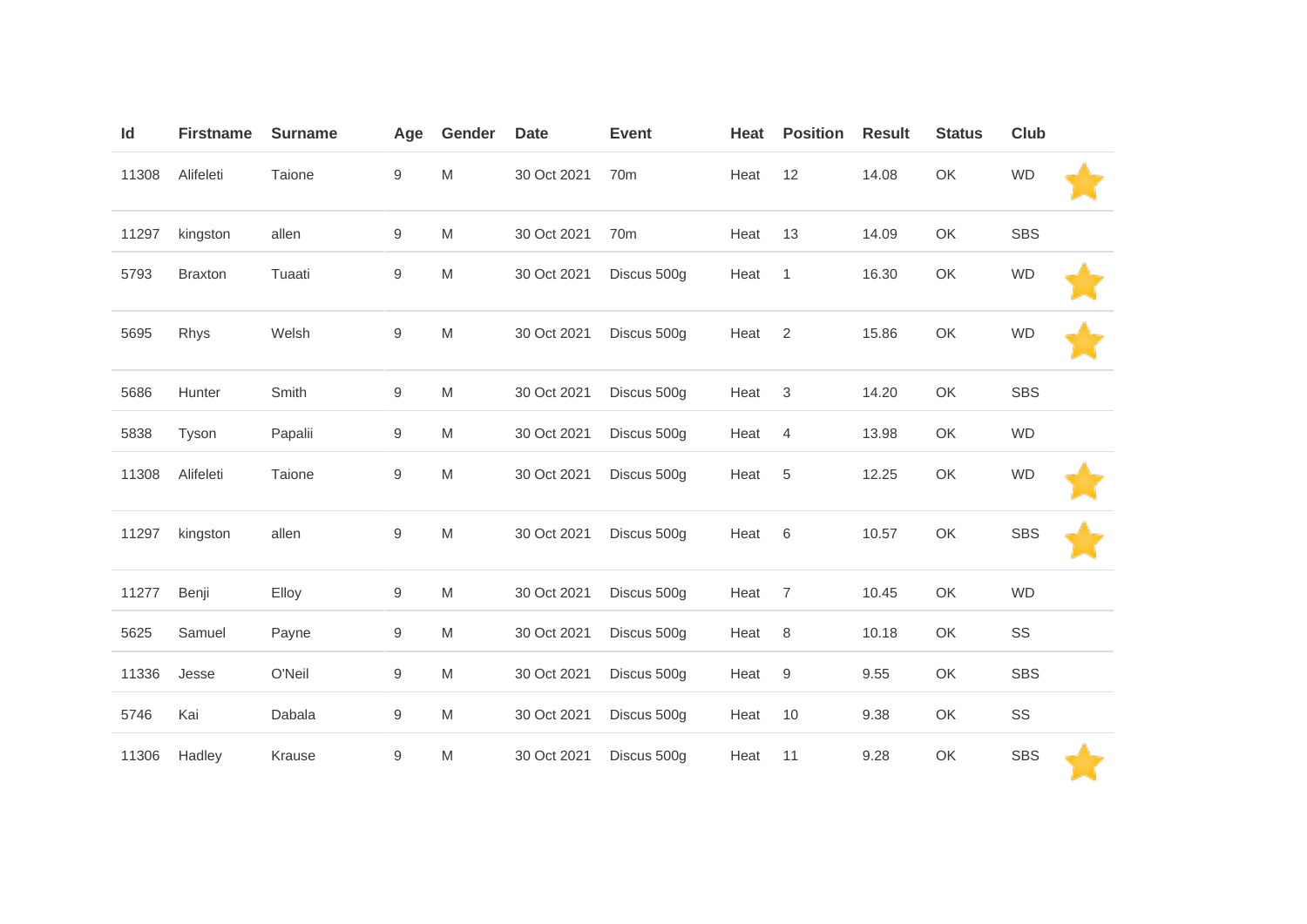| Id    | <b>Firstname</b> | <b>Surname</b> | Age              | Gender                                                                                                     | <b>Date</b> | <b>Event</b>         | Heat | <b>Position</b> | <b>Result</b> | <b>Status</b> | Club       |
|-------|------------------|----------------|------------------|------------------------------------------------------------------------------------------------------------|-------------|----------------------|------|-----------------|---------------|---------------|------------|
| 11285 | Jack             | McAuley        | 9                | M                                                                                                          | 30 Oct 2021 | Discus 500g          | Heat | 12              | 6.97          | OK            | SS         |
| 11326 | Julian           | Savage         | $\boldsymbol{9}$ | $\mathsf{M}% _{T}=\mathsf{M}_{T}\!\left( a,b\right) ,\ \mathsf{M}_{T}=\mathsf{M}_{T}\!\left( a,b\right) ,$ | 30 Oct 2021 | Discus 500g          | Heat | 13              | 6.72          | OK            | <b>SBS</b> |
| 12468 | Benjamin         | Egan           | 9                | $\mathsf{M}% _{T}=\mathsf{M}_{T}\!\left( a,b\right) ,\ \mathsf{M}_{T}=\mathsf{M}_{T}\!\left( a,b\right) ,$ | 30 Oct 2021 | Discus 500g          | Heat | 14              | 6.08          | OK            | <b>SBS</b> |
| 11330 | Danyar           | Rajabi Movahed | 9                | M                                                                                                          | 30 Oct 2021 | Discus 500g          | Heat | 15              | 5.89          | OK            | <b>SBS</b> |
| 11277 | Benji            | Elloy          | 9                | $\mathsf{M}% _{T}=\mathsf{M}_{T}\!\left( a,b\right) ,\ \mathsf{M}_{T}=\mathsf{M}_{T}\!\left( a,b\right) ,$ | 30 Oct 2021 | High Jump<br>Scissor | Heat | $\mathbf{1}$    | 1.10          | OK            | <b>WD</b>  |
| 5695  | Rhys             | Welsh          | $\mathsf g$      | $\mathsf{M}% _{T}=\mathsf{M}_{T}\!\left( a,b\right) ,\ \mathsf{M}_{T}=\mathsf{M}_{T}\!\left( a,b\right) ,$ | 30 Oct 2021 | High Jump<br>Scissor | Heat | $\overline{2}$  | 1.04          | OK            | <b>WD</b>  |
| 5686  | Hunter           | Smith          | $\mathsf g$      | $\mathsf{M}% _{T}=\mathsf{M}_{T}\!\left( a,b\right) ,\ \mathsf{M}_{T}=\mathsf{M}_{T}\!\left( a,b\right) ,$ | 30 Oct 2021 | High Jump<br>Scissor | Heat | $\mathbf 3$     | 1.00          | OK            | <b>SBS</b> |
| 11336 | Jesse            | O'Neil         | 9                | $\mathsf{M}% _{T}=\mathsf{M}_{T}\!\left( a,b\right) ,\ \mathsf{M}_{T}=\mathsf{M}_{T}\!\left( a,b\right) ,$ | 30 Oct 2021 | High Jump<br>Scissor | Heat | $\overline{4}$  | 1.00          | OK            | <b>SBS</b> |
| 5625  | Samuel           | Payne          | $\hbox{9}$       | $\mathsf{M}% _{T}=\mathsf{M}_{T}\!\left( a,b\right) ,\ \mathsf{M}_{T}=\mathsf{M}_{T}\!\left( a,b\right) ,$ | 30 Oct 2021 | High Jump<br>Scissor | Heat | 5               | 1.00          | OK            | SS         |
| 5793  | <b>Braxton</b>   | Tuaati         | 9                | $\mathsf{M}% _{T}=\mathsf{M}_{T}\!\left( a,b\right) ,\ \mathsf{M}_{T}=\mathsf{M}_{T}\!\left( a,b\right) ,$ | 30 Oct 2021 | High Jump<br>Scissor | Heat | 6               | 0.95          | OK            | <b>WD</b>  |
| 12468 | Benjamin         | Egan           | 9                | M                                                                                                          | 30 Oct 2021 | High Jump<br>Scissor | Heat | 6               | 0.95          | OK            | <b>SBS</b> |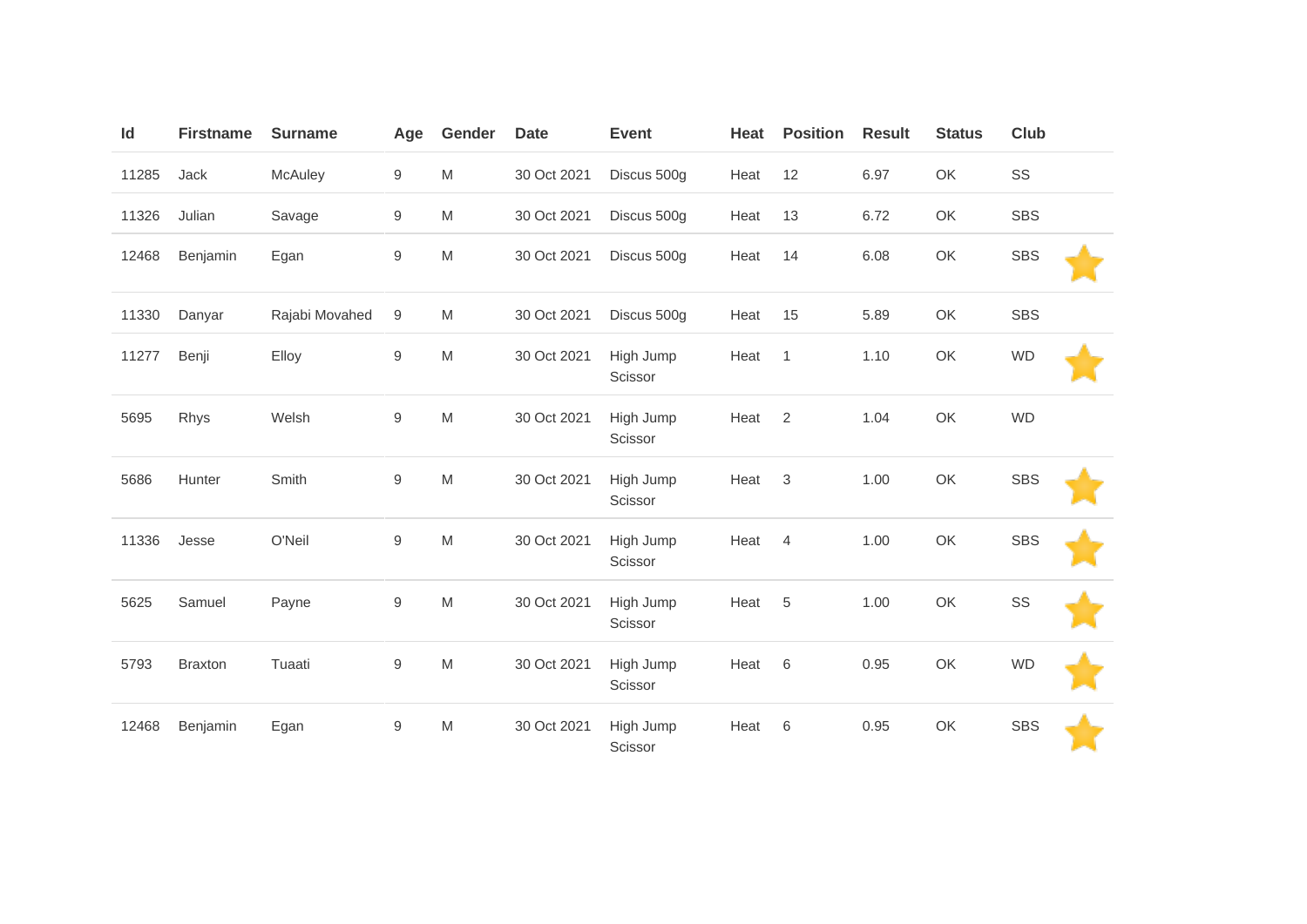| Id    | <b>Firstname</b> | <b>Surname</b> | Age              | Gender                                                                                                     | <b>Date</b> | <b>Event</b>         | Heat   | <b>Position</b> | <b>Result</b> | <b>Status</b> | Club       |
|-------|------------------|----------------|------------------|------------------------------------------------------------------------------------------------------------|-------------|----------------------|--------|-----------------|---------------|---------------|------------|
| 11297 | kingston         | allen          | 9                | ${\sf M}$                                                                                                  | 30 Oct 2021 | High Jump<br>Scissor | Heat   | 8               | <b>NA</b>     | No Jump       | <b>SBS</b> |
| 5838  | Tyson            | Papalii        | 9                | ${\sf M}$                                                                                                  | 30 Oct 2021 | High Jump<br>Scissor | Heat   | 8               | <b>NA</b>     | No Jump       | <b>WD</b>  |
| 11330 | Danyar           | Rajabi Movahed | $\boldsymbol{9}$ | ${\sf M}$                                                                                                  | 30 Oct 2021 | High Jump<br>Scissor | Heat   | 8               | <b>NA</b>     | No Jump       | <b>SBS</b> |
| 11285 | Jack             | McAuley        | 9                | $\mathsf{M}% _{T}=\mathsf{M}_{T}\!\left( a,b\right) ,\ \mathsf{M}_{T}=\mathsf{M}_{T}\!\left( a,b\right) ,$ | 30 Oct 2021 | High Jump<br>Scissor | Heat   | 8               | <b>NA</b>     | No Jump       | SS         |
| 11326 | Julian           | Savage         | 9                | $\mathsf{M}% _{T}=\mathsf{M}_{T}\!\left( a,b\right) ,\ \mathsf{M}_{T}=\mathsf{M}_{T}\!\left( a,b\right) ,$ | 30 Oct 2021 | High Jump<br>Scissor | Heat   | 8               | <b>NA</b>     | No Jump       | <b>SBS</b> |
| 11306 | Hadley           | Krause         | 9                | $\mathsf{M}% _{T}=\mathsf{M}_{T}\!\left( a,b\right) ,\ \mathsf{M}_{T}=\mathsf{M}_{T}$                      | 30 Oct 2021 | High Jump<br>Scissor | Heat   | 8               | <b>NA</b>     | No Jump       | <b>SBS</b> |
| 5746  | Kai              | Dabala         | 9                | $\mathsf{M}% _{T}=\mathsf{M}_{T}\!\left( a,b\right) ,\ \mathsf{M}_{T}=\mathsf{M}_{T}\!\left( a,b\right) ,$ | 30 Oct 2021 | High Jump<br>Scissor | Heat   | 8               | <b>NA</b>     | No Jump       | SS         |
| 11308 | Alifeleti        | Taione         | 9                | $\mathsf{M}% _{T}=\mathsf{M}_{T}\!\left( a,b\right) ,\ \mathsf{M}_{T}=\mathsf{M}_{T}$                      | 30 Oct 2021 | High Jump<br>Scissor | Heat 8 |                 | <b>NA</b>     | No Jump       | <b>WD</b>  |
| 5793  | <b>Braxton</b>   | Tuaati         | 9                | M                                                                                                          | 30 Oct 2021 | Long Jump            | Heat   | $\mathbf{1}$    | 3.63          | OK            | <b>WD</b>  |
| 5695  | Rhys             | Welsh          | 9                | $\mathsf{M}% _{T}=\mathsf{M}_{T}\!\left( a,b\right) ,\ \mathsf{M}_{T}=\mathsf{M}_{T}$                      | 30 Oct 2021 | Long Jump            | Heat   | $\overline{2}$  | 3.46          | OK            | <b>WD</b>  |
| 5686  | Hunter           | Smith          | 9                | M                                                                                                          | 30 Oct 2021 | Long Jump            | Heat   | 3               | 3.40          | OK            | <b>SBS</b> |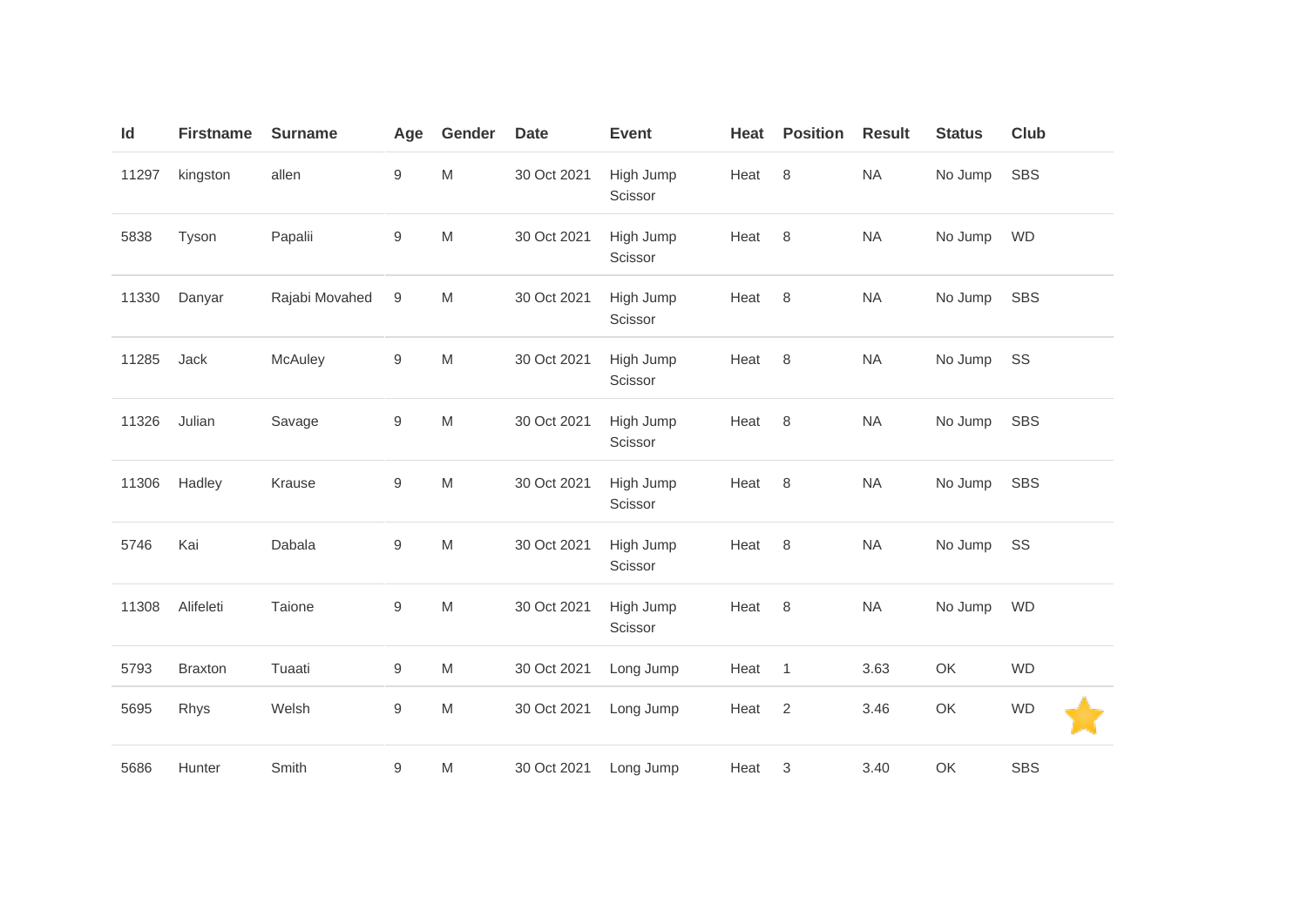| Id    | <b>Firstname</b> | <b>Surname</b> | Age              | Gender                                                                                                     | <b>Date</b> | <b>Event</b> | Heat | <b>Position</b> | <b>Result</b> | <b>Status</b> | Club        |
|-------|------------------|----------------|------------------|------------------------------------------------------------------------------------------------------------|-------------|--------------|------|-----------------|---------------|---------------|-------------|
| 11277 | Benji            | Elloy          | 9                | ${\sf M}$                                                                                                  | 30 Oct 2021 | Long Jump    | Heat | 4               | 3.39          | OK            | <b>WD</b>   |
| 11326 | Julian           | Savage         | 9                | $\mathsf{M}% _{T}=\mathsf{M}_{T}\!\left( a,b\right) ,\ \mathsf{M}_{T}=\mathsf{M}_{T}\!\left( a,b\right) ,$ | 30 Oct 2021 | Long Jump    | Heat | 5               | 3.10          | OK            | <b>SBS</b>  |
| 12468 | Benjamin         | Egan           | 9                | ${\sf M}$                                                                                                  | 30 Oct 2021 | Long Jump    | Heat | 6               | 3.00          | OK            | <b>SBS</b>  |
| 5838  | Tyson            | Papalii        | $\boldsymbol{9}$ | ${\sf M}$                                                                                                  | 30 Oct 2021 | Long Jump    | Heat | $\overline{7}$  | 2.99          | OK            | <b>WD</b>   |
| 11336 | Jesse            | O'Neil         | 9                | M                                                                                                          | 30 Oct 2021 | Long Jump    | Heat | $\,8\,$         | 2.90          | OK            | <b>SBS</b>  |
| 11330 | Danyar           | Rajabi Movahed | 9                | M                                                                                                          | 30 Oct 2021 | Long Jump    | Heat | 9               | 2.88          | OK            | <b>SBS</b>  |
| 5625  | Samuel           | Payne          | 9                | $\mathsf{M}% _{T}=\mathsf{M}_{T}\!\left( a,b\right) ,\ \mathsf{M}_{T}=\mathsf{M}_{T}\!\left( a,b\right) ,$ | 30 Oct 2021 | Long Jump    | Heat | 10              | 2.84          | OK            | SS          |
| 5746  | Kai              | Dabala         | 9                | M                                                                                                          | 30 Oct 2021 | Long Jump    | Heat | 11              | 2.61          | OK            | SS          |
| 11308 | Alifeleti        | Taione         | 9                | $\mathsf{M}% _{T}=\mathsf{M}_{T}\!\left( a,b\right) ,\ \mathsf{M}_{T}=\mathsf{M}_{T}\!\left( a,b\right) ,$ | 30 Oct 2021 | Long Jump    | Heat | 12              | 2.60          | OK            | <b>WD</b>   |
| 11285 | Jack             | McAuley        | 9                | $\mathsf{M}% _{T}=\mathsf{M}_{T}\!\left( a,b\right) ,\ \mathsf{M}_{T}=\mathsf{M}_{T}\!\left( a,b\right) ,$ | 30 Oct 2021 | Long Jump    | Heat | 13              | 2.58          | OK            | $\text{SS}$ |
| 11306 | Hadley           | Krause         | 9                | ${\sf M}$                                                                                                  | 30 Oct 2021 | Long Jump    | Heat | 14              | 2.57          | OK            | <b>SBS</b>  |
| 11297 | kingston         | allen          | 9                | M                                                                                                          | 30 Oct 2021 | Long Jump    | Heat | 15              | 2.33          | OK            | <b>SBS</b>  |
| 5618  | Rylan            | Clark          | 10               | M                                                                                                          | 30 Oct 2021 | 100m         | Heat | 1               | 15.89         | OK            | <b>SBS</b>  |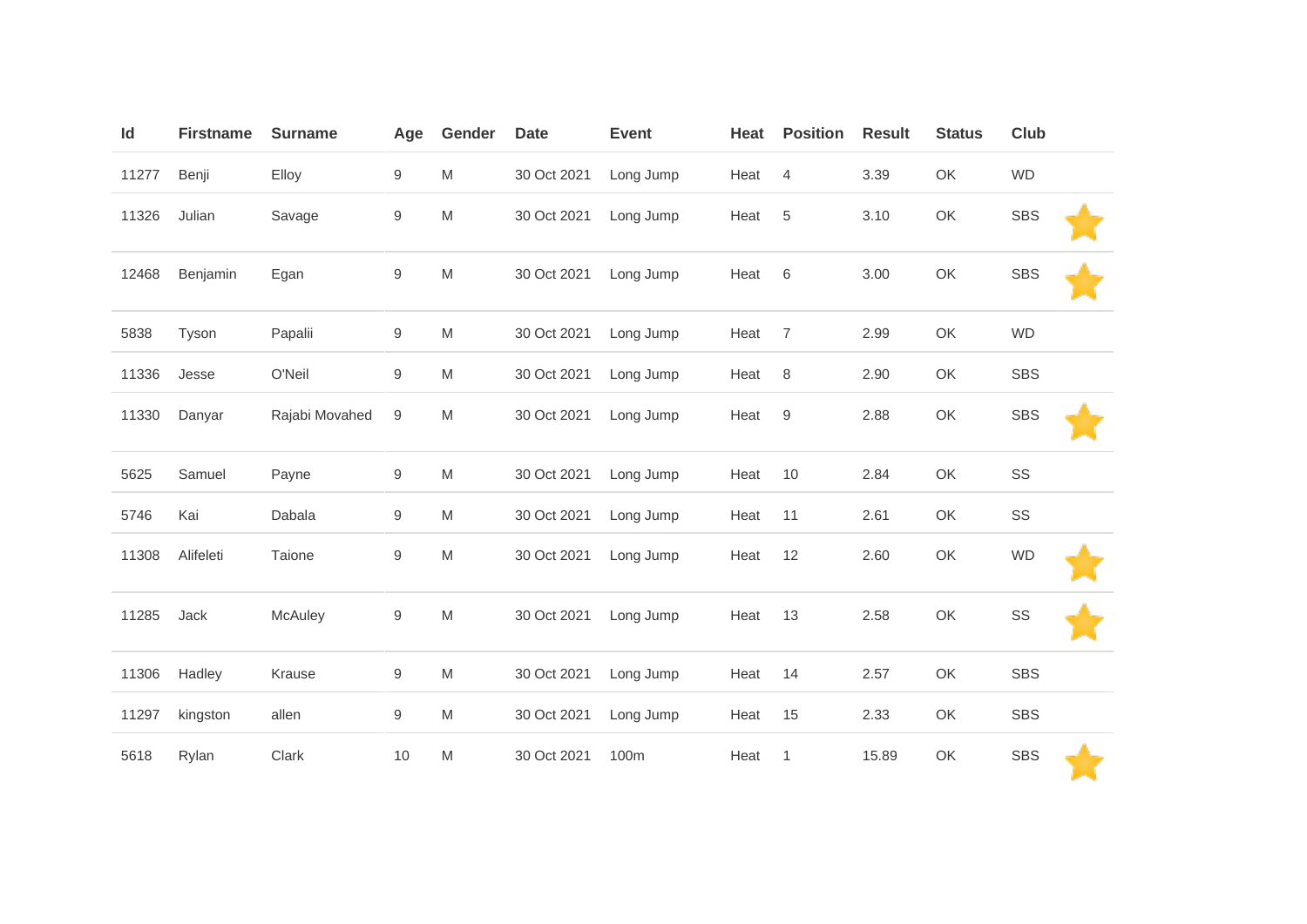| Id    | <b>Firstname</b> | <b>Surname</b> | Age  | <b>Gender</b>                                                                                              | <b>Date</b> | <b>Event</b> | Heat | <b>Position</b>  | <b>Result</b> | <b>Status</b> | Club       |  |
|-------|------------------|----------------|------|------------------------------------------------------------------------------------------------------------|-------------|--------------|------|------------------|---------------|---------------|------------|--|
| 11351 | Damon            | Dowell         | 10   | $\mathsf{M}% _{T}=\mathsf{M}_{T}\!\left( a,b\right) ,\ \mathsf{M}_{T}=\mathsf{M}_{T}$                      | 30 Oct 2021 | 100m         | Heat | $\overline{2}$   | 16.42         | OK            | <b>SBS</b> |  |
| 11311 | Koby             | Pirihi         | 10   | $\mathsf{M}% _{T}=\mathsf{M}_{T}\!\left( a,b\right) ,\ \mathsf{M}_{T}=\mathsf{M}_{T}$                      | 30 Oct 2021 | 100m         | Heat | 3                | 16.96         | OK            | <b>WD</b>  |  |
| 11334 | Dale             | Haynes         | 10   | $\mathsf{M}% _{T}=\mathsf{M}_{T}\!\left( a,b\right) ,\ \mathsf{M}_{T}=\mathsf{M}_{T}\!\left( a,b\right) ,$ | 30 Oct 2021 | 100m         | Heat | $\overline{4}$   | 17.98         | OK            | <b>SBS</b> |  |
| 11333 | Kevin            | Morgan         | 10   | $\mathsf{M}% _{T}=\mathsf{M}_{T}\!\left( a,b\right) ,\ \mathsf{M}_{T}=\mathsf{M}_{T}$                      | 30 Oct 2021 | 100m         | Heat | 5                | 18.28         | OK            | SS         |  |
| 5751  | Finn             | <b>Street</b>  | 10   | $\mathsf{M}% _{T}=\mathsf{M}_{T}\!\left( a,b\right) ,\ \mathsf{M}_{T}=\mathsf{M}_{T}$                      | 30 Oct 2021 | 100m         | Heat | $\,6\,$          | 18.45         | OK            | <b>SBS</b> |  |
| 8239  | Harlem           | Pflugmacher    | $10$ | $\mathsf{M}% _{T}=\mathsf{M}_{T}\!\left( a,b\right) ,\ \mathsf{M}_{T}=\mathsf{M}_{T}\!\left( a,b\right) ,$ | 30 Oct 2021 | 100m         | Heat | $\overline{7}$   | 19.19         | OK            | <b>SBS</b> |  |
| 5640  | Will             | Gilkes         | 10   | $\mathsf{M}% _{T}=\mathsf{M}_{T}\!\left( a,b\right) ,\ \mathsf{M}_{T}=\mathsf{M}_{T}$                      | 30 Oct 2021 | 100m         | Heat | 8                | 21.25         | OK            | SS         |  |
| 11346 | Mason            | Hodges         | $10$ | $\mathsf{M}% _{T}=\mathsf{M}_{T}\!\left( a,b\right) ,\ \mathsf{M}_{T}=\mathsf{M}_{T}$                      | 30 Oct 2021 | 100m         | Heat | $\boldsymbol{9}$ | 24.42         | OK            | <b>WD</b>  |  |
| 5633  | Beau             | Posthuma       | $10$ | M                                                                                                          | 30 Oct 2021 | 100m         | Heat | 10               | 24.78         | OK            | SS         |  |
| 5618  | Rylan            | Clark          | 10   | $\mathsf{M}% _{T}=\mathsf{M}_{T}\!\left( a,b\right) ,\ \mathsf{M}_{T}=\mathsf{M}_{T}\!\left( a,b\right) ,$ | 30 Oct 2021 | 400m         | Heat | $\mathbf{1}$     | 1:16.42       | OK            | <b>SBS</b> |  |
| 11351 | Damon            | Dowell         | 10   | ${\sf M}$                                                                                                  | 30 Oct 2021 | 400m         | Heat | $\overline{2}$   | 1:22.66       | OK            | <b>SBS</b> |  |
| 11333 | Kevin            | Morgan         | $10$ | M                                                                                                          | 30 Oct 2021 | 400m         | Heat | 3                | 1:29.16       | OK            | SS         |  |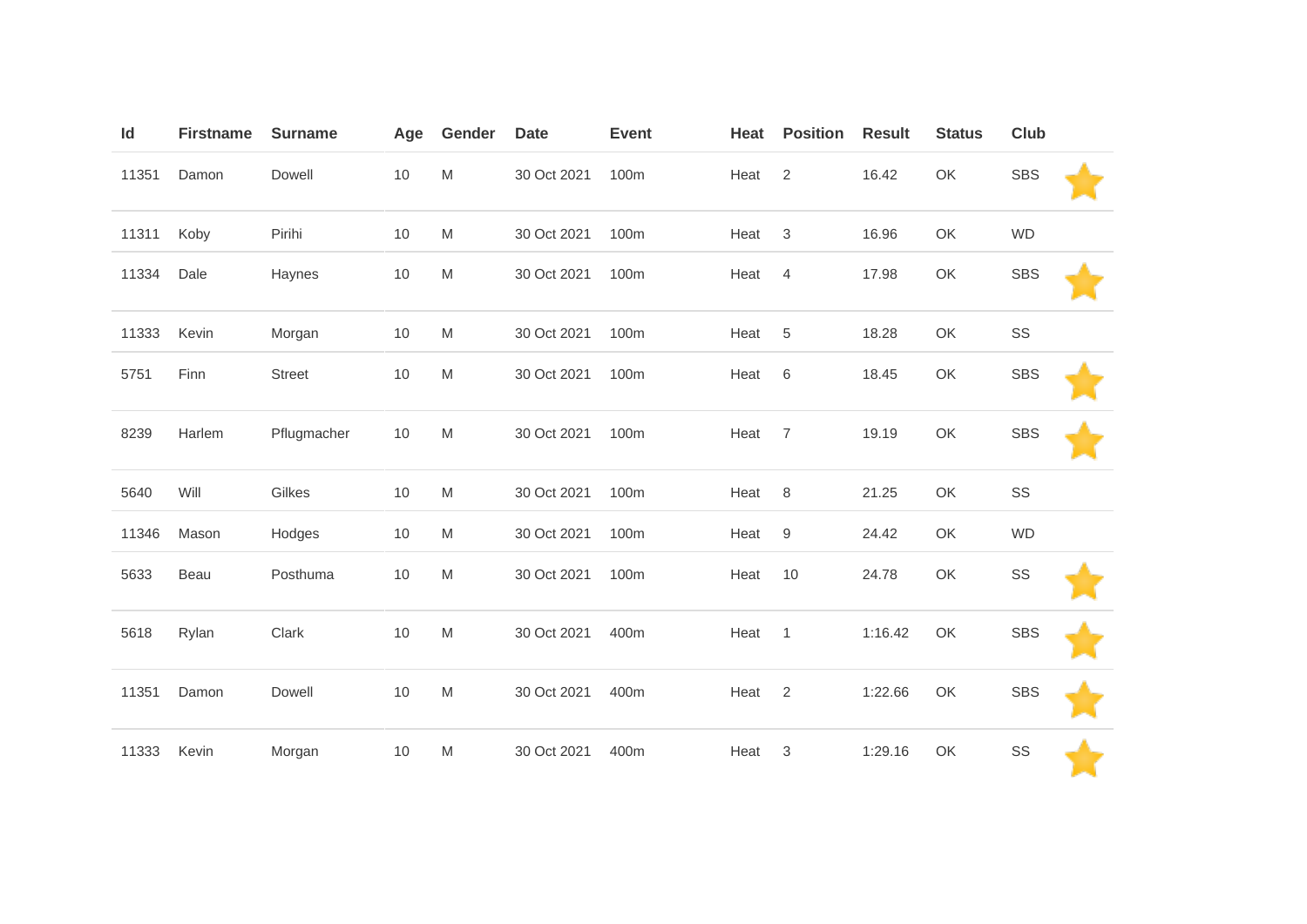| Id    | <b>Firstname</b> | <b>Surname</b> | Age  | Gender                                                                                                     | <b>Date</b> | <b>Event</b> | Heat | <b>Position</b>           | <b>Result</b> | <b>Status</b> | Club       |  |
|-------|------------------|----------------|------|------------------------------------------------------------------------------------------------------------|-------------|--------------|------|---------------------------|---------------|---------------|------------|--|
| 11334 | Dale             | Haynes         | $10$ | $\mathsf{M}% _{T}=\mathsf{M}_{T}\!\left( a,b\right) ,\ \mathsf{M}_{T}=\mathsf{M}_{T}\!\left( a,b\right) ,$ | 30 Oct 2021 | 400m         | Heat | $\overline{4}$            | 1:30.26       | OK            | <b>SBS</b> |  |
| 11311 | Koby             | Pirihi         | 10   | $\mathsf{M}% _{T}=\mathsf{M}_{T}\!\left( a,b\right) ,\ \mathsf{M}_{T}=\mathsf{M}_{T}\!\left( a,b\right) ,$ | 30 Oct 2021 | 400m         | Heat | 5                         | 1:31.80       | OK            | <b>WD</b>  |  |
| 5751  | Finn             | <b>Street</b>  | 10   | $\mathsf{M}% _{T}=\mathsf{M}_{T}\!\left( a,b\right) ,\ \mathsf{M}_{T}=\mathsf{M}_{T}\!\left( a,b\right) ,$ | 30 Oct 2021 | 400m         | Heat | $\,6\,$                   | 1:43.62       | OK            | <b>SBS</b> |  |
| 11346 | Mason            | Hodges         | 10   | $\mathsf{M}% _{T}=\mathsf{M}_{T}\!\left( a,b\right) ,\ \mathsf{M}_{T}=\mathsf{M}_{T}\!\left( a,b\right) ,$ | 30 Oct 2021 | 400m         | Heat | $\overline{7}$            | 1:53.58       | OK            | <b>WD</b>  |  |
| 8239  | Harlem           | Pflugmacher    | $10$ | $\mathsf{M}% _{T}=\mathsf{M}_{T}\!\left( a,b\right) ,\ \mathsf{M}_{T}=\mathsf{M}_{T}\!\left( a,b\right) ,$ | 30 Oct 2021 | 400m         | Heat | $\,8\,$                   | 1:58.48       | OK            | <b>SBS</b> |  |
| 5640  | Will             | Gilkes         | 10   | $\mathsf{M}% _{T}=\mathsf{M}_{T}\!\left( a,b\right) ,\ \mathsf{M}_{T}=\mathsf{M}_{T}\!\left( a,b\right) ,$ | 30 Oct 2021 | 400m         | Heat | 9                         | 2:04.16       | OK            | SS         |  |
| 5618  | Rylan            | Clark          | $10$ | $\mathsf{M}% _{T}=\mathsf{M}_{T}\!\left( a,b\right) ,\ \mathsf{M}_{T}=\mathsf{M}_{T}\!\left( a,b\right) ,$ | 30 Oct 2021 | 70m          | Heat | $\mathbf{1}$              | 11.08         | OK            | <b>SBS</b> |  |
| 11351 | Damon            | Dowell         | $10$ | $\mathsf{M}% _{T}=\mathsf{M}_{T}\!\left( a,b\right) ,\ \mathsf{M}_{T}=\mathsf{M}_{T}\!\left( a,b\right) ,$ | 30 Oct 2021 | 70m          | Heat | $\sqrt{2}$                | 11.42         | OK            | <b>SBS</b> |  |
| 5621  | Jobie            | Martin         | $10$ | $\mathsf{M}% _{T}=\mathsf{M}_{T}\!\left( a,b\right) ,\ \mathsf{M}_{T}=\mathsf{M}_{T}\!\left( a,b\right) ,$ | 30 Oct 2021 | 70m          | Heat | $\ensuremath{\mathsf{3}}$ | 11.69         | OK            | <b>SBS</b> |  |
| 11311 | Koby             | Pirihi         | 10   | M                                                                                                          | 30 Oct 2021 | 70m          | Heat | $\overline{4}$            | 11.92         | OK            | <b>WD</b>  |  |
| 11333 | Kevin            | Morgan         | $10$ | $\mathsf{M}% _{T}=\mathsf{M}_{T}\!\left( a,b\right) ,\ \mathsf{M}_{T}=\mathsf{M}_{T}\!\left( a,b\right) ,$ | 30 Oct 2021 | 70m          | Heat | $\sqrt{5}$                | 12.24         | OK            | SS         |  |
| 8239  | Harlem           | Pflugmacher    | 10   | $\mathsf{M}% _{T}=\mathsf{M}_{T}\!\left( a,b\right) ,\ \mathsf{M}_{T}=\mathsf{M}_{T}\!\left( a,b\right) ,$ | 30 Oct 2021 | 70m          | Heat | $\,6\,$                   | 12.62         | OK            | <b>SBS</b> |  |
| 11334 | Dale             | Haynes         | 10   | M                                                                                                          | 30 Oct 2021 | 70m          | Heat | $\overline{7}$            | 12.80         | OK            | <b>SBS</b> |  |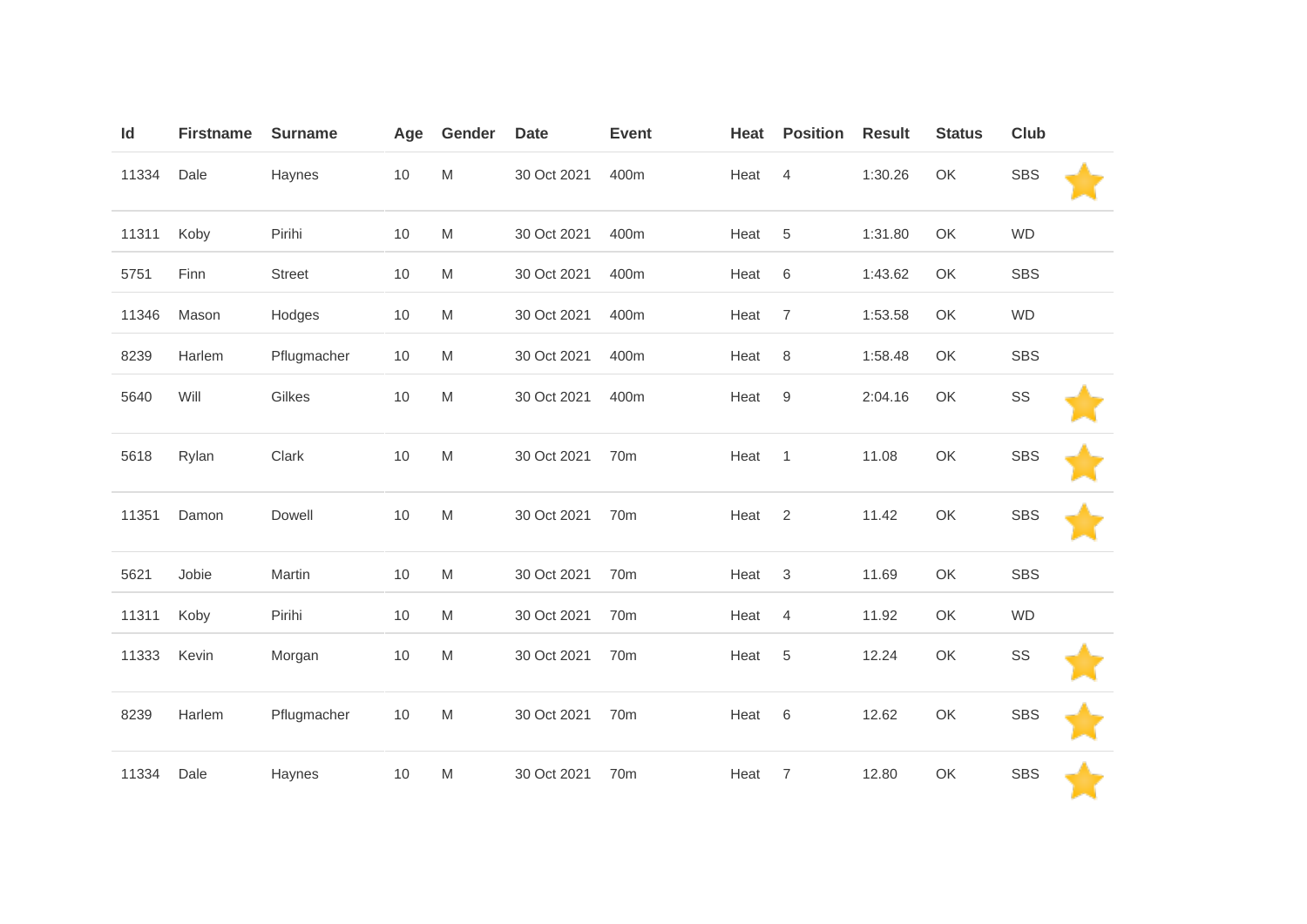| Id    | <b>Firstname</b> | <b>Surname</b> | Age  | Gender                                                                                                     | <b>Date</b> | <b>Event</b>    | Heat | <b>Position</b> | <b>Result</b> | <b>Status</b> | Club       |  |
|-------|------------------|----------------|------|------------------------------------------------------------------------------------------------------------|-------------|-----------------|------|-----------------|---------------|---------------|------------|--|
| 5751  | Finn             | Street         | 10   | $\mathsf{M}% _{T}=\mathsf{M}_{T}\!\left( a,b\right) ,\ \mathsf{M}_{T}=\mathsf{M}_{T}\!\left( a,b\right) ,$ | 30 Oct 2021 | 70 <sub>m</sub> | Heat | 8               | 13.06         | OK            | <b>SBS</b> |  |
| 5633  | Beau             | Posthuma       | 10   | $\mathsf{M}% _{T}=\mathsf{M}_{T}\!\left( a,b\right) ,\ \mathsf{M}_{T}=\mathsf{M}_{T}\!\left( a,b\right) ,$ | 30 Oct 2021 | 70m             | Heat | 9               | 14.51         | OK            | SS         |  |
| 5640  | Will             | Gilkes         | 10   | $\mathsf{M}% _{T}=\mathsf{M}_{T}\!\left( a,b\right) ,\ \mathsf{M}_{T}=\mathsf{M}_{T}\!\left( a,b\right) ,$ | 30 Oct 2021 | 70m             | Heat | 10              | 14.62         | OK            | SS         |  |
| 11346 | Mason            | Hodges         | 10   | $\mathsf{M}% _{T}=\mathsf{M}_{T}\!\left( a,b\right) ,\ \mathsf{M}_{T}=\mathsf{M}_{T}\!\left( a,b\right) ,$ | 30 Oct 2021 | 70m             | Heat | 11              | 15.92         | OK            | <b>WD</b>  |  |
| 5618  | Rylan            | Clark          | 10   | $\mathsf{M}% _{T}=\mathsf{M}_{T}\!\left( a,b\right) ,\ \mathsf{M}_{T}=\mathsf{M}_{T}\!\left( a,b\right) ,$ | 30 Oct 2021 | Discus 500g     | Heat | $\mathbf{1}$    | 28.46         | OK            | <b>SBS</b> |  |
| 5751  | Finn             | <b>Street</b>  | 10   | $\mathsf{M}% _{T}=\mathsf{M}_{T}\!\left( a,b\right) ,\ \mathsf{M}_{T}=\mathsf{M}_{T}\!\left( a,b\right) ,$ | 30 Oct 2021 | Discus 500g     | Heat | 2               | 20.30         | OK            | <b>SBS</b> |  |
| 5621  | Jobie            | Martin         | 10   | M                                                                                                          | 30 Oct 2021 | Discus 500g     | Heat | $\mathsf 3$     | 16.69         | OK            | <b>SBS</b> |  |
| 11311 | Koby             | Pirihi         | $10$ | $\mathsf{M}% _{T}=\mathsf{M}_{T}\!\left( a,b\right) ,\ \mathsf{M}_{T}=\mathsf{M}_{T}\!\left( a,b\right) ,$ | 30 Oct 2021 | Discus 500g     | Heat | $\overline{4}$  | 14.24         | OK            | <b>WD</b>  |  |
| 11333 | Kevin            | Morgan         | 10   | M                                                                                                          | 30 Oct 2021 | Discus 500g     | Heat | 5               | 13.27         | OK            | SS         |  |
| 11334 | Dale             | Haynes         | 10   | $\mathsf{M}% _{T}=\mathsf{M}_{T}\!\left( a,b\right) ,\ \mathsf{M}_{T}=\mathsf{M}_{T}\!\left( a,b\right) ,$ | 30 Oct 2021 | Discus 500g     | Heat | 6               | 10.86         | OK            | <b>SBS</b> |  |
| 11351 | Damon            | Dowell         | 10   | $\mathsf{M}% _{T}=\mathsf{M}_{T}\!\left( a,b\right) ,\ \mathsf{M}_{T}=\mathsf{M}_{T}\!\left( a,b\right) ,$ | 30 Oct 2021 | Discus 500g     | Heat | $\overline{7}$  | 10.17         | OK            | <b>SBS</b> |  |
| 8239  | Harlem           | Pflugmacher    | 10   | ${\sf M}$                                                                                                  | 30 Oct 2021 | Discus 500g     | Heat | 8               | 9.04          | OK            | <b>SBS</b> |  |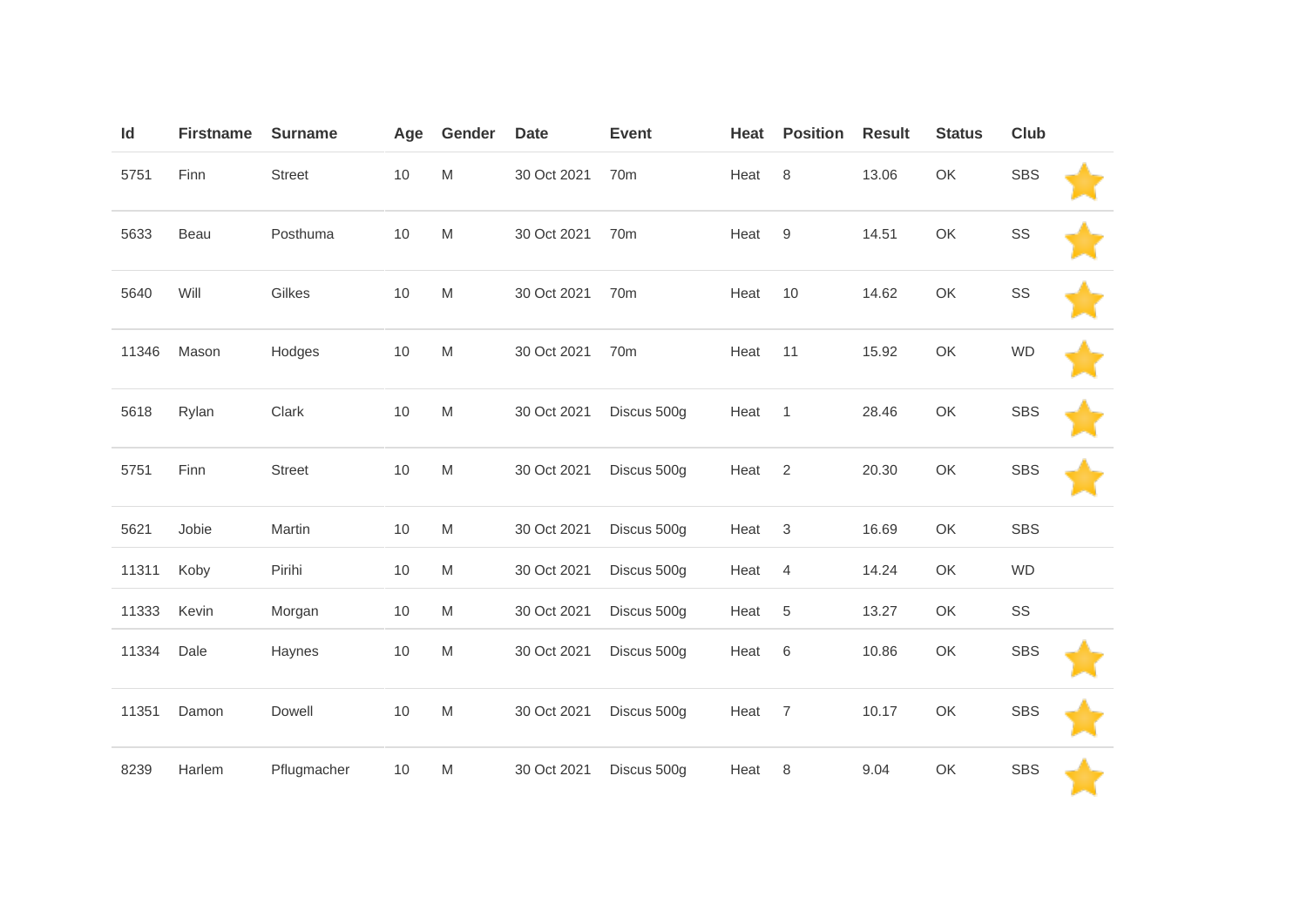| Id    | <b>Firstname</b> | <b>Surname</b> | Age  | Gender                                                                                                     | <b>Date</b> | <b>Event</b>         | Heat | <b>Position</b>          | <b>Result</b> | <b>Status</b> | Club        |
|-------|------------------|----------------|------|------------------------------------------------------------------------------------------------------------|-------------|----------------------|------|--------------------------|---------------|---------------|-------------|
| 5640  | Will             | Gilkes         | $10$ | $\mathsf{M}% _{T}=\mathsf{M}_{T}\!\left( a,b\right) ,\ \mathsf{M}_{T}=\mathsf{M}_{T}\!\left( a,b\right) ,$ | 30 Oct 2021 | Discus 500g          | Heat | $\boldsymbol{9}$         | 8.38          | OK            | $\text{SS}$ |
| 11346 | Mason            | Hodges         | 10   | M                                                                                                          | 30 Oct 2021 | Discus 500g          | Heat | 10                       | 6.43          | OK            | <b>WD</b>   |
| 5633  | Beau             | Posthuma       | $10$ | ${\sf M}$                                                                                                  | 30 Oct 2021 | Discus 500g          | Heat | 11                       | 6.05          | OK            | SS          |
| 5618  | Rylan            | Clark          | $10$ | ${\sf M}$                                                                                                  | 30 Oct 2021 | High Jump<br>Scissor | Heat | $\mathbf{1}$             | 1.06          | OK            | <b>SBS</b>  |
| 11311 | Koby             | Pirihi         | 10   | $\mathsf{M}% _{T}=\mathsf{M}_{T}\!\left( a,b\right) ,\ \mathsf{M}_{T}=\mathsf{M}_{T}\!\left( a,b\right) ,$ | 30 Oct 2021 | High Jump<br>Scissor | Heat | $\overline{2}$           | 1.01          | OK            | <b>WD</b>   |
| 11334 | Dale             | Haynes         | 10   | $\mathsf{M}% _{T}=\mathsf{M}_{T}\!\left( a,b\right) ,\ \mathsf{M}_{T}=\mathsf{M}_{T}\!\left( a,b\right) ,$ | 30 Oct 2021 | High Jump<br>Scissor | Heat | $\mathbf 3$              | 0.95          | OK            | <b>SBS</b>  |
| 5751  | Finn             | Street         | 10   | $\mathsf{M}% _{T}=\mathsf{M}_{T}\!\left( a,b\right) ,\ \mathsf{M}_{T}=\mathsf{M}_{T}\!\left( a,b\right) ,$ | 30 Oct 2021 | High Jump<br>Scissor | Heat | $\overline{\phantom{a}}$ | <b>NA</b>     | No Jump       | <b>SBS</b>  |
| 5621  | Jobie            | Martin         | 10   | $\mathsf{M}% _{T}=\mathsf{M}_{T}\!\left( a,b\right) ,\ \mathsf{M}_{T}=\mathsf{M}_{T}\!\left( a,b\right) ,$ | 30 Oct 2021 | High Jump<br>Scissor | Heat | $\overline{\phantom{a}}$ | <b>NA</b>     | No Jump       | <b>SBS</b>  |
| 11333 | Kevin            | Morgan         | 10   | $\mathsf{M}% _{T}=\mathsf{M}_{T}\!\left( a,b\right) ,\ \mathsf{M}_{T}=\mathsf{M}_{T}\!\left( a,b\right) ,$ | 30 Oct 2021 | High Jump<br>Scissor | Heat | $\overline{\phantom{a}}$ | <b>NA</b>     | No Jump       | SS          |
| 5633  | Beau             | Posthuma       | 10   | $\mathsf{M}% _{T}=\mathsf{M}_{T}\!\left( a,b\right) ,\ \mathsf{M}_{T}=\mathsf{M}_{T}$                      | 30 Oct 2021 | High Jump<br>Scissor | Heat | $\overline{\phantom{a}}$ | <b>NA</b>     | No Jump       | SS          |
| 8239  | Harlem           | Pflugmacher    | 10   | M                                                                                                          | 30 Oct 2021 | High Jump<br>Scissor | Heat | ÷,                       | <b>NA</b>     | No Jump       | <b>SBS</b>  |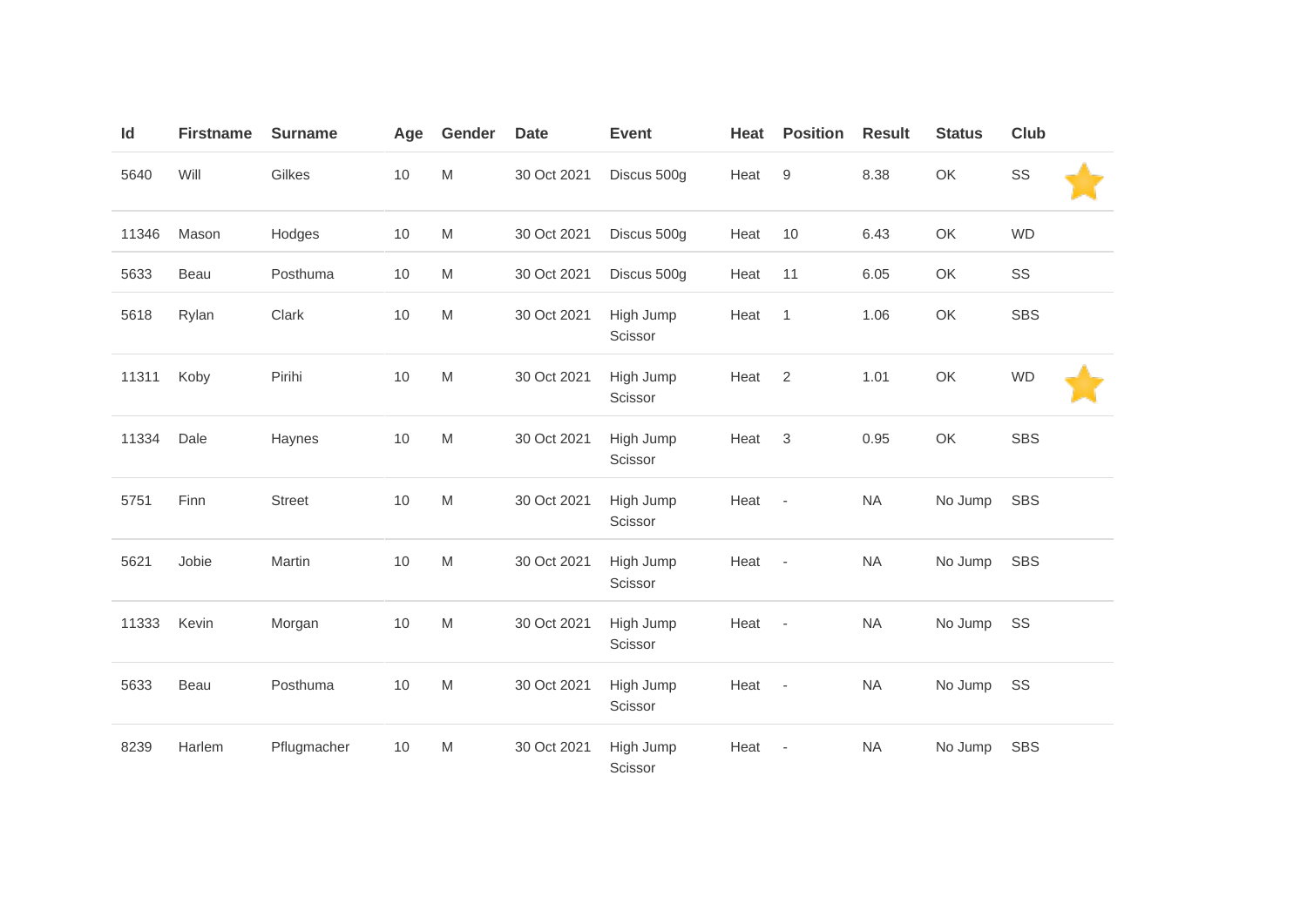| Id    | <b>Firstname</b> | <b>Surname</b> | Age  | Gender                                                                                                     | <b>Date</b> | <b>Event</b>         | Heat   | <b>Position</b>          | <b>Result</b> | <b>Status</b> | Club       |  |
|-------|------------------|----------------|------|------------------------------------------------------------------------------------------------------------|-------------|----------------------|--------|--------------------------|---------------|---------------|------------|--|
| 11346 | Mason            | Hodges         | 10   | $\mathsf{M}% _{T}=\mathsf{M}_{T}\!\left( a,b\right) ,\ \mathsf{M}_{T}=\mathsf{M}_{T}\!\left( a,b\right) ,$ | 30 Oct 2021 | High Jump<br>Scissor | Heat   | $\overline{\phantom{a}}$ | <b>NA</b>     | No Jump       | <b>WD</b>  |  |
| 5640  | Will             | Gilkes         | 10   | $\mathsf{M}% _{T}=\mathsf{M}_{T}\!\left( a,b\right) ,\ \mathsf{M}_{T}=\mathsf{M}_{T}$                      | 30 Oct 2021 | High Jump<br>Scissor | Heat - |                          | <b>NA</b>     | No Jump       | SS         |  |
| 11351 | Damon            | Dowell         | $10$ | $\mathsf{M}% _{T}=\mathsf{M}_{T}\!\left( a,b\right) ,\ \mathsf{M}_{T}=\mathsf{M}_{T}\!\left( a,b\right) ,$ | 30 Oct 2021 | High Jump<br>Scissor | Heat - |                          | NA            | No Jump       | <b>SBS</b> |  |
| 5618  | Rylan            | Clark          | 10   | $\mathsf{M}% _{T}=\mathsf{M}_{T}\!\left( a,b\right) ,\ \mathsf{M}_{T}=\mathsf{M}_{T}\!\left( a,b\right) ,$ | 30 Oct 2021 | Long Jump            | Heat   | $\overline{1}$           | 3.85          | OK            | <b>SBS</b> |  |
| 11311 | Koby             | Pirihi         | $10$ | $\mathsf{M}% _{T}=\mathsf{M}_{T}\!\left( a,b\right) ,\ \mathsf{M}_{T}=\mathsf{M}_{T}\!\left( a,b\right) ,$ | 30 Oct 2021 | Long Jump            | Heat   | $\overline{2}$           | 3.70          | OK            | <b>WD</b>  |  |
| 11351 | Damon            | Dowell         | 10   | ${\sf M}$                                                                                                  | 30 Oct 2021 | Long Jump            | Heat   | $\sqrt{3}$               | 3.33          | OK            | <b>SBS</b> |  |
| 8239  | Harlem           | Pflugmacher    | $10$ | $\mathsf{M}% _{T}=\mathsf{M}_{T}\!\left( a,b\right) ,\ \mathsf{M}_{T}=\mathsf{M}_{T}\!\left( a,b\right) ,$ | 30 Oct 2021 | Long Jump            | Heat   | $\overline{4}$           | 3.20          | OK            | <b>SBS</b> |  |
| 5621  | Jobie            | Martin         | $10$ | $\mathsf{M}% _{T}=\mathsf{M}_{T}\!\left( a,b\right) ,\ \mathsf{M}_{T}=\mathsf{M}_{T}\!\left( a,b\right) ,$ | 30 Oct 2021 | Long Jump            | Heat   | $\,$ 5 $\,$              | 3.09          | OK            | <b>SBS</b> |  |
| 5751  | Finn             | <b>Street</b>  | $10$ | $\mathsf{M}% _{T}=\mathsf{M}_{T}\!\left( a,b\right) ,\ \mathsf{M}_{T}=\mathsf{M}_{T}\!\left( a,b\right) ,$ | 30 Oct 2021 | Long Jump            | Heat   | $\,6$                    | 3.08          | OK            | <b>SBS</b> |  |
| 11334 | Dale             | Haynes         | 10   | $\mathsf{M}% _{T}=\mathsf{M}_{T}\!\left( a,b\right) ,\ \mathsf{M}_{T}=\mathsf{M}_{T}$                      | 30 Oct 2021 | Long Jump            | Heat   | $\overline{7}$           | 2.87          | OK            | <b>SBS</b> |  |
| 11333 | Kevin            | Morgan         | $10$ | M                                                                                                          | 30 Oct 2021 | Long Jump            | Heat   | $\,8\,$                  | 2.74          | OK            | SS         |  |
| 5640  | Will             | Gilkes         | 10   | $\mathsf{M}% _{T}=\mathsf{M}_{T}\!\left( a,b\right) ,\ \mathsf{M}_{T}=\mathsf{M}_{T}\!\left( a,b\right) ,$ | 30 Oct 2021 | Long Jump            | Heat   | 9                        | 2.60          | OK            | SS         |  |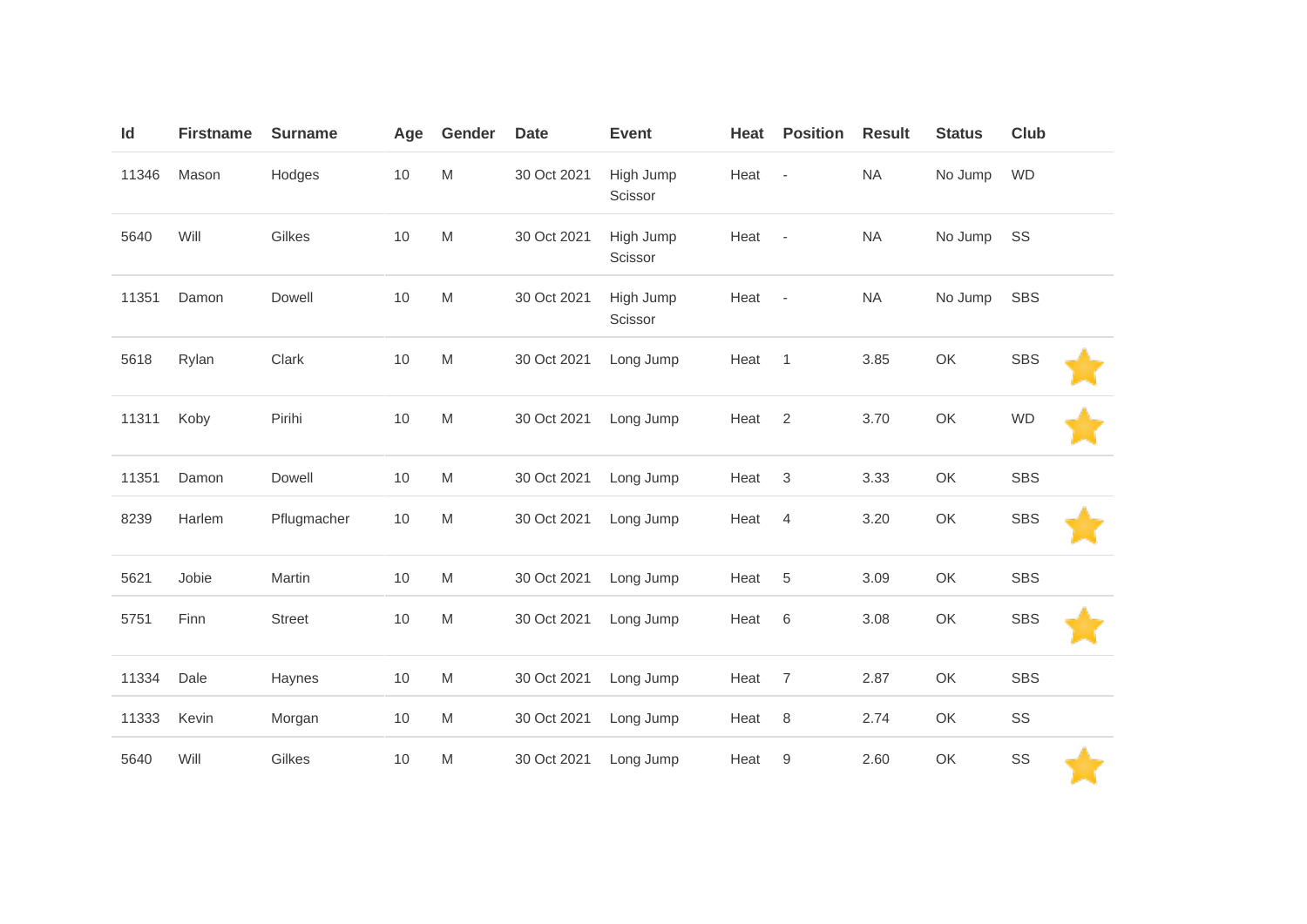| Id    | <b>Firstname</b> | <b>Surname</b> | Age  | Gender                                                                                                     | <b>Date</b> | <b>Event</b> | Heat | <b>Position</b> | <b>Result</b> | <b>Status</b> | <b>Club</b> |  |
|-------|------------------|----------------|------|------------------------------------------------------------------------------------------------------------|-------------|--------------|------|-----------------|---------------|---------------|-------------|--|
| 5633  | Beau             | Posthuma       | $10$ | M                                                                                                          | 30 Oct 2021 | Long Jump    | Heat | 10              | 2.43          | OK            | SS          |  |
| 11346 | Mason            | Hodges         | 10   | M                                                                                                          | 30 Oct 2021 | Long Jump    | Heat | 11              | 2.35          | OK            | <b>WD</b>   |  |
| 7984  | Tom              | Kuricivi       | 11   | M                                                                                                          | 30 Oct 2021 | 100m         | Heat | $\overline{1}$  | 15.07         | OK            | WS          |  |
| 7983  | Thomas           | Blondeau       | 11   | M                                                                                                          | 30 Oct 2021 | 100m         | Heat | 2               | 16.04         | OK            | WS          |  |
| 5701  | Ty               | Beenham        | 11   | ${\sf M}$                                                                                                  | 30 Oct 2021 | 100m         | Heat | 3               | 16.80         | OK            | <b>SBS</b>  |  |
| 5705  | Tashwin          | Rajasegar      | 11   | M                                                                                                          | 30 Oct 2021 | 100m         | Heat | 4               | 17.34         | OK            | <b>SBS</b>  |  |
| 5837  | Rory             | Goulding       | 11   | M                                                                                                          | 30 Oct 2021 | 100m         | Heat | 5               | 18.00         | OK            | <b>WD</b>   |  |
| 5759  | Owen             | Young          | 11   | M                                                                                                          | 30 Oct 2021 | 100m         | Heat | 6               | 18.01         | OK            | <b>SBS</b>  |  |
| 5629  | Nate             | Rosenberg      | 11   | $\mathsf{M}% _{T}=\mathsf{M}_{T}\!\left( a,b\right) ,\ \mathsf{M}_{T}=\mathsf{M}_{T}\!\left( a,b\right) ,$ | 30 Oct 2021 | 100m         | Heat | $\overline{7}$  | 18.06         | OK            | SS          |  |
| 5808  | Cole             | Betson         | 11   | $\mathsf{M}% _{T}=\mathsf{M}_{T}\!\left( a,b\right) ,\ \mathsf{M}_{T}=\mathsf{M}_{T}\!\left( a,b\right) ,$ | 30 Oct 2021 | 100m         | Heat | 8               | 18.18         | OK            | SS          |  |
| 11299 | Kobi             | Green          | 11   | $\mathsf{M}% _{T}=\mathsf{M}_{T}\!\left( a,b\right) ,\ \mathsf{M}_{T}=\mathsf{M}_{T}\!\left( a,b\right) ,$ | 30 Oct 2021 | 100m         | Heat | 9               | 18.39         | OK            | <b>SBS</b>  |  |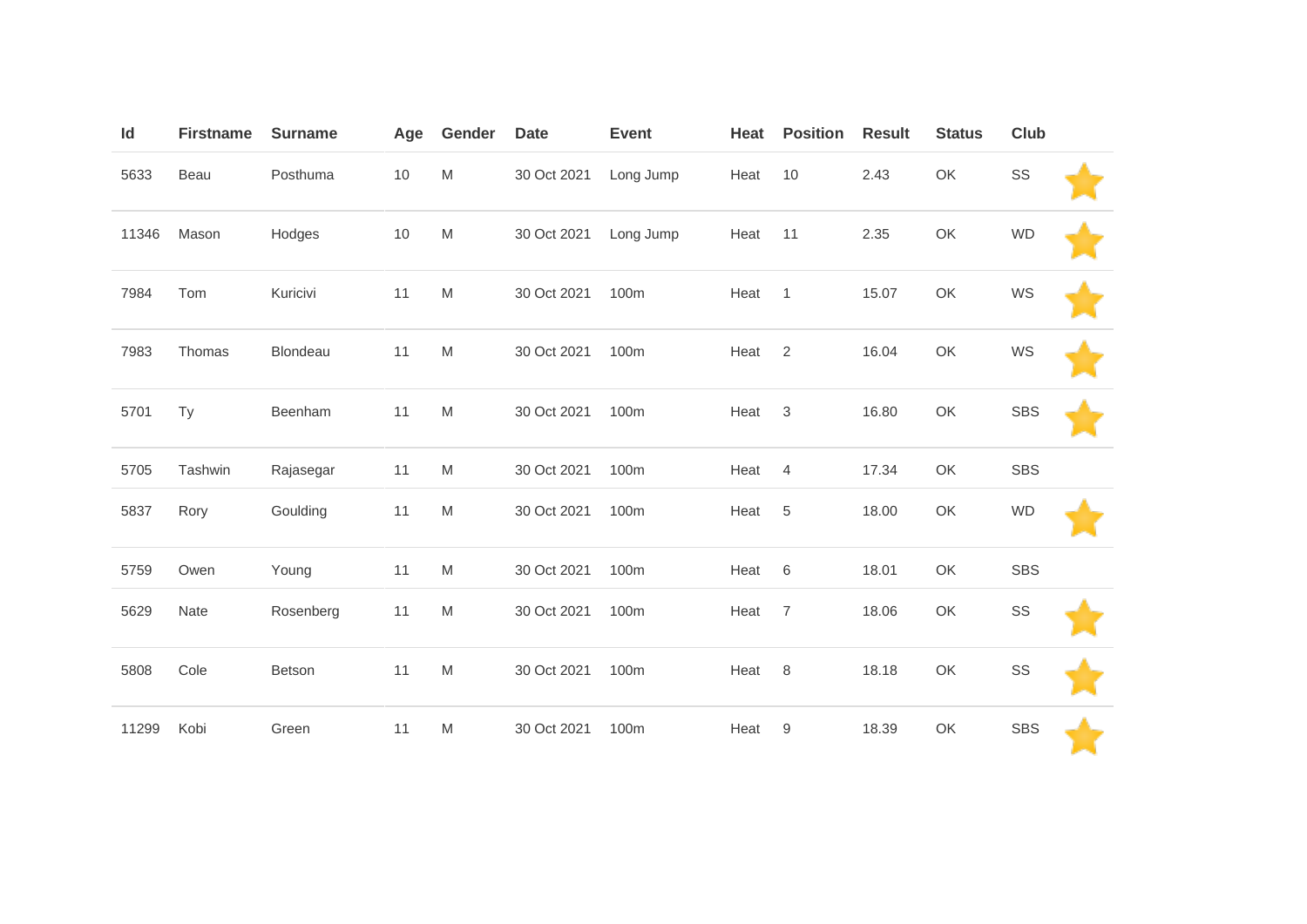| ld    | <b>Firstname</b> | <b>Surname</b> | Age | Gender                                                                                                     | <b>Date</b> | <b>Event</b> | Heat | <b>Position</b>           | <b>Result</b> | <b>Status</b> | <b>Club</b> |  |
|-------|------------------|----------------|-----|------------------------------------------------------------------------------------------------------------|-------------|--------------|------|---------------------------|---------------|---------------|-------------|--|
| 5826  | Zachary          | Smith          | 11  | $\mathsf{M}% _{T}=\mathsf{M}_{T}\!\left( a,b\right) ,\ \mathsf{M}_{T}=\mathsf{M}_{T}\!\left( a,b\right) ,$ | 30 Oct 2021 | 100m         | Heat | 10                        | 18.65         | OK            | <b>SBS</b>  |  |
| 11284 | Cabel            | Castle-Nepia   | 11  | $\mathsf{M}% _{T}=\mathsf{M}_{T}\!\left( a,b\right) ,\ \mathsf{M}_{T}=\mathsf{M}_{T}\!\left( a,b\right) ,$ | 30 Oct 2021 | 100m         | Heat | 11                        | 19.21         | OK            | SS          |  |
| 5705  | Tashwin          | Rajasegar      | 11  | M                                                                                                          | 30 Oct 2021 | 1500m        | Heat | $\overline{1}$            | 6:10.84       | OK            | <b>SBS</b>  |  |
| 5701  | Ty               | Beenham        | 11  | $\mathsf{M}% _{T}=\mathsf{M}_{T}\!\left( a,b\right) ,\ \mathsf{M}_{T}=\mathsf{M}_{T}\!\left( a,b\right) ,$ | 30 Oct 2021 | 1500m        | Heat | $\overline{2}$            | 6:21.64       | OK            | <b>SBS</b>  |  |
| 5629  | Nate             | Rosenberg      | 11  | $\mathsf{M}% _{T}=\mathsf{M}_{T}\!\left( a,b\right) ,\ \mathsf{M}_{T}=\mathsf{M}_{T}\!\left( a,b\right) ,$ | 30 Oct 2021 | 1500m        | Heat | $\ensuremath{\mathsf{3}}$ | 6:37.41       | OK            | SS          |  |
| 7983  | Thomas           | Blondeau       | 11  | M                                                                                                          | 30 Oct 2021 | 1500m        | Heat | $\overline{4}$            | 6:47.79       | OK            | WS          |  |
| 5808  | Cole             | <b>Betson</b>  | 11  | M                                                                                                          | 30 Oct 2021 | 1500m        | Heat | 5                         | 7:11.30       | OK            | SS          |  |
| 5759  | Owen             | Young          | 11  | M                                                                                                          | 30 Oct 2021 | 1500m        | Heat | 6                         | 7:29.79       | OK            | <b>SBS</b>  |  |
| 11299 | Kobi             | Green          | 11  | $\mathsf{M}% _{T}=\mathsf{M}_{T}\!\left( a,b\right) ,\ \mathsf{M}_{T}=\mathsf{M}_{T}\!\left( a,b\right) ,$ | 30 Oct 2021 | 1500m        | Heat | $\overline{7}$            | 7:39.28       | OK            | <b>SBS</b>  |  |
| 5826  | Zachary          | Smith          | 11  | $\mathsf{M}% _{T}=\mathsf{M}_{T}\!\left( a,b\right) ,\ \mathsf{M}_{T}=\mathsf{M}_{T}\!\left( a,b\right) ,$ | 30 Oct 2021 | 1500m        | Heat | 8                         | 8:16.90       | OK            | <b>SBS</b>  |  |
| 11284 | Cabel            | Castle-Nepia   | 11  | M                                                                                                          | 30 Oct 2021 | 1500m        | Heat | $9\,$                     | 11:14.43      | OK            | SS          |  |
| 5705  | Tashwin          | Rajasegar      | 11  | $\mathsf{M}% _{T}=\mathsf{M}_{T}\!\left( a,b\right) ,\ \mathsf{M}_{T}=\mathsf{M}_{T}\!\left( a,b\right) ,$ | 30 Oct 2021 | 400m         | Heat | $\mathbf{1}$              | 1:20.41       | OK            | <b>SBS</b>  |  |
| 5701  | Ty               | Beenham        | 11  | M                                                                                                          | 30 Oct 2021 | 400m         | Heat | $\overline{2}$            | 1:24.93       | OK            | <b>SBS</b>  |  |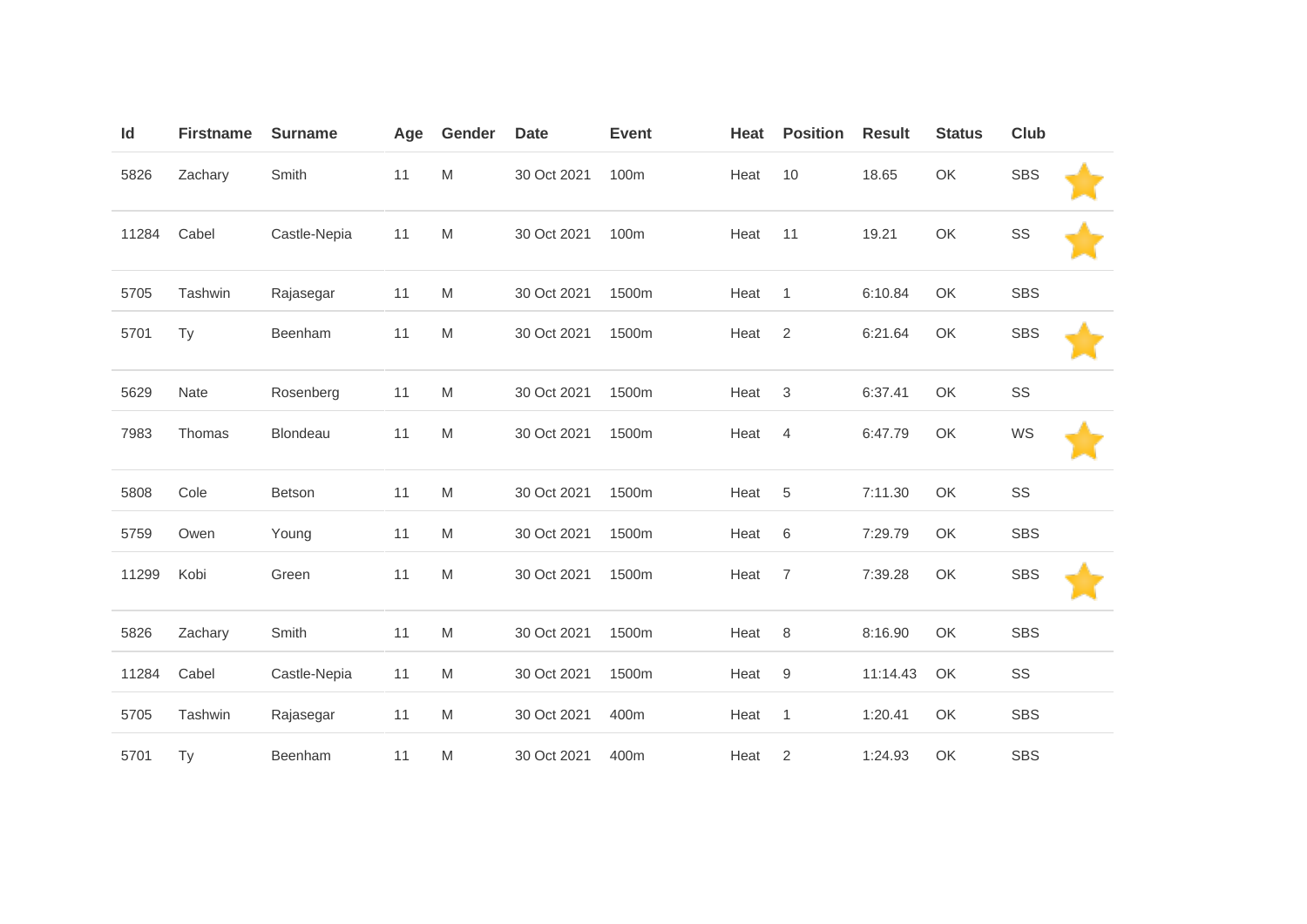| Id    | <b>Firstname</b> | <b>Surname</b> | Age | Gender                                                                                                     | <b>Date</b> | <b>Event</b> | Heat | <b>Position</b>           | <b>Result</b> | <b>Status</b> | <b>Club</b> |  |
|-------|------------------|----------------|-----|------------------------------------------------------------------------------------------------------------|-------------|--------------|------|---------------------------|---------------|---------------|-------------|--|
| 7983  | Thomas           | Blondeau       | 11  | $\mathsf{M}% _{T}=\mathsf{M}_{T}\!\left( a,b\right) ,\ \mathsf{M}_{T}=\mathsf{M}_{T}\!\left( a,b\right) ,$ | 30 Oct 2021 | 400m         | Heat | 3                         | 1:28.42       | OK            | WS          |  |
| 5759  | Owen             | Young          | 11  | $\mathsf{M}% _{T}=\mathsf{M}_{T}\!\left( a,b\right) ,\ \mathsf{M}_{T}=\mathsf{M}_{T}\!\left( a,b\right) ,$ | 30 Oct 2021 | 400m         | Heat | $\overline{4}$            | 1:29.72       | OK            | <b>SBS</b>  |  |
| 5826  | Zachary          | Smith          | 11  | $\mathsf{M}% _{T}=\mathsf{M}_{T}\!\left( a,b\right) ,\ \mathsf{M}_{T}=\mathsf{M}_{T}\!\left( a,b\right) ,$ | 30 Oct 2021 | 400m         | Heat | $\sqrt{5}$                | 1:32.94       | OK            | <b>SBS</b>  |  |
| 5837  | Rory             | Goulding       | 11  | $\mathsf{M}% _{T}=\mathsf{M}_{T}\!\left( a,b\right) ,\ \mathsf{M}_{T}=\mathsf{M}_{T}\!\left( a,b\right) ,$ | 30 Oct 2021 | 400m         | Heat | 6                         | 1:38.35       | OK            | <b>WD</b>   |  |
| 5629  | Nate             | Rosenberg      | 11  | $\mathsf{M}% _{T}=\mathsf{M}_{T}\!\left( a,b\right) ,\ \mathsf{M}_{T}=\mathsf{M}_{T}\!\left( a,b\right) ,$ | 30 Oct 2021 | 400m         | Heat | $\overline{7}$            | 1:41.42       | OK            | SS          |  |
| 11299 | Kobi             | Green          | 11  | $\mathsf{M}% _{T}=\mathsf{M}_{T}\!\left( a,b\right) ,\ \mathsf{M}_{T}=\mathsf{M}_{T}\!\left( a,b\right) ,$ | 30 Oct 2021 | 400m         | Heat | 8                         | 1:41.61       | OK            | <b>SBS</b>  |  |
| 5808  | Cole             | Betson         | 11  | $\mathsf{M}% _{T}=\mathsf{M}_{T}\!\left( a,b\right) ,\ \mathsf{M}_{T}=\mathsf{M}_{T}\!\left( a,b\right) ,$ | 30 Oct 2021 | 400m         | Heat | $\boldsymbol{9}$          | 1:42.39       | OK            | SS          |  |
| 11284 | Cabel            | Castle-Nepia   | 11  | M                                                                                                          | 30 Oct 2021 | 400m         | Heat | 10                        | 2:18.93       | OK            | SS          |  |
| 5808  | Cole             | Betson         | 11  | M                                                                                                          | 30 Oct 2021 | Discus 500g  | Heat | $\mathbf{1}$              | 16.03         | OK            | SS          |  |
| 5759  | Owen             | Young          | 11  | $\mathsf{M}% _{T}=\mathsf{M}_{T}\!\left( a,b\right) ,\ \mathsf{M}_{T}=\mathsf{M}_{T}\!\left( a,b\right) ,$ | 30 Oct 2021 | Discus 500g  | Heat | $\sqrt{2}$                | 15.86         | OK            | <b>SBS</b>  |  |
| 7984  | Tom              | Kuricivi       | 11  | $\mathsf{M}% _{T}=\mathsf{M}_{T}\!\left( a,b\right) ,\ \mathsf{M}_{T}=\mathsf{M}_{T}\!\left( a,b\right) ,$ | 30 Oct 2021 | Discus 500g  | Heat | $\ensuremath{\mathsf{3}}$ | 15.73         | OK            | WS          |  |
| 5701  | Ty               | Beenham        | 11  | M                                                                                                          | 30 Oct 2021 | Discus 500g  | Heat | $\overline{4}$            | 15.40         | OK            | <b>SBS</b>  |  |
| 5837  | Rory             | Goulding       | 11  | $\mathsf{M}% _{T}=\mathsf{M}_{T}\!\left( a,b\right) ,\ \mathsf{M}_{T}=\mathsf{M}_{T}\!\left( a,b\right) ,$ | 30 Oct 2021 | Discus 500g  | Heat | 5                         | 15.05         | OK            | <b>WD</b>   |  |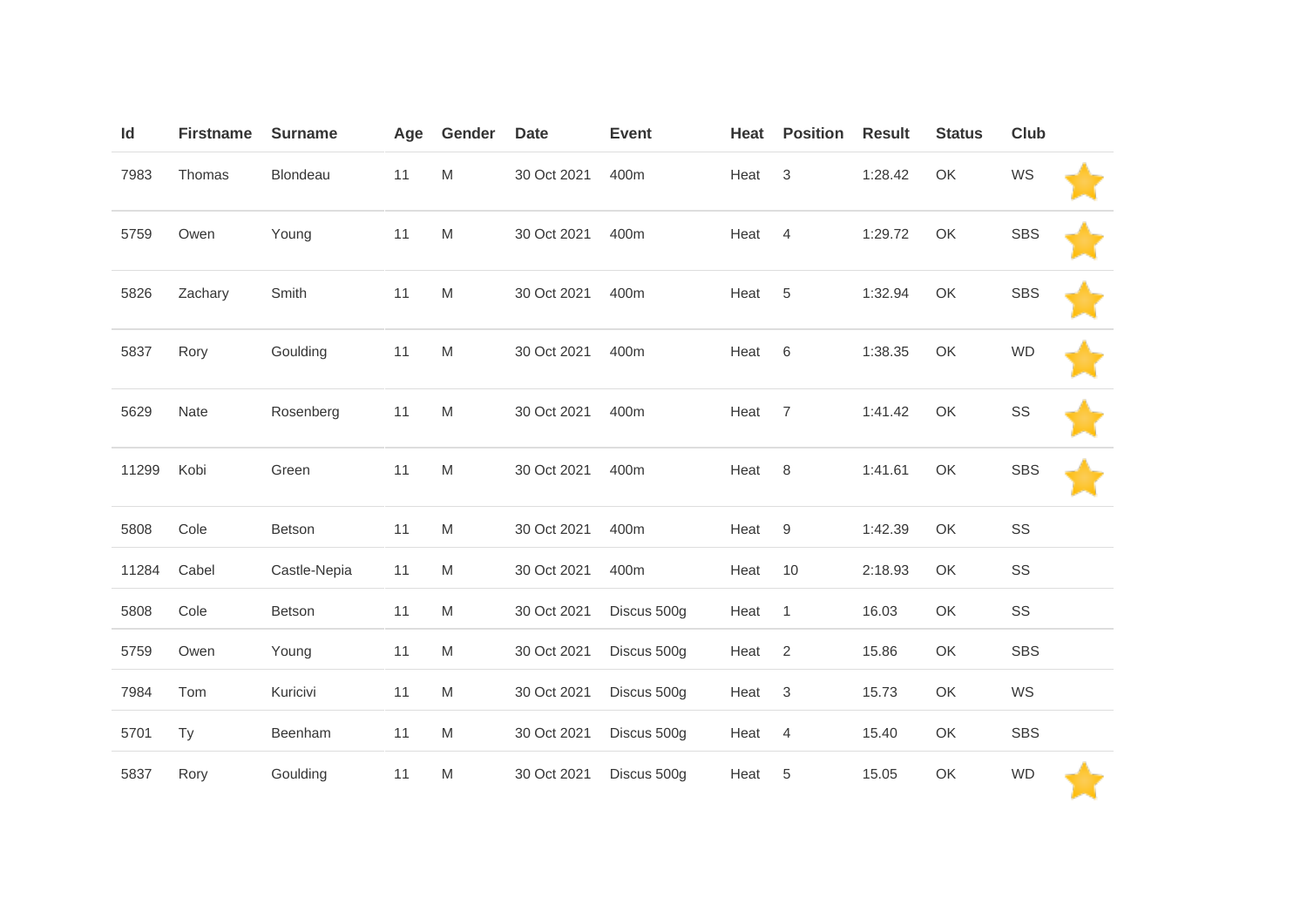| Id    | <b>Firstname</b> | <b>Surname</b> | Age | Gender                                                                                                     | <b>Date</b> | <b>Event</b>         | Heat | <b>Position</b> | <b>Result</b> | <b>Status</b> | Club       |  |
|-------|------------------|----------------|-----|------------------------------------------------------------------------------------------------------------|-------------|----------------------|------|-----------------|---------------|---------------|------------|--|
| 5826  | Zachary          | Smith          | 11  | $\mathsf{M}% _{T}=\mathsf{M}_{T}\!\left( a,b\right) ,\ \mathsf{M}_{T}=\mathsf{M}_{T}\!\left( a,b\right) ,$ | 30 Oct 2021 | Discus 500g          | Heat | 6               | 14.18         | OK            | <b>SBS</b> |  |
| 5629  | Nate             | Rosenberg      | 11  | M                                                                                                          | 30 Oct 2021 | Discus 500g          | Heat | $\overline{7}$  | 13.30         | OK            | SS         |  |
| 11284 | Cabel            | Castle-Nepia   | 11  | M                                                                                                          | 30 Oct 2021 | Discus 500g          | Heat | 8               | 13.14         | OK            | SS         |  |
| 5705  | Tashwin          | Rajasegar      | 11  | $\mathsf{M}% _{T}=\mathsf{M}_{T}\!\left( a,b\right) ,\ \mathsf{M}_{T}=\mathsf{M}_{T}\!\left( a,b\right) ,$ | 30 Oct 2021 | Discus 500g          | Heat | $9\,$           | 12.85         | OK            | <b>SBS</b> |  |
| 11299 | Kobi             | Green          | 11  | $\mathsf{M}% _{T}=\mathsf{M}_{T}\!\left( a,b\right) ,\ \mathsf{M}_{T}=\mathsf{M}_{T}$                      | 30 Oct 2021 | Discus 500g          | Heat | 10              | 11.96         | OK            | <b>SBS</b> |  |
| 7983  | Thomas           | Blondeau       | 11  | M                                                                                                          | 30 Oct 2021 | Discus 500g          | Heat | 11              | 7.97          | OK            | WS         |  |
| 5705  | Tashwin          | Rajasegar      | 11  | M                                                                                                          | 30 Oct 2021 | High Jump<br>Fosbury | Heat | $\mathbf{1}$    | 1.20          | OK            | <b>SBS</b> |  |
| 7984  | Tom              | Kuricivi       | 11  | M                                                                                                          | 30 Oct 2021 | High Jump<br>Fosbury | Heat | 2               | 1.15          | OK            | WS         |  |
| 5701  | Ty               | Beenham        | 11  | M                                                                                                          | 30 Oct 2021 | High Jump<br>Fosbury | Heat | 3               | 1.10          | OK            | <b>SBS</b> |  |
| 5826  | Zachary          | Smith          | 11  | M                                                                                                          | 30 Oct 2021 | High Jump<br>Fosbury | Heat | $\overline{4}$  | 1.05          | OK            | <b>SBS</b> |  |
| 11284 | Cabel            | Castle-Nepia   | 11  | M                                                                                                          | 30 Oct 2021 | High Jump<br>Fosbury | Heat | 5               | 1.05          | OK            | SS         |  |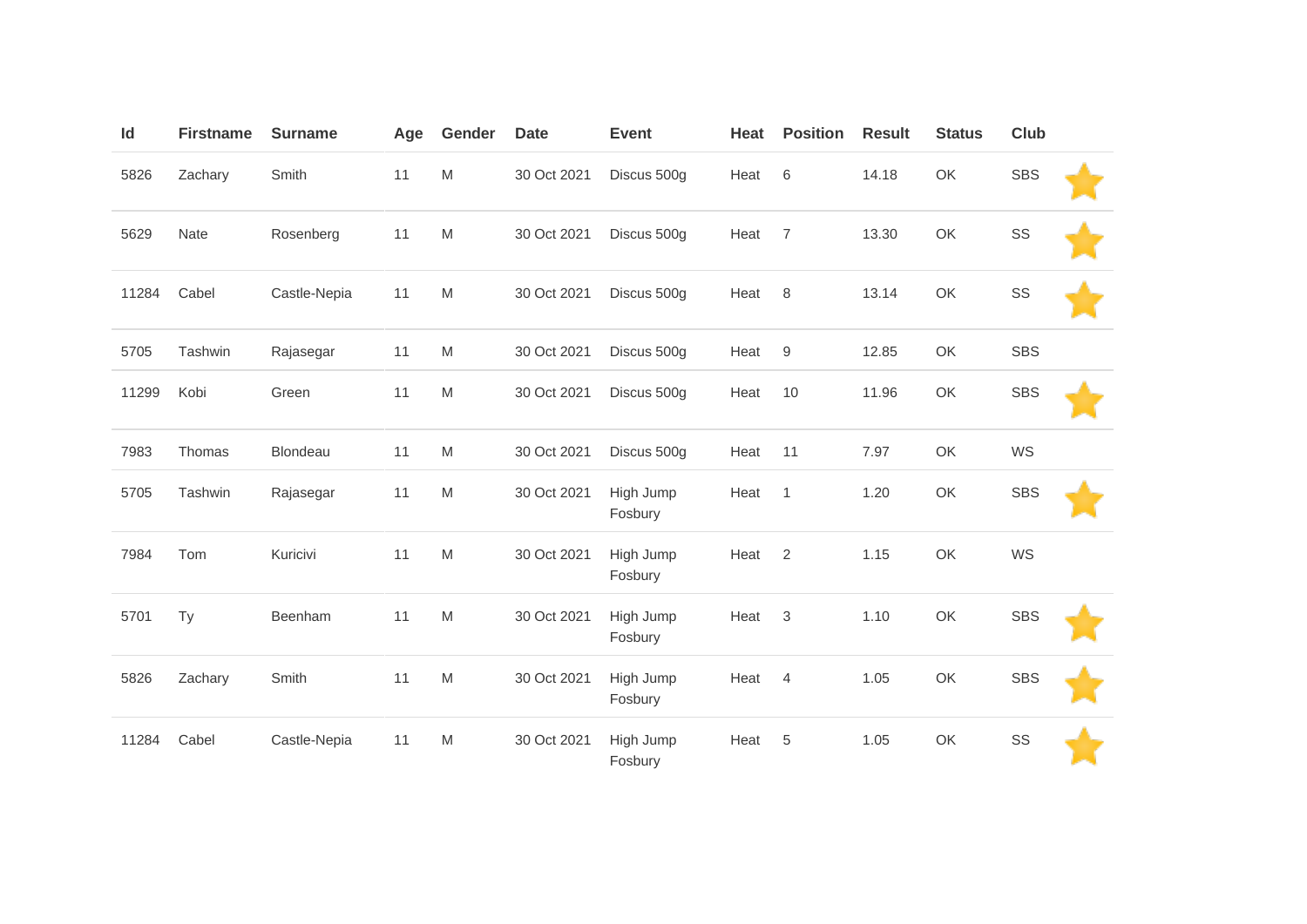| Id    | <b>Firstname</b> | <b>Surname</b> | Age | Gender                                                                                                     | <b>Date</b> | <b>Event</b>         | Heat | <b>Position</b> | <b>Result</b> | <b>Status</b> | Club       |  |
|-------|------------------|----------------|-----|------------------------------------------------------------------------------------------------------------|-------------|----------------------|------|-----------------|---------------|---------------|------------|--|
| 5759  | Owen             | Young          | 11  | $\mathsf{M}% _{T}=\mathsf{M}_{T}\!\left( a,b\right) ,\ \mathsf{M}_{T}=\mathsf{M}_{T}\!\left( a,b\right) ,$ | 30 Oct 2021 | High Jump<br>Fosbury | Heat | 5               | 1.05          | OK            | <b>SBS</b> |  |
| 5837  | Rory             | Goulding       | 11  | M                                                                                                          | 30 Oct 2021 | High Jump<br>Fosbury | Heat | $\overline{7}$  | 1.00          | OK            | <b>WD</b>  |  |
| 7983  | Thomas           | Blondeau       | 11  | M                                                                                                          | 30 Oct 2021 | High Jump<br>Fosbury | Heat | $\,8\,$         | NA            | No Jump       | WS         |  |
| 5808  | Cole             | Betson         | 11  | $\mathsf{M}% _{T}=\mathsf{M}_{T}\!\left( a,b\right) ,\ \mathsf{M}_{T}=\mathsf{M}_{T}\!\left( a,b\right) ,$ | 30 Oct 2021 | High Jump<br>Fosbury | Heat | 8               | <b>NA</b>     | No Jump       | SS         |  |
| 5629  | Nate             | Rosenberg      | 11  | $\mathsf{M}% _{T}=\mathsf{M}_{T}\!\left( a,b\right) ,\ \mathsf{M}_{T}=\mathsf{M}_{T}\!\left( a,b\right) ,$ | 30 Oct 2021 | High Jump<br>Fosbury | Heat | 8               | <b>NA</b>     | No Jump       | SS         |  |
| 11379 | Akoy             | Chol Awuol     | 11  | $\mathsf{M}% _{T}=\mathsf{M}_{T}\!\left( a,b\right) ,\ \mathsf{M}_{T}=\mathsf{M}_{T}\!\left( a,b\right) ,$ | 30 Oct 2021 | High Jump<br>Fosbury | Heat | 8               | <b>NA</b>     | No Jump       | <b>SBS</b> |  |
| 11299 | Kobi             | Green          | 11  | $\mathsf{M}% _{T}=\mathsf{M}_{T}\!\left( a,b\right) ,\ \mathsf{M}_{T}=\mathsf{M}_{T}\!\left( a,b\right) ,$ | 30 Oct 2021 | High Jump<br>Fosbury | Heat | 8               | <b>NA</b>     | No Jump       | <b>SBS</b> |  |
| 7984  | Tom              | Kuricivi       | 11  | M                                                                                                          | 30 Oct 2021 | Long Jump            | Heat | $\mathbf{1}$    | 3.66          | OK            | WS         |  |
| 5759  | Owen             | Young          | 11  | M                                                                                                          | 30 Oct 2021 | Long Jump            | Heat | $\overline{2}$  | 3.52          | OK            | <b>SBS</b> |  |
| 5705  | Tashwin          | Rajasegar      | 11  | $\mathsf{M}% _{T}=\mathsf{M}_{T}\!\left( a,b\right) ,\ \mathsf{M}_{T}=\mathsf{M}_{T}\!\left( a,b\right) ,$ | 30 Oct 2021 | Long Jump            | Heat | 3               | 3.47          | OK            | <b>SBS</b> |  |
| 7983  | Thomas           | Blondeau       | 11  | M                                                                                                          | 30 Oct 2021 | Long Jump            | Heat | $\overline{4}$  | 3.29          | OK            | WS         |  |
| 5701  | Ty               | Beenham        | 11  | M                                                                                                          | 30 Oct 2021 | Long Jump            | Heat | $\,$ 5 $\,$     | 3.24          | OK            | <b>SBS</b> |  |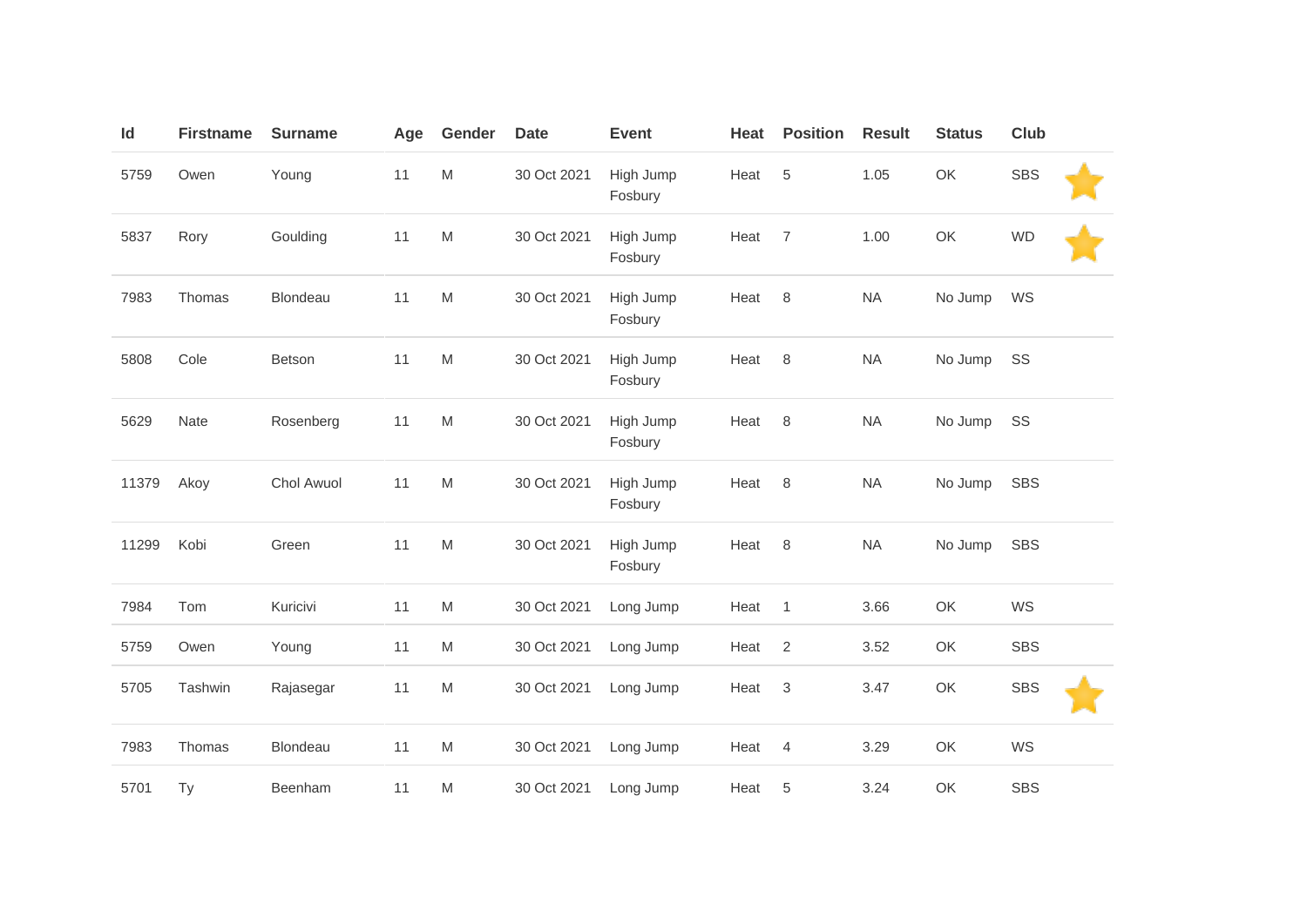| Id    | <b>Firstname</b> | <b>Surname</b> | Age | Gender                                                                                                     | <b>Date</b> | <b>Event</b> | Heat | <b>Position</b> | <b>Result</b> | <b>Status</b> | Club       |  |
|-------|------------------|----------------|-----|------------------------------------------------------------------------------------------------------------|-------------|--------------|------|-----------------|---------------|---------------|------------|--|
| 5837  | Rory             | Goulding       | 11  | M                                                                                                          | 30 Oct 2021 | Long Jump    | Heat | 6               | 3.14          | OK            | <b>WD</b>  |  |
| 11284 | Cabel            | Castle-Nepia   | 11  | M                                                                                                          | 30 Oct 2021 | Long Jump    | Heat | $\overline{7}$  | 2.98          | OK            | SS         |  |
| 5808  | Cole             | Betson         | 11  | M                                                                                                          | 30 Oct 2021 | Long Jump    | Heat | $\overline{7}$  | 2.98          | OK            | SS         |  |
| 11299 | Kobi             | Green          | 11  | M                                                                                                          | 30 Oct 2021 | Long Jump    | Heat | 9               | 2.84          | OK            | <b>SBS</b> |  |
| 5826  | Zachary          | Smith          | 11  | M                                                                                                          | 30 Oct 2021 | Long Jump    | Heat | 10              | 2.77          | OK            | <b>SBS</b> |  |
| 5629  | Nate             | Rosenberg      | 11  | M                                                                                                          | 30 Oct 2021 | Long Jump    | Heat | 11              | 2.55          | OK            | SS         |  |
| 5711  | Aiden            | Cowgill        | 12  | M                                                                                                          | 30 Oct 2021 | 100m         | Heat | $\overline{1}$  | 14.36         | OK            | <b>SBS</b> |  |
| 5655  | Alfie            | Hilditch       | 12  | $\mathsf{M}% _{T}=\mathsf{M}_{T}\!\left( a,b\right) ,\ \mathsf{M}_{T}=\mathsf{M}_{T}\!\left( a,b\right) ,$ | 30 Oct 2021 | 100m         | Heat | 2               | 15.70         | OK            | SS         |  |
| 5660  | Austin           | Green          | 12  | $\mathsf{M}% _{T}=\mathsf{M}_{T}\!\left( a,b\right) ,\ \mathsf{M}_{T}=\mathsf{M}_{T}\!\left( a,b\right) ,$ | 30 Oct 2021 | 100m         | Heat | $\mathsf 3$     | 15.89         | OK            | SS         |  |
| 5680  | Hayden           | Wren           | 12  | $\mathsf{M}% _{T}=\mathsf{M}_{T}\!\left( a,b\right) ,\ \mathsf{M}_{T}=\mathsf{M}_{T}\!\left( a,b\right) ,$ | 30 Oct 2021 | 100m         | Heat | $\overline{4}$  | 16.28         | OK            | WS         |  |
| 5671  | Linkin           | Lawrence       | 12  | $\mathsf{M}% _{T}=\mathsf{M}_{T}\!\left( a,b\right) ,\ \mathsf{M}_{T}=\mathsf{M}_{T}\!\left( a,b\right) ,$ | 30 Oct 2021 | 100m         | Heat | 5               | 16.90         | OK            | <b>SBS</b> |  |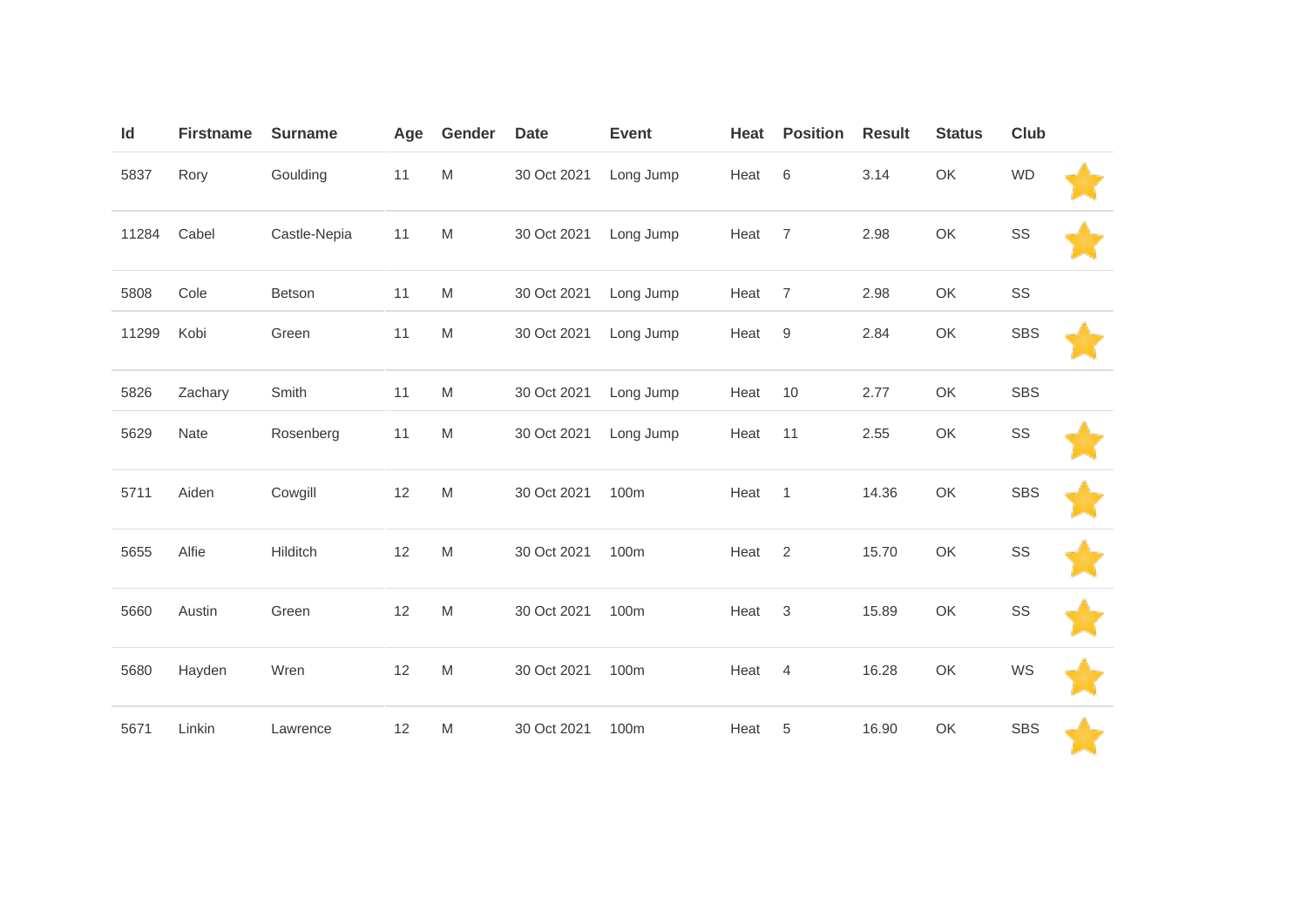| Id    | <b>Firstname</b> | <b>Surname</b> | Age | Gender                                                                                                     | <b>Date</b> | <b>Event</b> | Heat | <b>Position</b> | <b>Result</b> | <b>Status</b> | Club       |  |
|-------|------------------|----------------|-----|------------------------------------------------------------------------------------------------------------|-------------|--------------|------|-----------------|---------------|---------------|------------|--|
| 5634  | Blair            | Posthuma       | 12  | $\mathsf{M}% _{T}=\mathsf{M}_{T}\!\left( a,b\right) ,\ \mathsf{M}_{T}=\mathsf{M}_{T}\!\left( a,b\right) ,$ | 30 Oct 2021 | 100m         | Heat | 6               | 18.39         | OK            | SS         |  |
| 11302 | Jarrad           | McKail         | 12  | $\mathsf{M}% _{T}=\mathsf{M}_{T}\!\left( a,b\right) ,\ \mathsf{M}_{T}=\mathsf{M}_{T}\!\left( a,b\right) ,$ | 30 Oct 2021 | 100m         | Heat | $\overline{7}$  | 18.88         | OK            | <b>SBS</b> |  |
| 11354 | Joshua           | Hingert        | 12  | M                                                                                                          | 30 Oct 2021 | 100m         | Heat | 8               | 19.55         | OK            | SS         |  |
| 5641  | Kai              | Gilkes         | 12  | M                                                                                                          | 30 Oct 2021 | 100m         | Heat | 9               | 39.26         | OK            | SS         |  |
| 5655  | Alfie            | Hilditch       | 12  | M                                                                                                          | 30 Oct 2021 | 1500m        | Heat | $\overline{1}$  | 5:53.33       | OK            | SS         |  |
| 5660  | Austin           | Green          | 12  | M                                                                                                          | 30 Oct 2021 | 1500m        | Heat | $\overline{2}$  | 6:29.24       | OK            | SS         |  |
| 11354 | Joshua           | Hingert        | 12  | M                                                                                                          | 30 Oct 2021 | 1500m        | Heat | $\mathbf{3}$    | 6:37.60       | OK            | SS         |  |
| 5671  | Linkin           | Lawrence       | 12  | M                                                                                                          | 30 Oct 2021 | 1500m        | Heat | $\overline{4}$  | 7:29.99       | OK            | <b>SBS</b> |  |
| 5680  | Hayden           | Wren           | 12  | M                                                                                                          | 30 Oct 2021 | 1500m        | Heat | 5               | 7:33.82       | OK            | WS         |  |
| 5634  | <b>Blair</b>     | Posthuma       | 12  | M                                                                                                          | 30 Oct 2021 | 1500m        | Heat | 6               | 8:38.87       | OK            | SS         |  |
| 11302 | Jarrad           | McKail         | 12  | M                                                                                                          | 30 Oct 2021 | 1500m        | Heat | $\overline{7}$  | 10:17.98      | OK            | <b>SBS</b> |  |
| 5641  | Kai              | Gilkes         | 12  | M                                                                                                          | 30 Oct 2021 | 1500m        | Heat | 8               | 18:18.16      | OK            | SS         |  |
| 5655  | Alfie            | Hilditch       | 12  | M                                                                                                          | 30 Oct 2021 | 400m         | Heat | 1               | 1:11.56       | OK            | SS         |  |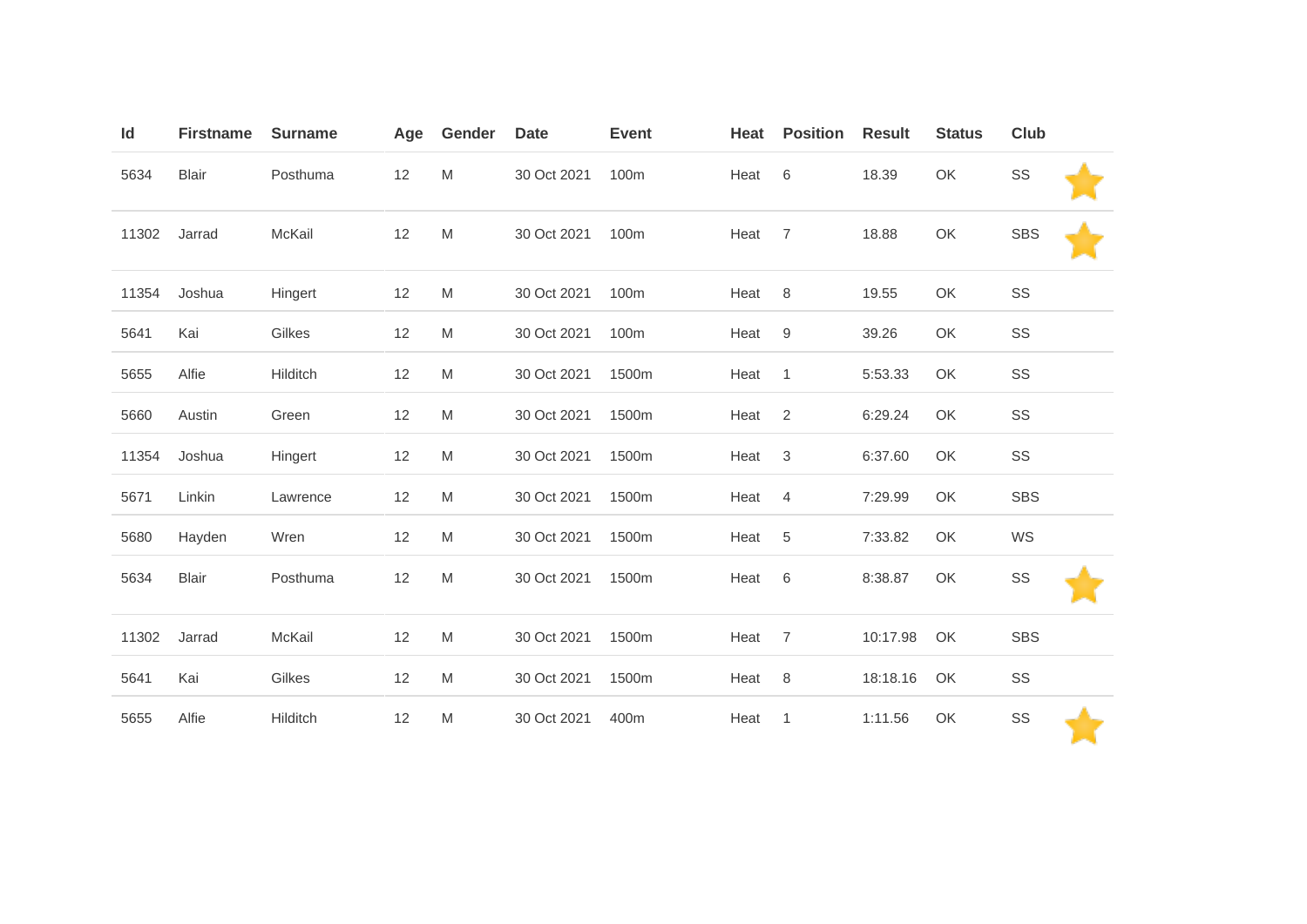| Id    | <b>Firstname</b> | <b>Surname</b> | Age | Gender                                                                                                     | <b>Date</b> | <b>Event</b> | Heat | <b>Position</b> | <b>Result</b> | <b>Status</b> | Club       |  |
|-------|------------------|----------------|-----|------------------------------------------------------------------------------------------------------------|-------------|--------------|------|-----------------|---------------|---------------|------------|--|
| 5711  | Aiden            | Cowgill        | 12  | $\mathsf{M}% _{T}=\mathsf{M}_{T}\!\left( a,b\right) ,\ \mathsf{M}_{T}=\mathsf{M}_{T}\!\left( a,b\right) ,$ | 30 Oct 2021 | 400m         | Heat | 2               | 1:17.19       | OK            | <b>SBS</b> |  |
| 5660  | Austin           | Green          | 12  | $\mathsf{M}% _{T}=\mathsf{M}_{T}\!\left( a,b\right) ,\ \mathsf{M}_{T}=\mathsf{M}_{T}\!\left( a,b\right) ,$ | 30 Oct 2021 | 400m         | Heat | 3               | 1:19.87       | OK            | SS         |  |
| 11354 | Joshua           | Hingert        | 12  | M                                                                                                          | 30 Oct 2021 | 400m         | Heat | 4               | 1:20.69       | OK            | SS         |  |
| 5680  | Hayden           | Wren           | 12  | $\mathsf{M}% _{T}=\mathsf{M}_{T}\!\left( a,b\right) ,\ \mathsf{M}_{T}=\mathsf{M}_{T}\!\left( a,b\right) ,$ | 30 Oct 2021 | 400m         | Heat | $\overline{5}$  | 1:37.38       | OK            | WS         |  |
| 11370 | Lewis            | Horn           | 12  | $\mathsf{M}% _{T}=\mathsf{M}_{T}\!\left( a,b\right) ,\ \mathsf{M}_{T}=\mathsf{M}_{T}\!\left( a,b\right) ,$ | 30 Oct 2021 | 400m         | Heat | $\,6$           | 1:40.17       | OK            | SS         |  |
| 11302 | Jarrad           | McKail         | 12  | $\mathsf{M}% _{T}=\mathsf{M}_{T}\!\left( a,b\right) ,\ \mathsf{M}_{T}=\mathsf{M}_{T}\!\left( a,b\right) ,$ | 30 Oct 2021 | 400m         | Heat | $\overline{7}$  | 1:53.82       | OK            | <b>SBS</b> |  |
| 5641  | Kai              | Gilkes         | 12  | $\mathsf{M}% _{T}=\mathsf{M}_{T}\!\left( a,b\right) ,\ \mathsf{M}_{T}=\mathsf{M}_{T}\!\left( a,b\right) ,$ | 30 Oct 2021 | 400m         | Heat | 8               | 3:58.00       | OK            | SS         |  |
| 5655  | Alfie            | Hilditch       | 12  | M                                                                                                          | 30 Oct 2021 | Discus 750g  | Heat | $\mathbf{1}$    | 20.14         | OK            | SS         |  |
| 11302 | Jarrad           | McKail         | 12  | $\mathsf{M}% _{T}=\mathsf{M}_{T}\!\left( a,b\right) ,\ \mathsf{M}_{T}=\mathsf{M}_{T}\!\left( a,b\right) ,$ | 30 Oct 2021 | Discus 750g  | Heat | $\overline{2}$  | 15.75         | OK            | <b>SBS</b> |  |
| 11370 | Lewis            | Horn           | 12  | M                                                                                                          | 30 Oct 2021 | Discus 750g  | Heat | 3               | 14.89         | OK            | SS         |  |
| 11354 | Joshua           | Hingert        | 12  | M                                                                                                          | 30 Oct 2021 | Discus 750g  | Heat | $\overline{4}$  | 14.50         | OK            | SS         |  |
| 5660  | Austin           | Green          | 12  | $\mathsf{M}% _{T}=\mathsf{M}_{T}\!\left( a,b\right) ,\ \mathsf{M}_{T}=\mathsf{M}_{T}\!\left( a,b\right) ,$ | 30 Oct 2021 | Discus 750g  | Heat | $\,$ 5 $\,$     | 14.46         | OK            | SS         |  |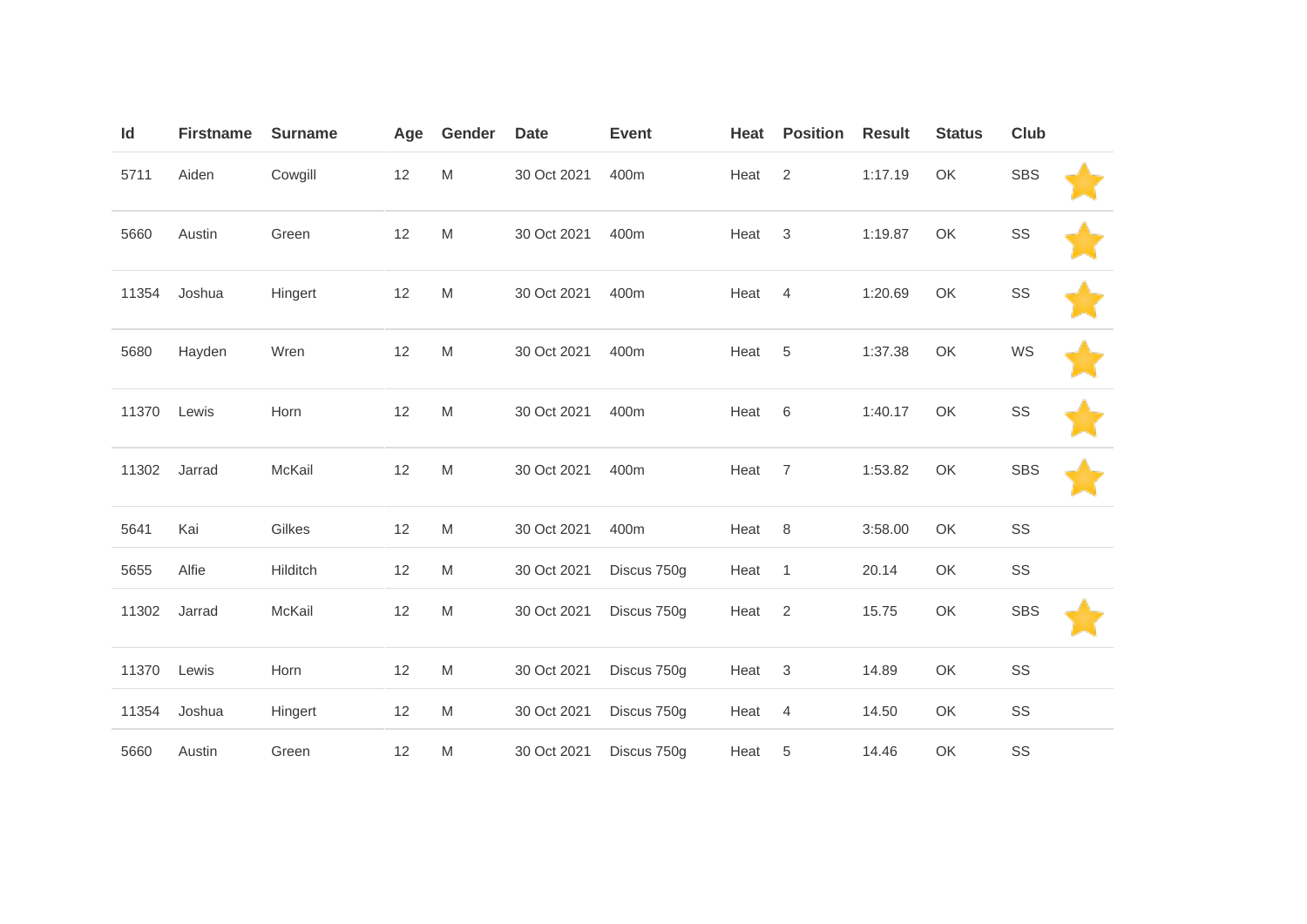| Id    | <b>Firstname</b> | <b>Surname</b> | Age | Gender                                                                                                     | <b>Date</b> | <b>Event</b>         | Heat | <b>Position</b>          | <b>Result</b> | <b>Status</b> | Club       |  |
|-------|------------------|----------------|-----|------------------------------------------------------------------------------------------------------------|-------------|----------------------|------|--------------------------|---------------|---------------|------------|--|
| 5634  | <b>Blair</b>     | Posthuma       | 12  | M                                                                                                          | 30 Oct 2021 | Discus 750g          | Heat | 6                        | 10.58         | OK            | SS         |  |
| 5680  | Hayden           | Wren           | 12  | $\mathsf{M}% _{T}=\mathsf{M}_{T}\!\left( a,b\right) ,\ \mathsf{M}_{T}=\mathsf{M}_{T}\!\left( a,b\right) ,$ | 30 Oct 2021 | Discus 750g          | Heat | $\overline{7}$           | 10.46         | OK            | WS         |  |
| 5671  | Linkin           | Lawrence       | 12  | $\mathsf{M}% _{T}=\mathsf{M}_{T}\!\left( a,b\right) ,\ \mathsf{M}_{T}=\mathsf{M}_{T}\!\left( a,b\right) ,$ | 30 Oct 2021 | Discus 750g          | Heat | 8                        | 8.92          | OK            | <b>SBS</b> |  |
| 5641  | Kai              | Gilkes         | 12  | $\mathsf{M}% _{T}=\mathsf{M}_{T}\!\left( a,b\right) ,\ \mathsf{M}_{T}=\mathsf{M}_{T}\!\left( a,b\right) ,$ | 30 Oct 2021 | Discus 750g          | Heat | $9\,$                    | 6.48          | OK            | SS         |  |
| 5655  | Alfie            | Hilditch       | 12  | $\mathsf{M}% _{T}=\mathsf{M}_{T}\!\left( a,b\right) ,\ \mathsf{M}_{T}=\mathsf{M}_{T}\!\left( a,b\right) ,$ | 30 Oct 2021 | High Jump<br>Fosbury | Heat | $\mathbf{1}$             | 1.36          | OK            | SS         |  |
| 5711  | Aiden            | Cowgill        | 12  | $\mathsf{M}% _{T}=\mathsf{M}_{T}\!\left( a,b\right) ,\ \mathsf{M}_{T}=\mathsf{M}_{T}\!\left( a,b\right) ,$ | 30 Oct 2021 | High Jump<br>Fosbury | Heat | 2                        | 1.31          | OK            | <b>SBS</b> |  |
| 11354 | Joshua           | Hingert        | 12  | M                                                                                                          | 30 Oct 2021 | High Jump<br>Fosbury | Heat | $\sqrt{3}$               | 1.18          | OK            | SS         |  |
| 5641  | Kai              | Gilkes         | 12  | $\mathsf{M}% _{T}=\mathsf{M}_{T}\!\left( a,b\right) ,\ \mathsf{M}_{T}=\mathsf{M}_{T}\!\left( a,b\right) ,$ | 30 Oct 2021 | High Jump<br>Fosbury | Heat | $\overline{\phantom{a}}$ | <b>NA</b>     | No Jump       | SS         |  |
| 5660  | Austin           | Green          | 12  | $\mathsf{M}% _{T}=\mathsf{M}_{T}\!\left( a,b\right) ,\ \mathsf{M}_{T}=\mathsf{M}_{T}\!\left( a,b\right) ,$ | 30 Oct 2021 | High Jump<br>Fosbury | Heat | $\overline{\phantom{a}}$ | <b>NA</b>     | No Jump       | SS         |  |
| 5680  | Hayden           | Wren           | 12  | M                                                                                                          | 30 Oct 2021 | High Jump<br>Fosbury | Heat | ÷,                       | <b>NA</b>     | No Jump       | WS         |  |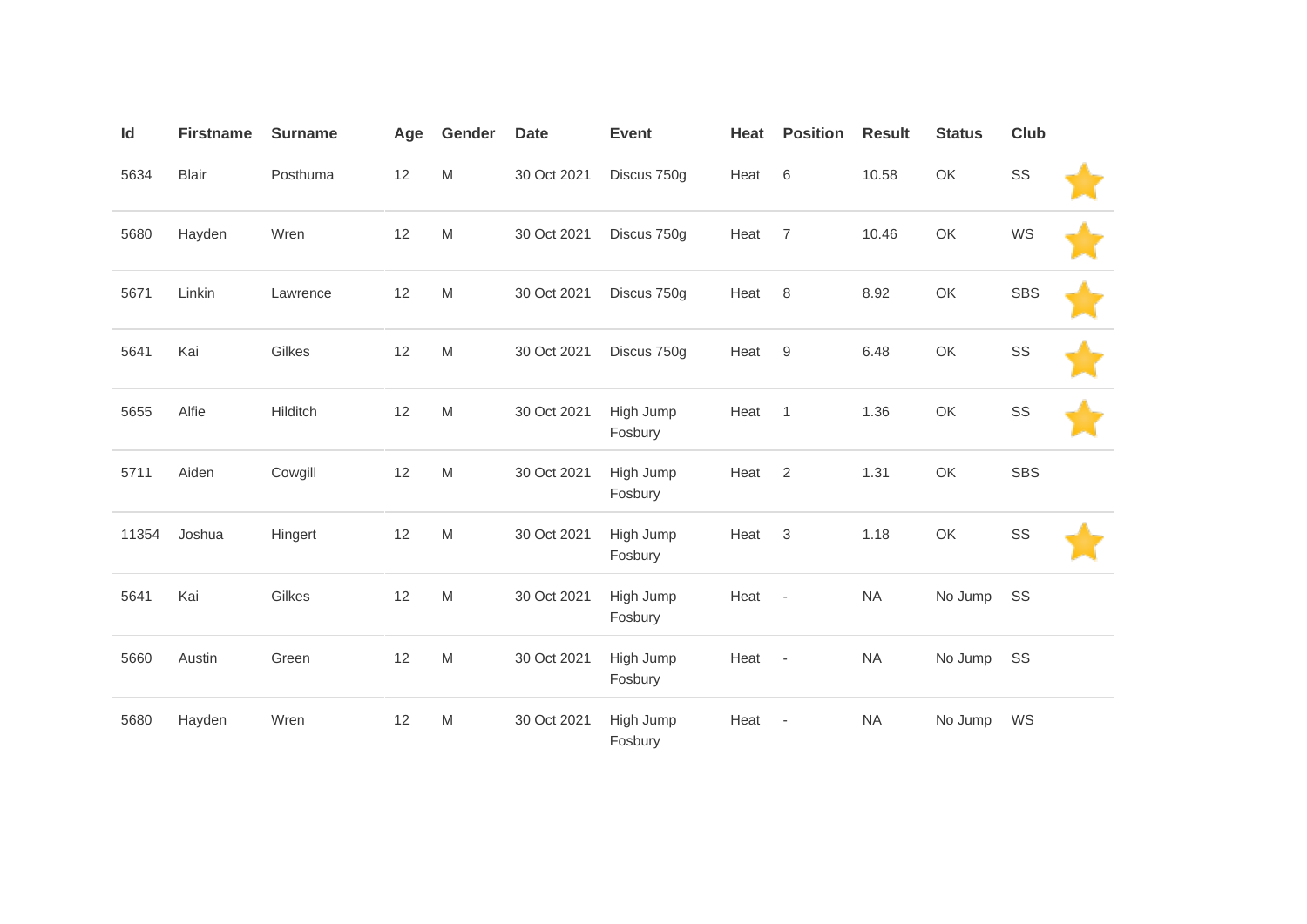| Id    | <b>Firstname</b> | <b>Surname</b> | Age | Gender                                                                                                     | <b>Date</b> | <b>Event</b>         | Heat | <b>Position</b>          | <b>Result</b> | <b>Status</b> | Club       |  |
|-------|------------------|----------------|-----|------------------------------------------------------------------------------------------------------------|-------------|----------------------|------|--------------------------|---------------|---------------|------------|--|
| 11370 | Lewis            | Horn           | 12  | $\mathsf{M}% _{T}=\mathsf{M}_{T}\!\left( a,b\right) ,\ \mathsf{M}_{T}=\mathsf{M}_{T}\!\left( a,b\right) ,$ | 30 Oct 2021 | High Jump<br>Fosbury | Heat | $\overline{\phantom{a}}$ | <b>NA</b>     | No Jump       | SS         |  |
| 11302 | Jarrad           | McKail         | 12  | $\mathsf{M}% _{T}=\mathsf{M}_{T}\!\left( a,b\right) ,\ \mathsf{M}_{T}=\mathsf{M}_{T}\!\left( a,b\right) ,$ | 30 Oct 2021 | High Jump<br>Fosbury | Heat | $\sim$                   | <b>NA</b>     | No Jump       | <b>SBS</b> |  |
| 5711  | Aiden            | Cowgill        | 12  | $\mathsf{M}% _{T}=\mathsf{M}_{T}\!\left( a,b\right) ,\ \mathsf{M}_{T}=\mathsf{M}_{T}\!\left( a,b\right) ,$ | 30 Oct 2021 | Long Jump            | Heat | $\mathbf{1}$             | 4.25          | OK            | <b>SBS</b> |  |
| 5655  | Alfie            | Hilditch       | 12  | $\mathsf{M}% _{T}=\mathsf{M}_{T}\!\left( a,b\right) ,\ \mathsf{M}_{T}=\mathsf{M}_{T}$                      | 30 Oct 2021 | Long Jump            | Heat | $\overline{2}$           | 4.06          | OK            | SS         |  |
| 11370 | Lewis            | Horn           | 12  | $\mathsf{M}% _{T}=\mathsf{M}_{T}\!\left( a,b\right) ,\ \mathsf{M}_{T}=\mathsf{M}_{T}\!\left( a,b\right) ,$ | 30 Oct 2021 | Long Jump            | Heat | $\sqrt{3}$               | 3.81          | OK            | SS         |  |
| 5660  | Austin           | Green          | 12  | $\mathsf{M}% _{T}=\mathsf{M}_{T}\!\left( a,b\right) ,\ \mathsf{M}_{T}=\mathsf{M}_{T}\!\left( a,b\right) ,$ | 30 Oct 2021 | Long Jump            | Heat | $\overline{4}$           | 3.80          | OK            | SS         |  |
| 11354 | Joshua           | Hingert        | 12  | ${\sf M}$                                                                                                  | 30 Oct 2021 | Long Jump            | Heat | $\sqrt{5}$               | 3.34          | OK            | SS         |  |
| 5680  | Hayden           | Wren           | 12  | $\mathsf{M}% _{T}=\mathsf{M}_{T}\!\left( a,b\right) ,\ \mathsf{M}_{T}=\mathsf{M}_{T}\!\left( a,b\right) ,$ | 30 Oct 2021 | Long Jump            | Heat | $\,6$                    | 3.20          | OK            | WS         |  |
| 11302 | Jarrad           | McKail         | 12  | $\mathsf{M}% _{T}=\mathsf{M}_{T}\!\left( a,b\right) ,\ \mathsf{M}_{T}=\mathsf{M}_{T}$                      | 30 Oct 2021 | Long Jump            | Heat | $\overline{7}$           | 2.87          | OK            | <b>SBS</b> |  |
| 5634  | <b>Blair</b>     | Posthuma       | 12  | ${\sf M}$                                                                                                  | 30 Oct 2021 | Long Jump            | Heat | $\,8\,$                  | 2.50          | OK            | SS         |  |
| 5671  | Linkin           | Lawrence       | 12  | M                                                                                                          | 30 Oct 2021 | Long Jump            | Heat | $\overline{\phantom{a}}$ | <b>NA</b>     | No Jump       | <b>SBS</b> |  |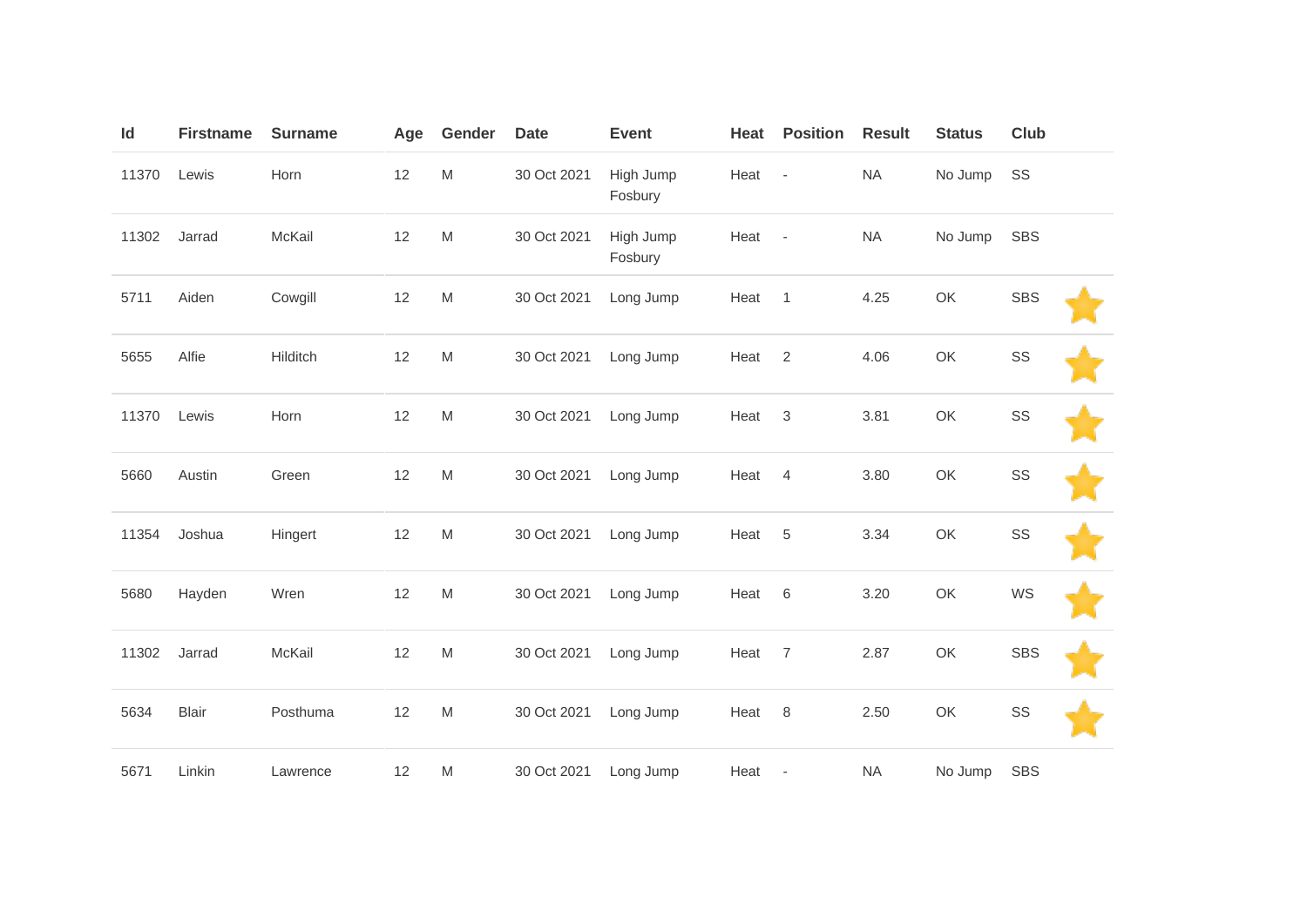| Id    | <b>Firstname</b> | <b>Surname</b> | Age | Gender                                                                                                     | <b>Date</b> | <b>Event</b> | Heat | <b>Position</b> | <b>Result</b> | <b>Status</b> | Club       |  |
|-------|------------------|----------------|-----|------------------------------------------------------------------------------------------------------------|-------------|--------------|------|-----------------|---------------|---------------|------------|--|
| 5641  | Kai              | Gilkes         | 12  | M                                                                                                          | 30 Oct 2021 | Long Jump    | Heat | $\sim$          | <b>NA</b>     | No Jump       | SS         |  |
| 11312 | Kyan             | Pirihi         | 13  | $\mathsf{M}% _{T}=\mathsf{M}_{T}\!\left( a,b\right) ,\ \mathsf{M}_{T}=\mathsf{M}_{T}\!\left( a,b\right) ,$ | 30 Oct 2021 | 100m         | Heat | $\mathbf{1}$    | 14.17         | OK            | <b>WD</b>  |  |
| 5824  | Zack             | Gorter         | 13  | $\mathsf{M}% _{T}=\mathsf{M}_{T}\!\left( a,b\right) ,\ \mathsf{M}_{T}=\mathsf{M}_{T}\!\left( a,b\right) ,$ | 30 Oct 2021 | 100m         | Heat | 2               | 14.25         | OK            | <b>SBS</b> |  |
| 5832  | Paul             | Blondeau       | 13  | $\mathsf{M}% _{T}=\mathsf{M}_{T}\!\left( a,b\right) ,\ \mathsf{M}_{T}=\mathsf{M}_{T}\!\left( a,b\right) ,$ | 30 Oct 2021 | 100m         | Heat | $\mathbf{3}$    | 14.40         | OK            | WS         |  |
| 12457 | Campbell         | Senz           | 13  | $\mathsf{M}% _{T}=\mathsf{M}_{T}\!\left( a,b\right) ,\ \mathsf{M}_{T}=\mathsf{M}_{T}\!\left( a,b\right) ,$ | 30 Oct 2021 | 100m         | Heat | $\overline{4}$  | 14.41         | OK            | <b>WD</b>  |  |
| 5760  | Toby             | Arnold         | 13  | $\mathsf{M}% _{T}=\mathsf{M}_{T}\!\left( a,b\right) ,\ \mathsf{M}_{T}=\mathsf{M}_{T}\!\left( a,b\right) ,$ | 30 Oct 2021 | 100m         | Heat | $\,$ 5 $\,$     | 14.68         | OK            | SS         |  |
| 5616  | Lachlan          | <b>Buchan</b>  | 13  | $\mathsf{M}% _{T}=\mathsf{M}_{T}\!\left( a,b\right) ,\ \mathsf{M}_{T}=\mathsf{M}_{T}\!\left( a,b\right) ,$ | 30 Oct 2021 | 100m         | Heat | 6               | 15.22         | OK            | WS         |  |
| 5639  | Aidan            | Edmondstone    | 13  | $\mathsf{M}% _{T}=\mathsf{M}_{T}\!\left( a,b\right) ,\ \mathsf{M}_{T}=\mathsf{M}_{T}\!\left( a,b\right) ,$ | 30 Oct 2021 | 100m         | Heat | $\overline{7}$  | 15.58         | OK            | WS         |  |
| 11375 | Jamieson         | Slade          | 13  | $\mathsf{M}% _{T}=\mathsf{M}_{T}\!\left( a,b\right) ,\ \mathsf{M}_{T}=\mathsf{M}_{T}\!\left( a,b\right) ,$ | 30 Oct 2021 | 100m         | Heat | 8               | 16.56         | OK            | <b>SBS</b> |  |
| 5752  | Fletcher         | <b>Street</b>  | 13  | $\mathsf{M}% _{T}=\mathsf{M}_{T}\!\left( a,b\right) ,\ \mathsf{M}_{T}=\mathsf{M}_{T}\!\left( a,b\right) ,$ | 30 Oct 2021 | 100m         | Heat | 9               | 16.71         | OK            | <b>SBS</b> |  |
| 5823  | Gabriel          | Gastev         | 13  | $\mathsf{M}% _{T}=\mathsf{M}_{T}\!\left( a,b\right) ,\ \mathsf{M}_{T}=\mathsf{M}_{T}\!\left( a,b\right) ,$ | 30 Oct 2021 | 100m         | Heat | 10              | 16.87         | OK            | SS         |  |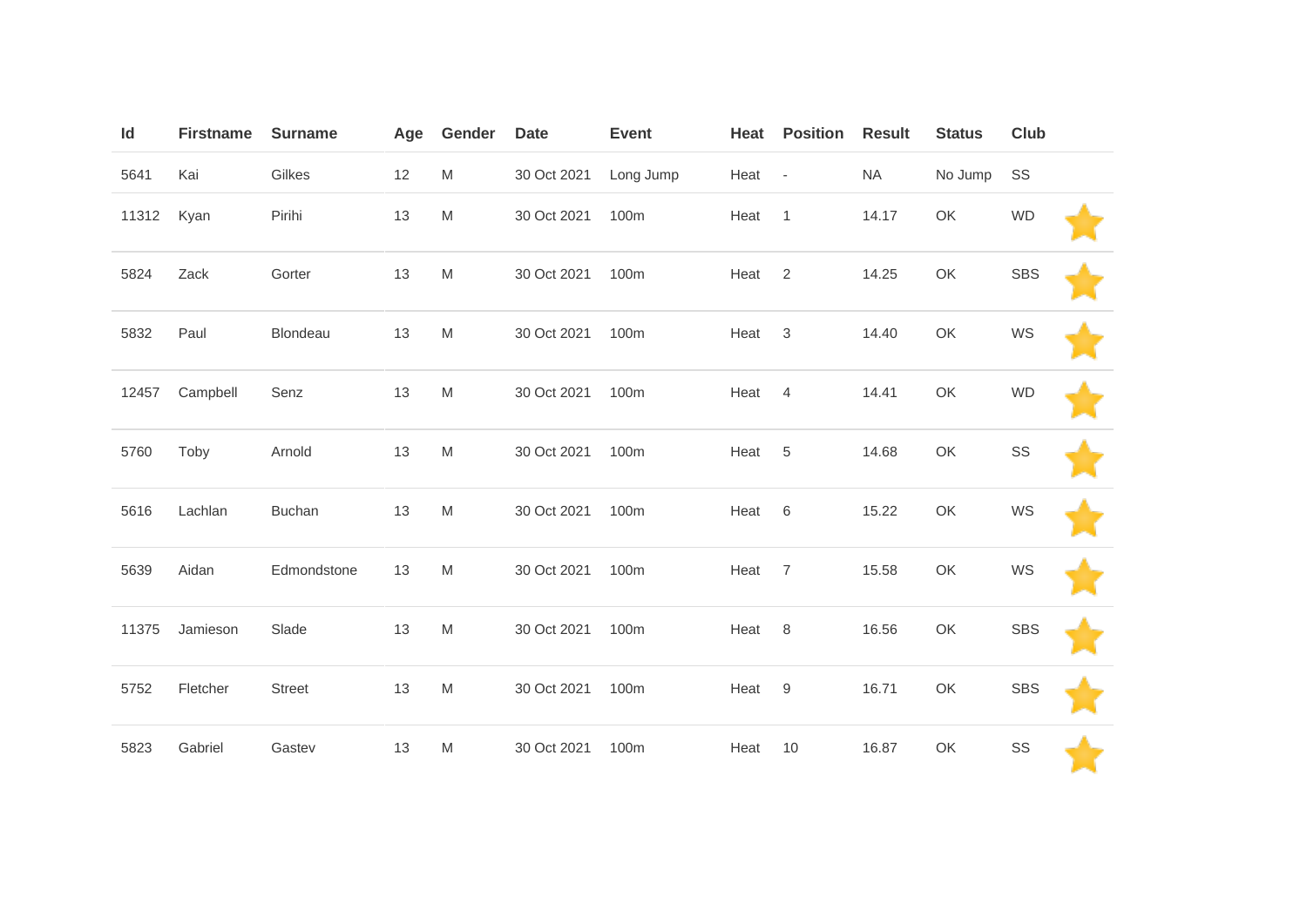| Id    | <b>Firstname</b> | <b>Surname</b> | Age | Gender                                                                                                     | <b>Date</b> | <b>Event</b> | Heat | <b>Position</b> | <b>Result</b> | <b>Status</b> | <b>Club</b> |  |
|-------|------------------|----------------|-----|------------------------------------------------------------------------------------------------------------|-------------|--------------|------|-----------------|---------------|---------------|-------------|--|
| 5626  | Joshua           | Payne          | 13  | $\mathsf{M}% _{T}=\mathsf{M}_{T}\!\left( a,b\right) ,\ \mathsf{M}_{T}=\mathsf{M}_{T}\!\left( a,b\right) ,$ | 30 Oct 2021 | 100m         | Heat | 11              | 16.90         | OK            | SS          |  |
| 5825  | <b>Brodie</b>    | Smith          | 13  | M                                                                                                          | 30 Oct 2021 | 100m         | Heat | 12              | 16.92         | OK            | <b>SBS</b>  |  |
| 8227  | Koby             | <b>Brooks</b>  | 13  | $\mathsf{M}% _{T}=\mathsf{M}_{T}\!\left( a,b\right) ,\ \mathsf{M}_{T}=\mathsf{M}_{T}\!\left( a,b\right) ,$ | 30 Oct 2021 | 100m         | Heat | 13              | 17.03         | OK            | <b>WD</b>   |  |
| 5832  | Paul             | Blondeau       | 13  | $\mathsf{M}% _{T}=\mathsf{M}_{T}\!\left( a,b\right) ,\ \mathsf{M}_{T}=\mathsf{M}_{T}\!\left( a,b\right) ,$ | 30 Oct 2021 | 1500m        | Heat | $\mathbf{1}$    | 5:49.10       | OK            | WS          |  |
| 5639  | Aidan            | Edmondstone    | 13  | M                                                                                                          | 30 Oct 2021 | 1500m        | Heat | 2               | 5:51.10       | OK            | WS          |  |
| 12457 | Campbell         | Senz           | 13  | M                                                                                                          | 30 Oct 2021 | 1500m        | Heat | $\sqrt{3}$      | 5:58.80       | OK            | <b>WD</b>   |  |
| 5760  | Toby             | Arnold         | 13  | $\mathsf{M}% _{T}=\mathsf{M}_{T}\!\left( a,b\right) ,\ \mathsf{M}_{T}=\mathsf{M}_{T}\!\left( a,b\right) ,$ | 30 Oct 2021 | 1500m        | Heat | $\overline{4}$  | 6:05.90       | OK            | SS          |  |
| 5752  | Fletcher         | <b>Street</b>  | 13  | M                                                                                                          | 30 Oct 2021 | 1500m        | Heat | $\sqrt{5}$      | 7:00.90       | OK            | <b>SBS</b>  |  |
| 5823  | Gabriel          | Gastev         | 13  | M                                                                                                          | 30 Oct 2021 | 1500m        | Heat | 6               | 7:10.20       | OK            | SS          |  |
| 8227  | Koby             | <b>Brooks</b>  | 13  | $\mathsf{M}% _{T}=\mathsf{M}_{T}\!\left( a,b\right) ,\ \mathsf{M}_{T}=\mathsf{M}_{T}\!\left( a,b\right) ,$ | 30 Oct 2021 | 1500m        | Heat | $\overline{7}$  | 7:15.80       | OK            | <b>WD</b>   |  |
| 5825  | <b>Brodie</b>    | Smith          | 13  | M                                                                                                          | 30 Oct 2021 | 1500m        | Heat | 8               | 7:18.30       | OK            | <b>SBS</b>  |  |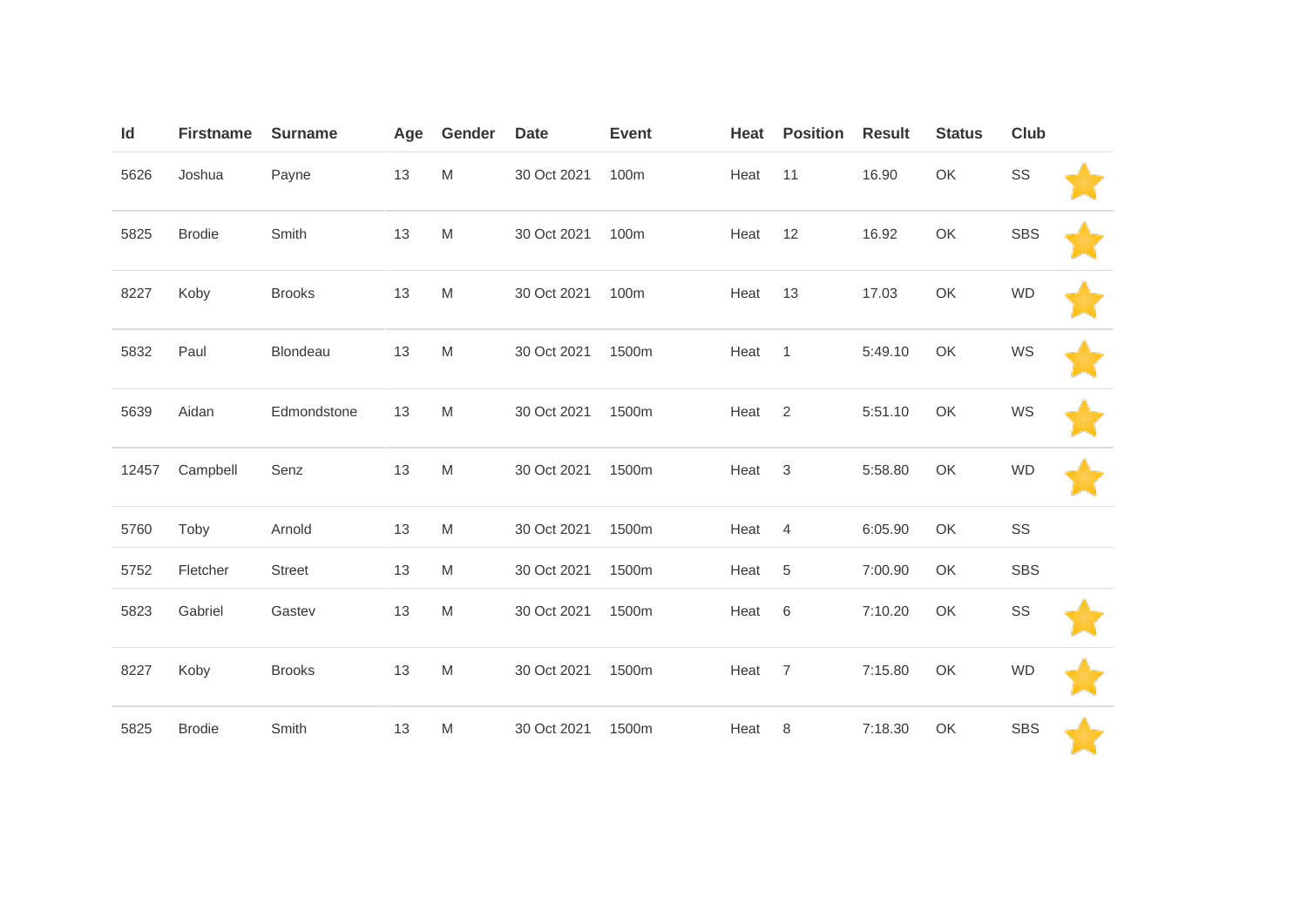| Id    | <b>Firstname</b> | <b>Surname</b> | Age | Gender                                                                                                     | <b>Date</b> | <b>Event</b> | Heat | <b>Position</b>  | <b>Result</b> | <b>Status</b> | Club       |  |
|-------|------------------|----------------|-----|------------------------------------------------------------------------------------------------------------|-------------|--------------|------|------------------|---------------|---------------|------------|--|
| 5626  | Joshua           | Payne          | 13  | $\mathsf{M}% _{T}=\mathsf{M}_{T}\!\left( a,b\right) ,\ \mathsf{M}_{T}=\mathsf{M}_{T}\!\left( a,b\right) ,$ | 30 Oct 2021 | 1500m        | Heat | $\boldsymbol{9}$ | 7:44.30       | OK            | SS         |  |
| 5824  | Zack             | Gorter         | 13  | M                                                                                                          | 30 Oct 2021 | 1500m        | Heat | 10               | 7:46.40       | OK            | <b>SBS</b> |  |
| 11375 | Jamieson         | Slade          | 13  | M                                                                                                          | 30 Oct 2021 | 1500m        | Heat | 11               | 7:58.90       | OK            | <b>SBS</b> |  |
| 11312 | Kyan             | Pirihi         | 13  | $\mathsf{M}% _{T}=\mathsf{M}_{T}\!\left( a,b\right) ,\ \mathsf{M}_{T}=\mathsf{M}_{T}\!\left( a,b\right) ,$ | 30 Oct 2021 | 200m Hurdles | Heat | $\mathbf{1}$     | 31.77         | OK            | <b>WD</b>  |  |
| 12457 | Campbell         | Senz           | 13  | M                                                                                                          | 30 Oct 2021 | 200m Hurdles | Heat | $\overline{2}$   | 32.48         | OK            | <b>WD</b>  |  |
| 5832  | Paul             | Blondeau       | 13  | $\mathsf{M}% _{T}=\mathsf{M}_{T}\!\left( a,b\right) ,\ \mathsf{M}_{T}=\mathsf{M}_{T}\!\left( a,b\right) ,$ | 30 Oct 2021 | 200m Hurdles | Heat | 3                | 33.01         | OK            | WS         |  |
| 5760  | Toby             | Arnold         | 13  | $\mathsf{M}% _{T}=\mathsf{M}_{T}\!\left( a,b\right) ,\ \mathsf{M}_{T}=\mathsf{M}_{T}\!\left( a,b\right) ,$ | 30 Oct 2021 | 200m Hurdles | Heat | $\overline{4}$   | 33.95         | OK            | SS         |  |
| 5752  | Fletcher         | <b>Street</b>  | 13  | M                                                                                                          | 30 Oct 2021 | 200m Hurdles | Heat | 5                | 38.50         | OK            | <b>SBS</b> |  |
| 5639  | Aidan            | Edmondstone    | 13  | M                                                                                                          | 30 Oct 2021 | 200m Hurdles | Heat | 6                | 38.98         | OK            | WS         |  |
| 5824  | Zack             | Gorter         | 13  | $\mathsf{M}% _{T}=\mathsf{M}_{T}\!\left( a,b\right) ,\ \mathsf{M}_{T}=\mathsf{M}_{T}\!\left( a,b\right) ,$ | 30 Oct 2021 | 200m Hurdles | Heat | $\overline{7}$   | 40.76         | OK            | <b>SBS</b> |  |
| 5823  | Gabriel          | Gastev         | 13  | M                                                                                                          | 30 Oct 2021 | 200m Hurdles | Heat | 8                | 40.85         | OK            | SS         |  |
| 5825  | <b>Brodie</b>    | Smith          | 13  | M                                                                                                          | 30 Oct 2021 | 200m Hurdles | Heat | 9                | 41.70         | OK            | <b>SBS</b> |  |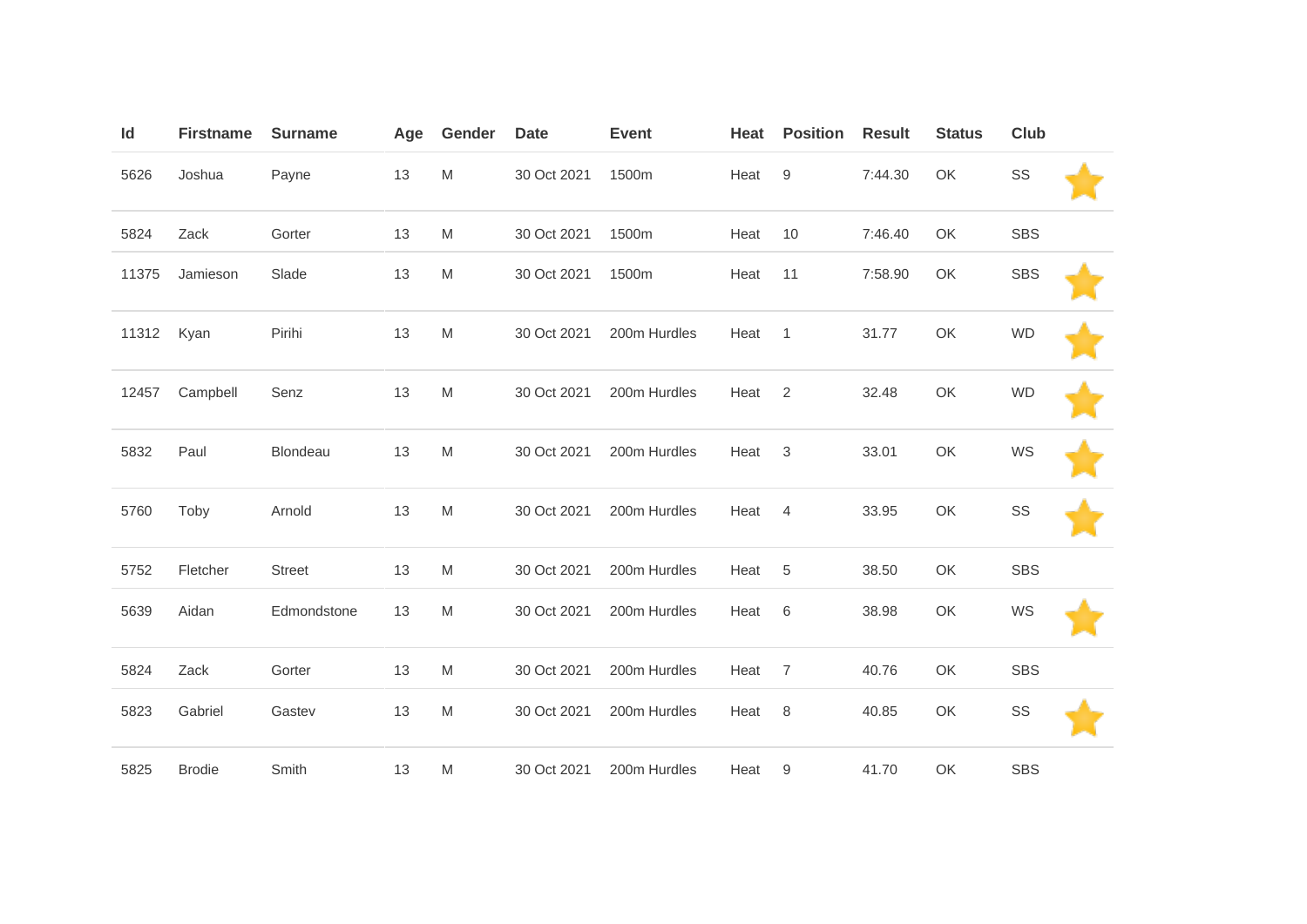| Id    | <b>Firstname</b> | <b>Surname</b> | Age | Gender                                                                                                     | <b>Date</b> | <b>Event</b> | Heat   | <b>Position</b> | <b>Result</b> | <b>Status</b> | <b>Club</b> |  |
|-------|------------------|----------------|-----|------------------------------------------------------------------------------------------------------------|-------------|--------------|--------|-----------------|---------------|---------------|-------------|--|
| 8227  | Koby             | <b>Brooks</b>  | 13  | M                                                                                                          | 30 Oct 2021 | 200m Hurdles | Heat   | 10              | 45.75         | OK            | <b>WD</b>   |  |
| 5626  | Joshua           | Payne          | 13  | M                                                                                                          | 30 Oct 2021 | 200m Hurdles | Heat   | 11              | 45.76         | OK            | SS          |  |
| 12457 | Campbell         | Senz           | 13  | M                                                                                                          | 30 Oct 2021 | 400m         | Heat   | $\mathbf{1}$    | 1:08.07       | OK            | <b>WD</b>   |  |
| 5760  | Toby             | Arnold         | 13  | M                                                                                                          | 30 Oct 2021 | 400m         | Heat   | $\overline{2}$  | 1:11.21       | OK            | SS          |  |
| 11312 | Kyan             | Pirihi         | 13  | $\mathsf{M}% _{T}=\mathsf{M}_{T}\!\left( a,b\right) ,\ \mathsf{M}_{T}=\mathsf{M}_{T}\!\left( a,b\right) ,$ | 30 Oct 2021 | 400m         | Heat   | $\sqrt{3}$      | 1:11.37       | OK            | <b>WD</b>   |  |
| 5832  | Paul             | Blondeau       | 13  | $\mathsf{M}% _{T}=\mathsf{M}_{T}\!\left( a,b\right) ,\ \mathsf{M}_{T}=\mathsf{M}_{T}\!\left( a,b\right) ,$ | 30 Oct 2021 | 400m         | Heat   | $\overline{4}$  | 1:12.70       | OK            | WS          |  |
| 5639  | Aidan            | Edmondstone    | 13  | M                                                                                                          | 30 Oct 2021 | 400m         | Heat   | 5               | 1:13.70       | OK            | WS          |  |
| 5752  | Fletcher         | <b>Street</b>  | 13  | M                                                                                                          | 30 Oct 2021 | 400m         | Heat   | 6               | 1:21.52       | OK            | <b>SBS</b>  |  |
| 5823  | Gabriel          | Gastev         | 13  | $\mathsf{M}% _{T}=\mathsf{M}_{T}\!\left( a,b\right) ,\ \mathsf{M}_{T}=\mathsf{M}_{T}\!\left( a,b\right) ,$ | 30 Oct 2021 | 400m         | Heat   | $\overline{7}$  | 1:26.18       | OK            | SS          |  |
| 5626  | Joshua           | Payne          | 13  | $\mathsf{M}% _{T}=\mathsf{M}_{T}\!\left( a,b\right) ,\ \mathsf{M}_{T}=\mathsf{M}_{T}\!\left( a,b\right) ,$ | 30 Oct 2021 | 400m         | Heat 8 |                 | 1:29.51       | OK            | SS          |  |
| 11375 | Jamieson         | Slade          | 13  | $\mathsf{M}% _{T}=\mathsf{M}_{T}\!\left( a,b\right) ,\ \mathsf{M}_{T}=\mathsf{M}_{T}\!\left( a,b\right) ,$ | 30 Oct 2021 | 400m         | Heat 9 |                 | 1:33.27       | OK            | <b>SBS</b>  |  |
| 5825  | <b>Brodie</b>    | Smith          | 13  | M                                                                                                          | 30 Oct 2021 | 400m         | Heat   | 10              | 1:33.91       | OK            | <b>SBS</b>  |  |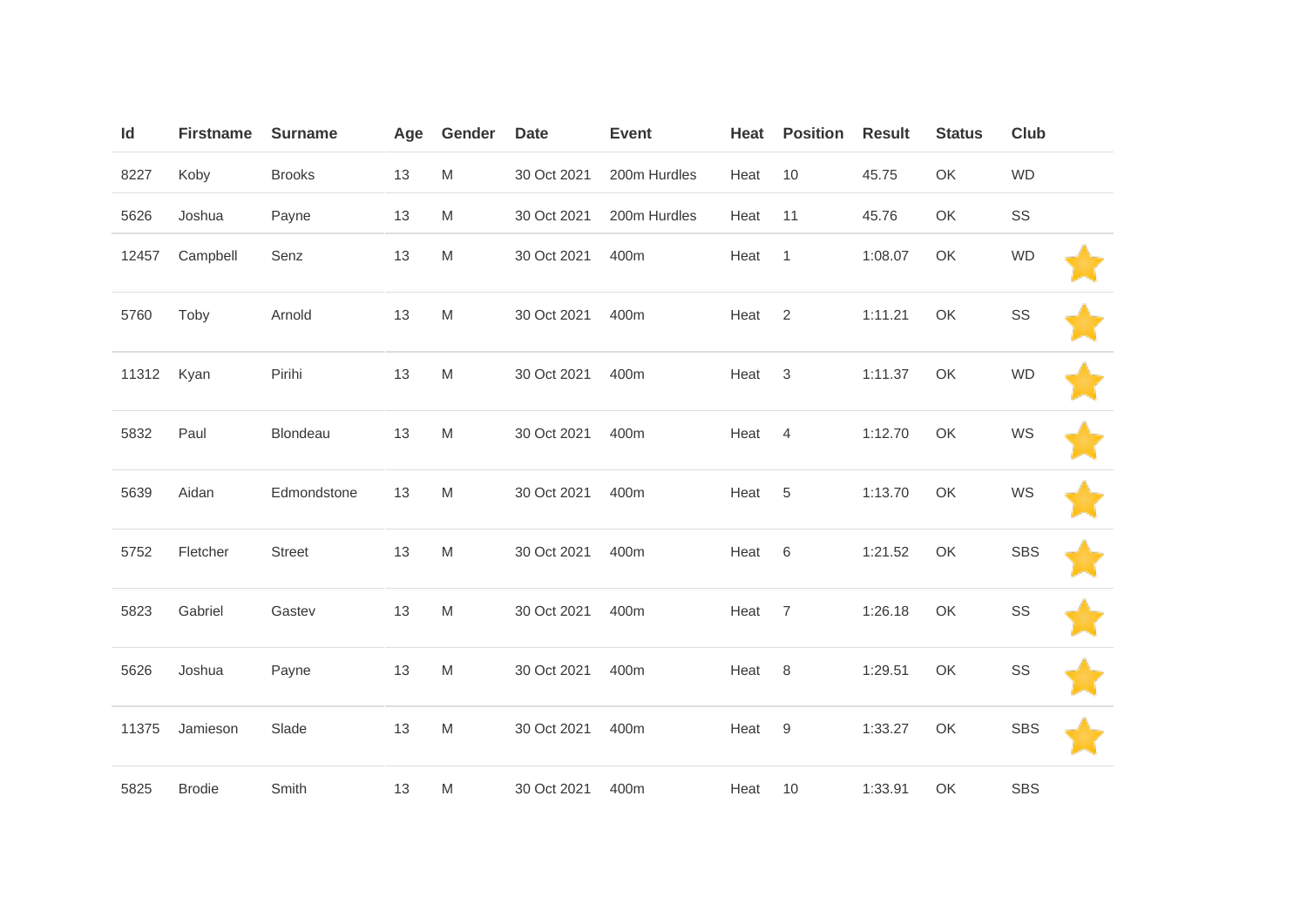| Id    | <b>Firstname</b> | <b>Surname</b> | Age | Gender    | <b>Date</b> | <b>Event</b> | Heat | <b>Position</b> | <b>Result</b> | <b>Status</b> | <b>Club</b> |  |
|-------|------------------|----------------|-----|-----------|-------------|--------------|------|-----------------|---------------|---------------|-------------|--|
| 11312 | Kyan             | Pirihi         | 13  | ${\sf M}$ | 30 Oct 2021 | Discus 750g  | Heat | $\overline{1}$  | 28.48         | OK            | <b>WD</b>   |  |
| 5760  | Toby             | Arnold         | 13  | M         | 30 Oct 2021 | Discus 750g  | Heat | $\overline{2}$  | 24.63         | OK            | SS          |  |
| 5639  | Aidan            | Edmondstone    | 13  | M         | 30 Oct 2021 | Discus 750g  | Heat | 3               | 23.47         | OK            | WS          |  |
| 5752  | Fletcher         | <b>Street</b>  | 13  | M         | 30 Oct 2021 | Discus 750g  | Heat | $\overline{4}$  | 21.68         | OK            | <b>SBS</b>  |  |
| 5823  | Gabriel          | Gastev         | 13  | M         | 30 Oct 2021 | Discus 750g  | Heat | 5               | 18.02         | OK            | SS          |  |
| 5824  | Zack             | Gorter         | 13  | M         | 30 Oct 2021 | Discus 750g  | Heat | $\,6$           | 17.83         | OK            | <b>SBS</b>  |  |
| 12457 | Campbell         | Senz           | 13  | M         | 30 Oct 2021 | Discus 750g  | Heat | $\overline{7}$  | 17.16         | OK            | <b>WD</b>   |  |
| 5825  | <b>Brodie</b>    | Smith          | 13  | M         | 30 Oct 2021 | Discus 750g  | Heat | 8               | 16.02         | OK            | <b>SBS</b>  |  |
| 5832  | Paul             | Blondeau       | 13  | M         | 30 Oct 2021 | Discus 750g  | Heat | $9\,$           | 15.70         | OK            | WS          |  |
| 11375 | Jamieson         | Slade          | 13  | M         | 30 Oct 2021 | Discus 750g  | Heat | 10              | 13.45         | OK            | <b>SBS</b>  |  |
| 5616  | Lachlan          | <b>Buchan</b>  | 13  | M         | 30 Oct 2021 | Discus 750g  | Heat | 11              | 12.32         | OK            | WS          |  |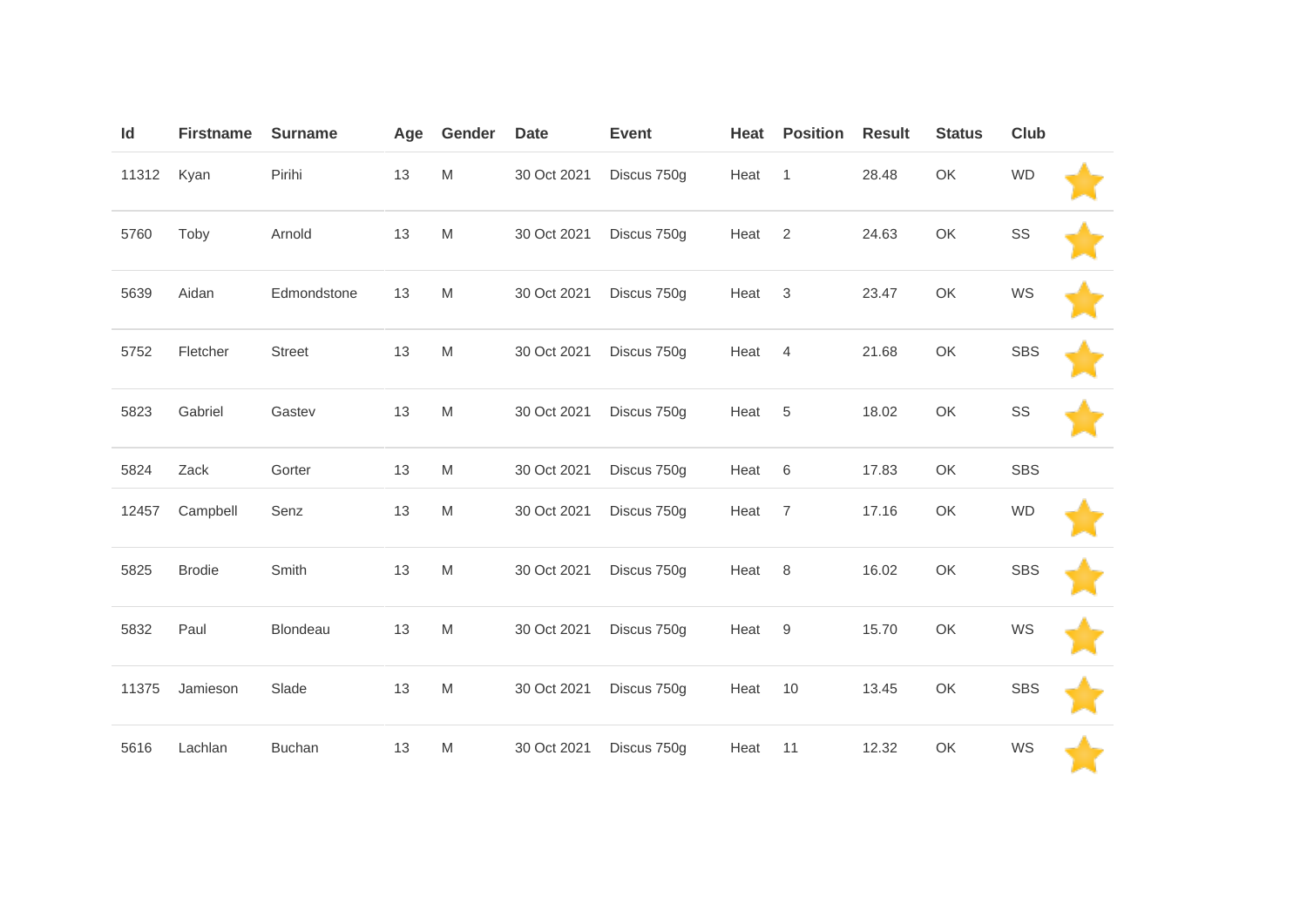| Id    | <b>Firstname</b> | <b>Surname</b> | Age | Gender                                                                                                     | <b>Date</b> | <b>Event</b>         | Heat | <b>Position</b>  | <b>Result</b> | <b>Status</b> | Club       |
|-------|------------------|----------------|-----|------------------------------------------------------------------------------------------------------------|-------------|----------------------|------|------------------|---------------|---------------|------------|
| 5626  | Joshua           | Payne          | 13  | M                                                                                                          | 30 Oct 2021 | Discus 750g          | Heat | 12               | 11.49         | OK            | SS         |
| 8227  | Koby             | <b>Brooks</b>  | 13  | ${\sf M}$                                                                                                  | 30 Oct 2021 | Discus 750g          | Heat | 13               | 9.84          | OK            | <b>WD</b>  |
| 5760  | Toby             | Arnold         | 13  | M                                                                                                          | 30 Oct 2021 | High Jump<br>Fosbury | Heat | $\mathbf{1}$     | 1.40          | OK            | SS         |
| 5832  | Paul             | Blondeau       | 13  | M                                                                                                          | 30 Oct 2021 | High Jump<br>Fosbury | Heat | 2                | 1.30          | OK            | WS         |
| 12457 | Campbell         | Senz           | 13  | M                                                                                                          | 30 Oct 2021 | High Jump<br>Fosbury | Heat | 3                | 1.25          | OK            | <b>WD</b>  |
| 11312 | Kyan             | Pirihi         | 13  | M                                                                                                          | 30 Oct 2021 | High Jump<br>Fosbury | Heat | $\overline{4}$   | 1.25          | OK            | <b>WD</b>  |
| 5824  | Zack             | Gorter         | 13  | M                                                                                                          | 30 Oct 2021 | High Jump<br>Fosbury | Heat | 5                | 1.25          | OK            | <b>SBS</b> |
| 5823  | Gabriel          | Gastev         | 13  | M                                                                                                          | 30 Oct 2021 | High Jump<br>Fosbury | Heat | $6\,$            | 1.25          | OK            | SS         |
| 5752  | Fletcher         | Street         | 13  | $\mathsf{M}% _{T}=\mathsf{M}_{T}\!\left( a,b\right) ,\ \mathsf{M}_{T}=\mathsf{M}_{T}\!\left( a,b\right) ,$ | 30 Oct 2021 | High Jump<br>Fosbury | Heat | $\overline{7}$   | 1.25          | OK            | <b>SBS</b> |
| 5825  | <b>Brodie</b>    | Smith          | 13  | M                                                                                                          | 30 Oct 2021 | High Jump<br>Fosbury | Heat | $\,8\,$          | 1.20          | OK            | <b>SBS</b> |
| 5626  | Joshua           | Payne          | 13  | $\mathsf{M}% _{T}=\mathsf{M}_{T}\!\left( a,b\right) ,\ \mathsf{M}_{T}=\mathsf{M}_{T}\!\left( a,b\right) ,$ | 30 Oct 2021 | High Jump<br>Fosbury | Heat | $\boldsymbol{9}$ | 1.20          | OK            | SS         |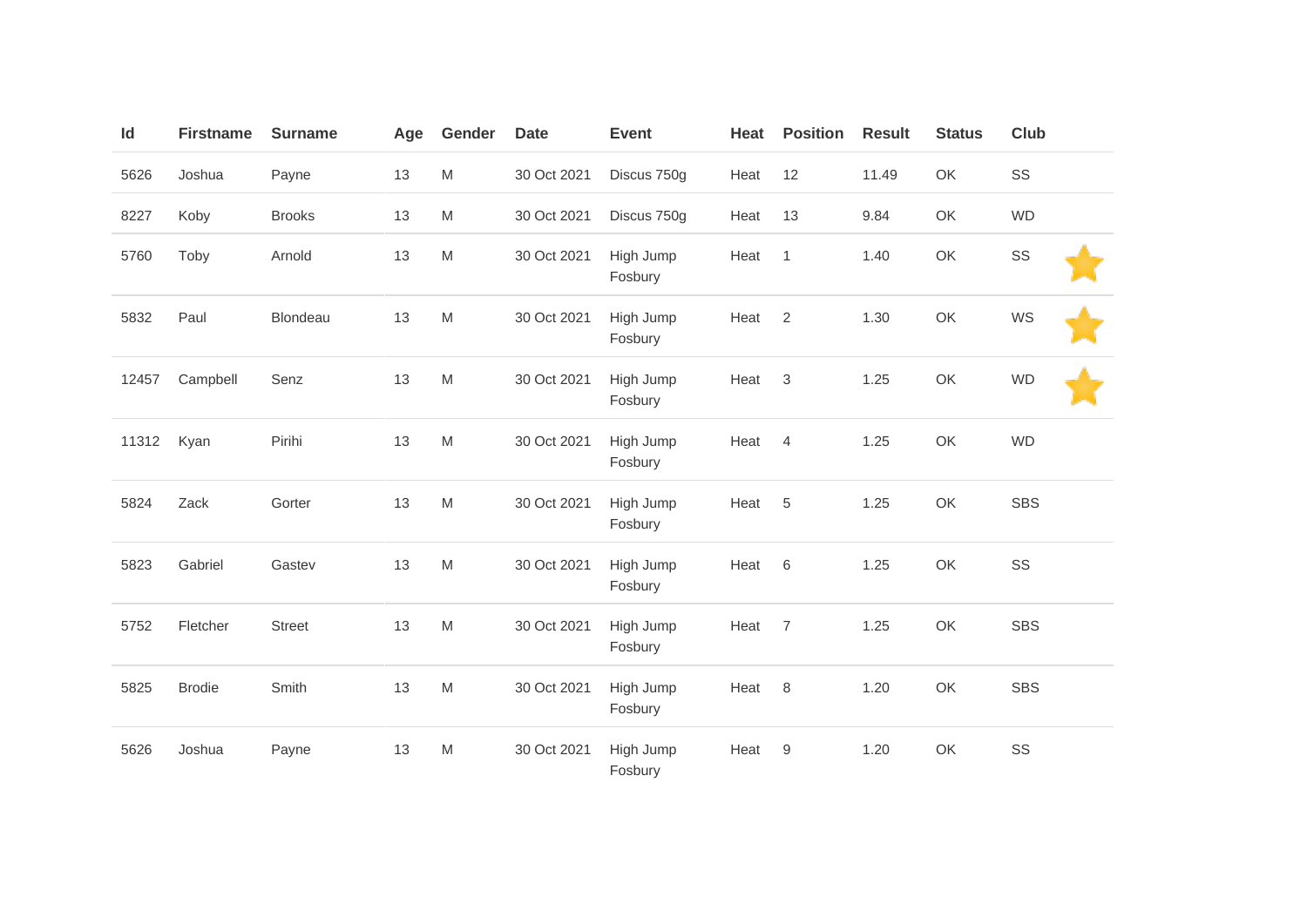| Id    | <b>Firstname</b> | <b>Surname</b> | Age | Gender                                                                                                     | <b>Date</b> | <b>Event</b>         | Heat | <b>Position</b>           | <b>Result</b> | <b>Status</b> | <b>Club</b> |  |
|-------|------------------|----------------|-----|------------------------------------------------------------------------------------------------------------|-------------|----------------------|------|---------------------------|---------------|---------------|-------------|--|
| 5639  | Aidan            | Edmondstone    | 13  | $\mathsf{M}% _{T}=\mathsf{M}_{T}\!\left( a,b\right) ,\ \mathsf{M}_{T}=\mathsf{M}_{T}\!\left( a,b\right) ,$ | 30 Oct 2021 | High Jump<br>Fosbury | Heat | 10                        | 1.15          | OK            | WS          |  |
| 5824  | Zack             | Gorter         | 13  | $\mathsf{M}% _{T}=\mathsf{M}_{T}\!\left( a,b\right) ,\ \mathsf{M}_{T}=\mathsf{M}_{T}\!\left( a,b\right) ,$ | 30 Oct 2021 | Long Jump            | Heat | $\mathbf{1}$              | 4.55          | OK            | <b>SBS</b>  |  |
| 5832  | Paul             | Blondeau       | 13  | $\mathsf{M}% _{T}=\mathsf{M}_{T}\!\left( a,b\right) ,\ \mathsf{M}_{T}=\mathsf{M}_{T}\!\left( a,b\right) ,$ | 30 Oct 2021 | Long Jump            | Heat | 2                         | 4.46          | OK            | WS          |  |
| 12457 | Campbell         | Senz           | 13  | $\mathsf{M}% _{T}=\mathsf{M}_{T}\!\left( a,b\right) ,\ \mathsf{M}_{T}=\mathsf{M}_{T}\!\left( a,b\right) ,$ | 30 Oct 2021 | Long Jump            | Heat | $\ensuremath{\mathsf{3}}$ | 4.27          | OK            | <b>WD</b>   |  |
| 11312 | Kyan             | Pirihi         | 13  | $\mathsf{M}% _{T}=\mathsf{M}_{T}\!\left( a,b\right) ,\ \mathsf{M}_{T}=\mathsf{M}_{T}\!\left( a,b\right) ,$ | 30 Oct 2021 | Long Jump            | Heat | $\overline{4}$            | 4.20          | OK            | <b>WD</b>   |  |
| 5760  | Toby             | Arnold         | 13  | $\mathsf{M}% _{T}=\mathsf{M}_{T}\!\left( a,b\right) ,\ \mathsf{M}_{T}=\mathsf{M}_{T}\!\left( a,b\right) ,$ | 30 Oct 2021 | Long Jump            | Heat | 5                         | 4.14          | OK            | SS          |  |
| 5616  | Lachlan          | <b>Buchan</b>  | 13  | $\mathsf{M}% _{T}=\mathsf{M}_{T}\!\left( a,b\right) ,\ \mathsf{M}_{T}=\mathsf{M}_{T}\!\left( a,b\right) ,$ | 30 Oct 2021 | Long Jump            | Heat | 6                         | 3.71          | OK            | WS          |  |
| 5752  | Fletcher         | <b>Street</b>  | 13  | $\mathsf{M}% _{T}=\mathsf{M}_{T}\!\left( a,b\right) ,\ \mathsf{M}_{T}=\mathsf{M}_{T}\!\left( a,b\right) ,$ | 30 Oct 2021 | Long Jump            | Heat | $\overline{7}$            | 3.64          | OK            | <b>SBS</b>  |  |
| 5825  | <b>Brodie</b>    | Smith          | 13  | $\mathsf{M}% _{T}=\mathsf{M}_{T}\!\left( a,b\right) ,\ \mathsf{M}_{T}=\mathsf{M}_{T}\!\left( a,b\right) ,$ | 30 Oct 2021 | Long Jump            | Heat | $\,8\,$                   | 3.55          | OK            | <b>SBS</b>  |  |
| 5823  | Gabriel          | Gastev         | 13  | $\mathsf{M}% _{T}=\mathsf{M}_{T}\!\left( a,b\right) ,\ \mathsf{M}_{T}=\mathsf{M}_{T}\!\left( a,b\right) ,$ | 30 Oct 2021 | Long Jump            | Heat | 9                         | 3.41          | OK            | SS          |  |
| 5626  | Joshua           | Payne          | 13  | M                                                                                                          | 30 Oct 2021 | Long Jump            | Heat | 10                        | 3.31          | OK            | SS          |  |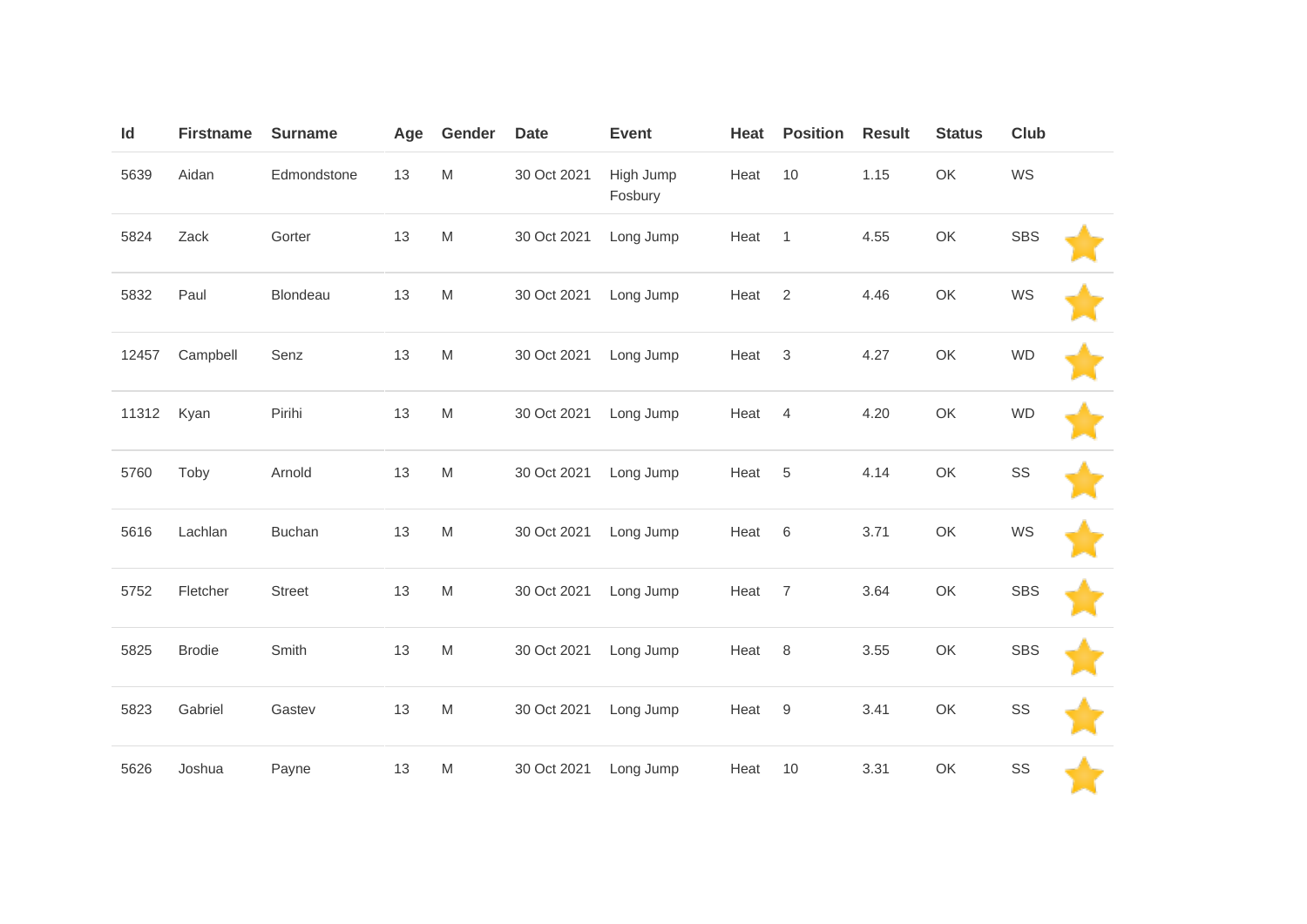| Id    | <b>Firstname</b> | <b>Surname</b> | Age | Gender                                                                                                     | <b>Date</b> | <b>Event</b> | Heat | <b>Position</b>           | <b>Result</b> | <b>Status</b> | Club       |  |
|-------|------------------|----------------|-----|------------------------------------------------------------------------------------------------------------|-------------|--------------|------|---------------------------|---------------|---------------|------------|--|
| 8227  | Koby             | <b>Brooks</b>  | 13  | ${\sf M}$                                                                                                  | 30 Oct 2021 | Long Jump    | Heat | 11                        | 3.19          | OK            | <b>WD</b>  |  |
| 5777  | Flynn            | Aquilina       | 14  | M                                                                                                          | 30 Oct 2021 | 100m         | Heat | $\overline{1}$            | 14.59         | OK            | SS         |  |
| 7976  | Cody             | Gilbert        | 14  | $\mathsf{M}% _{T}=\mathsf{M}_{T}\!\left( a,b\right) ,\ \mathsf{M}_{T}=\mathsf{M}_{T}\!\left( a,b\right) ,$ | 30 Oct 2021 | 100m         | Heat | $\overline{2}$            | 15.08         | OK            | WS         |  |
| 5672  | Luke             | Lawrence       | 14  | $\mathsf{M}% _{T}=\mathsf{M}_{T}\!\left( a,b\right) ,\ \mathsf{M}_{T}=\mathsf{M}_{T}\!\left( a,b\right) ,$ | 30 Oct 2021 | 100m         | Heat | $\mathbf{3}$              | 15.61         | OK            | <b>SBS</b> |  |
| 5675  | Dylan            | Johnston       | 14  | ${\sf M}$                                                                                                  | 30 Oct 2021 | 100m         | Heat | $\overline{4}$            | 16.49         | OK            | WS         |  |
| 11313 | Cameron          | Findlay        | 14  | $\mathsf{M}% _{T}=\mathsf{M}_{T}\!\left( a,b\right) ,\ \mathsf{M}_{T}=\mathsf{M}_{T}\!\left( a,b\right) ,$ | 30 Oct 2021 | 100m         | Heat | 5                         | 16.59         | OK            | <b>SBS</b> |  |
| 5805  | <b>Blake</b>     | Vos            | 14  | ${\sf M}$                                                                                                  | 30 Oct 2021 | 100m         | Heat | 6                         | 21.66         | OK            | WS         |  |
| 5777  | Flynn            | Aquilina       | 14  | $\mathsf{M}% _{T}=\mathsf{M}_{T}\!\left( a,b\right) ,\ \mathsf{M}_{T}=\mathsf{M}_{T}\!\left( a,b\right) ,$ | 30 Oct 2021 | 1500m        | Heat | $\mathbf{1}$              | 5:52.90       | OK            | SS         |  |
| 11313 | Cameron          | Findlay        | 14  | M                                                                                                          | 30 Oct 2021 | 1500m        | Heat | $\overline{2}$            | 6:34.10       | OK            | <b>SBS</b> |  |
| 5675  | Dylan            | Johnston       | 14  | $\mathsf{M}% _{T}=\mathsf{M}_{T}\!\left( a,b\right) ,\ \mathsf{M}_{T}=\mathsf{M}_{T}\!\left( a,b\right) ,$ | 30 Oct 2021 | 1500m        | Heat | $\ensuremath{\mathsf{3}}$ | 7:39.00       | OK            | WS         |  |
| 5805  | <b>Blake</b>     | Vos            | 14  | M                                                                                                          | 30 Oct 2021 | 1500m        | Heat | $\overline{4}$            | 7:51.00       | OK            | WS         |  |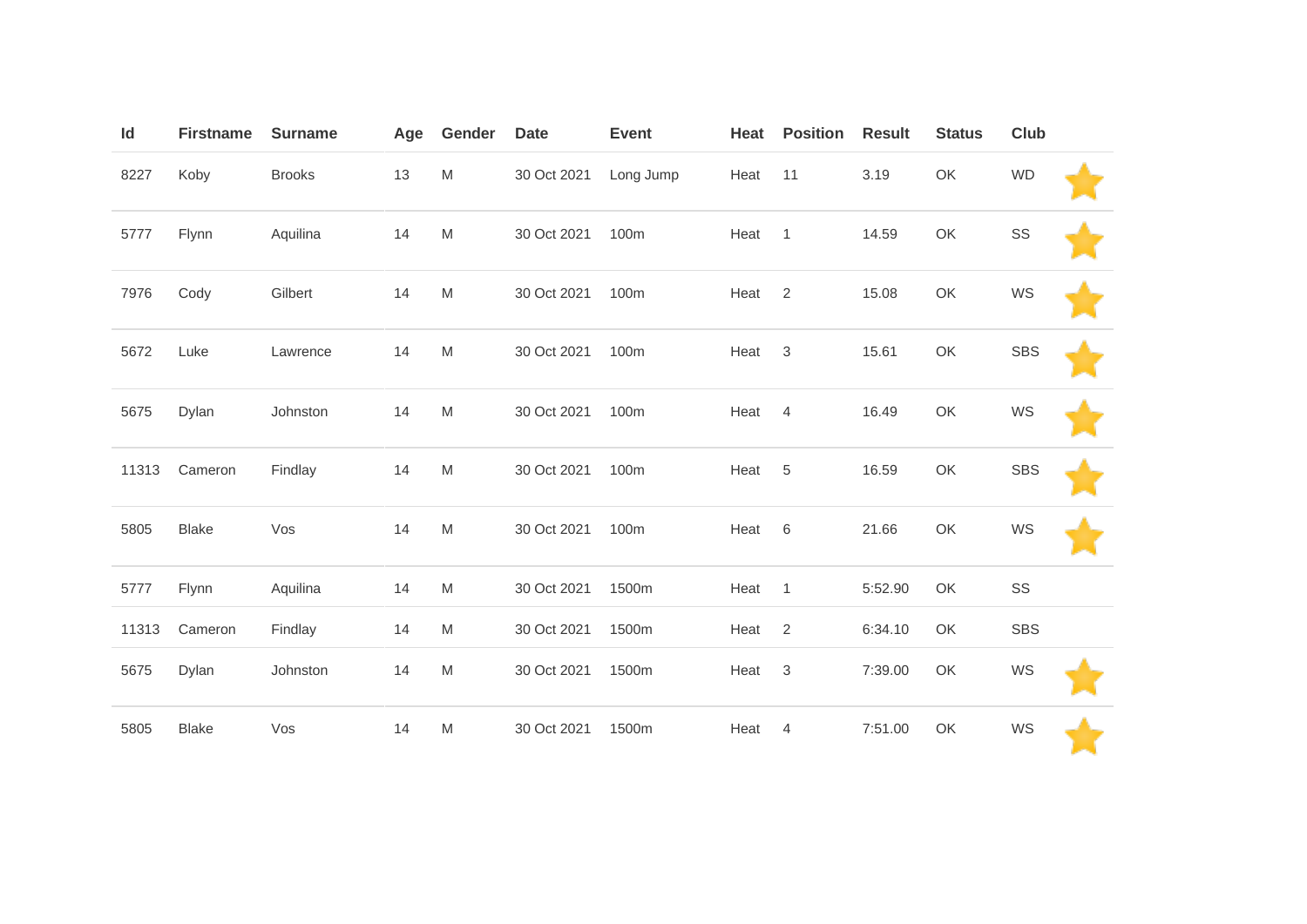| Id    | <b>Firstname</b> | <b>Surname</b>      | Age | Gender                                                                                                     | <b>Date</b> | <b>Event</b> | Heat | <b>Position</b> | <b>Result</b> | <b>Status</b> | <b>Club</b> |  |
|-------|------------------|---------------------|-----|------------------------------------------------------------------------------------------------------------|-------------|--------------|------|-----------------|---------------|---------------|-------------|--|
| 5777  | Flynn            | Aquilina            | 14  | M                                                                                                          | 30 Oct 2021 | 200m Hurdles | Heat | $\mathbf{1}$    | 35.56         | OK            | SS          |  |
| 5672  | Luke             | Lawrence            | 14  | $\mathsf{M}% _{T}=\mathsf{M}_{T}\!\left( a,b\right) ,\ \mathsf{M}_{T}=\mathsf{M}_{T}\!\left( a,b\right) ,$ | 30 Oct 2021 | 200m Hurdles | Heat | $\sqrt{2}$      | 36.87         | OK            | <b>SBS</b>  |  |
| 11313 | Cameron          | Findlay             | 14  | M                                                                                                          | 30 Oct 2021 | 200m Hurdles | Heat | $\mathbf{3}$    | 39.02         | OK            | <b>SBS</b>  |  |
| 5675  | Dylan            | Johnston            | 14  | M                                                                                                          | 30 Oct 2021 | 200m Hurdles | Heat | $\overline{4}$  | 42.02         | OK            | WS          |  |
| 5777  | Flynn            | Aquilina            | 14  | $\mathsf{M}% _{T}=\mathsf{M}_{T}\!\left( a,b\right) ,\ \mathsf{M}_{T}=\mathsf{M}_{T}\!\left( a,b\right) ,$ | 30 Oct 2021 | 400m         | Heat | $\mathbf{1}$    | 1:09.46       | OK            | SS          |  |
| 7976  | Cody             | Gilbert             | 14  | M                                                                                                          | 30 Oct 2021 | 400m         | Heat | $\mathbf{2}$    | 1:10.58       | OK            | WS          |  |
| 11313 | Cameron          | Findlay             | 14  | $\mathsf{M}% _{T}=\mathsf{M}_{T}\!\left( a,b\right) ,\ \mathsf{M}_{T}=\mathsf{M}_{T}\!\left( a,b\right) ,$ | 30 Oct 2021 | 400m         | Heat | $\mathbf{3}$    | 1:22.09       | OK            | <b>SBS</b>  |  |
| 5672  | Luke             | Lawrence            | 14  | M                                                                                                          | 30 Oct 2021 | 400m         | Heat | 4               | 1:30.29       | OK            | <b>SBS</b>  |  |
| 5675  | Dylan            | Johnston            | 14  | M                                                                                                          | 30 Oct 2021 | 400m         | Heat | $\overline{5}$  | 1:41.09       | OK            | WS          |  |
| 5777  | Flynn            | Aquilina            | 14  | M                                                                                                          | 30 Oct 2021 | Discus 1kg   | Heat | $\mathbf{1}$    | 20.96         | OK            | SS          |  |
| 5693  | Corbin           | Conway-<br>Mortimer | 14  | M                                                                                                          | 30 Oct 2021 | Discus 1kg   | Heat | 2               | 19.05         | OK            | WS          |  |
| 5675  | Dylan            | Johnston            | 14  | $\mathsf{M}% _{T}=\mathsf{M}_{T}\!\left( a,b\right) ,\ \mathsf{M}_{T}=\mathsf{M}_{T}\!\left( a,b\right) ,$ | 30 Oct 2021 | Discus 1kg   | Heat | $\mathbf{3}$    | 18.22         | OK            | WS          |  |
| 5672  | Luke             | Lawrence            | 14  | M                                                                                                          | 30 Oct 2021 | Discus 1kg   | Heat | 4               | 17.92         | OK            | <b>SBS</b>  |  |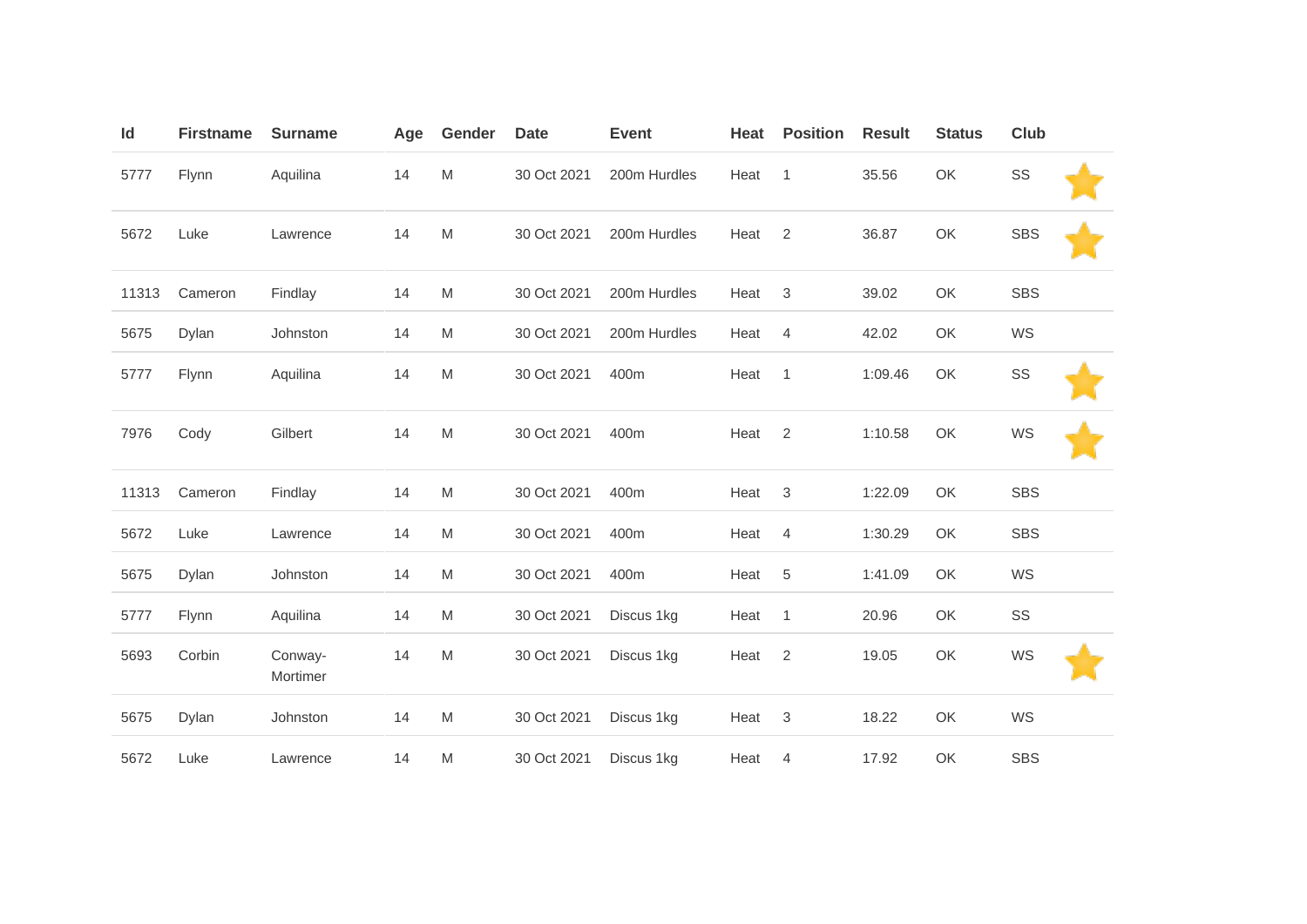| $\mathsf{Id}$ | <b>Firstname</b> | <b>Surname</b> | Age | Gender                                                                                                     | <b>Date</b> | <b>Event</b>         | Heat | <b>Position</b>          | <b>Result</b> | <b>Status</b> | Club       |
|---------------|------------------|----------------|-----|------------------------------------------------------------------------------------------------------------|-------------|----------------------|------|--------------------------|---------------|---------------|------------|
| 5805          | <b>Blake</b>     | Vos            | 14  | $\mathsf{M}% _{T}=\mathsf{M}_{T}\!\left( a,b\right) ,\ \mathsf{M}_{T}=\mathsf{M}_{T}\!\left( a,b\right) ,$ | 30 Oct 2021 | Discus 1kg           | Heat | $\sqrt{5}$               | 7.51          | OK            | WS         |
| 11313         | Cameron          | Findlay        | 14  | $\mathsf{M}% _{T}=\mathsf{M}_{T}\!\left( a,b\right) ,\ \mathsf{M}_{T}=\mathsf{M}_{T}\!\left( a,b\right) ,$ | 30 Oct 2021 | High Jump<br>Fosbury | Heat | $\mathbf{1}$             | 1.42          | OK            | <b>SBS</b> |
| 5777          | Flynn            | Aquilina       | 14  | $\mathsf{M}% _{T}=\mathsf{M}_{T}\!\left( a,b\right) ,\ \mathsf{M}_{T}=\mathsf{M}_{T}\!\left( a,b\right) ,$ | 30 Oct 2021 | High Jump<br>Fosbury | Heat | $\overline{2}$           | 1.35          | OK            | SS         |
| 5675          | Dylan            | Johnston       | 14  | $\mathsf{M}% _{T}=\mathsf{M}_{T}\!\left( a,b\right) ,\ \mathsf{M}_{T}=\mathsf{M}_{T}\!\left( a,b\right) ,$ | 30 Oct 2021 | High Jump<br>Fosbury | Heat | $\mathbf{3}$             | 1.25          | OK            | WS         |
| 7976          | Cody             | Gilbert        | 14  | $\mathsf{M}% _{T}=\mathsf{M}_{T}\!\left( a,b\right) ,\ \mathsf{M}_{T}=\mathsf{M}_{T}\!\left( a,b\right) ,$ | 30 Oct 2021 | High Jump<br>Fosbury | Heat | $\overline{\phantom{a}}$ | <b>NA</b>     | No Jump       | WS         |
| 5777          | Flynn            | Aquilina       | 14  | $\mathsf{M}% _{T}=\mathsf{M}_{T}\!\left( a,b\right) ,\ \mathsf{M}_{T}=\mathsf{M}_{T}\!\left( a,b\right) ,$ | 30 Oct 2021 | Long Jump            | Heat | $\mathbf{1}$             | 4.60          | OK            | SS         |
| 7976          | Cody             | Gilbert        | 14  | $\mathsf{M}% _{T}=\mathsf{M}_{T}\!\left( a,b\right) ,\ \mathsf{M}_{T}=\mathsf{M}_{T}\!\left( a,b\right) ,$ | 30 Oct 2021 | Long Jump            | Heat | $\mathbf{2}$             | 4.04          | OK            | WS         |
| 5675          | Dylan            | Johnston       | 14  | $\mathsf{M}% _{T}=\mathsf{M}_{T}\!\left( a,b\right) ,\ \mathsf{M}_{T}=\mathsf{M}_{T}\!\left( a,b\right) ,$ | 30 Oct 2021 | Long Jump            | Heat | $\mathbf{3}$             | 3.79          | OK            | WS         |
| 11313         | Cameron          | Findlay        | 14  | $\mathsf{M}% _{T}=\mathsf{M}_{T}\!\left( a,b\right) ,\ \mathsf{M}_{T}=\mathsf{M}_{T}\!\left( a,b\right) ,$ | 30 Oct 2021 | Long Jump            | Heat | $\overline{4}$           | 3.67          | OK            | <b>SBS</b> |
| 5672          | Luke             | Lawrence       | 14  | $\mathsf{M}% _{T}=\mathsf{M}_{T}\!\left( a,b\right) ,\ \mathsf{M}_{T}=\mathsf{M}_{T}\!\left( a,b\right) ,$ | 30 Oct 2021 | Long Jump            | Heat | 5                        | 3.62          | OK            | <b>SBS</b> |
| 5805          | <b>Blake</b>     | Vos            | 14  | M                                                                                                          | 30 Oct 2021 | Long Jump            | Heat | 6                        | 2.37          | OK            | WS         |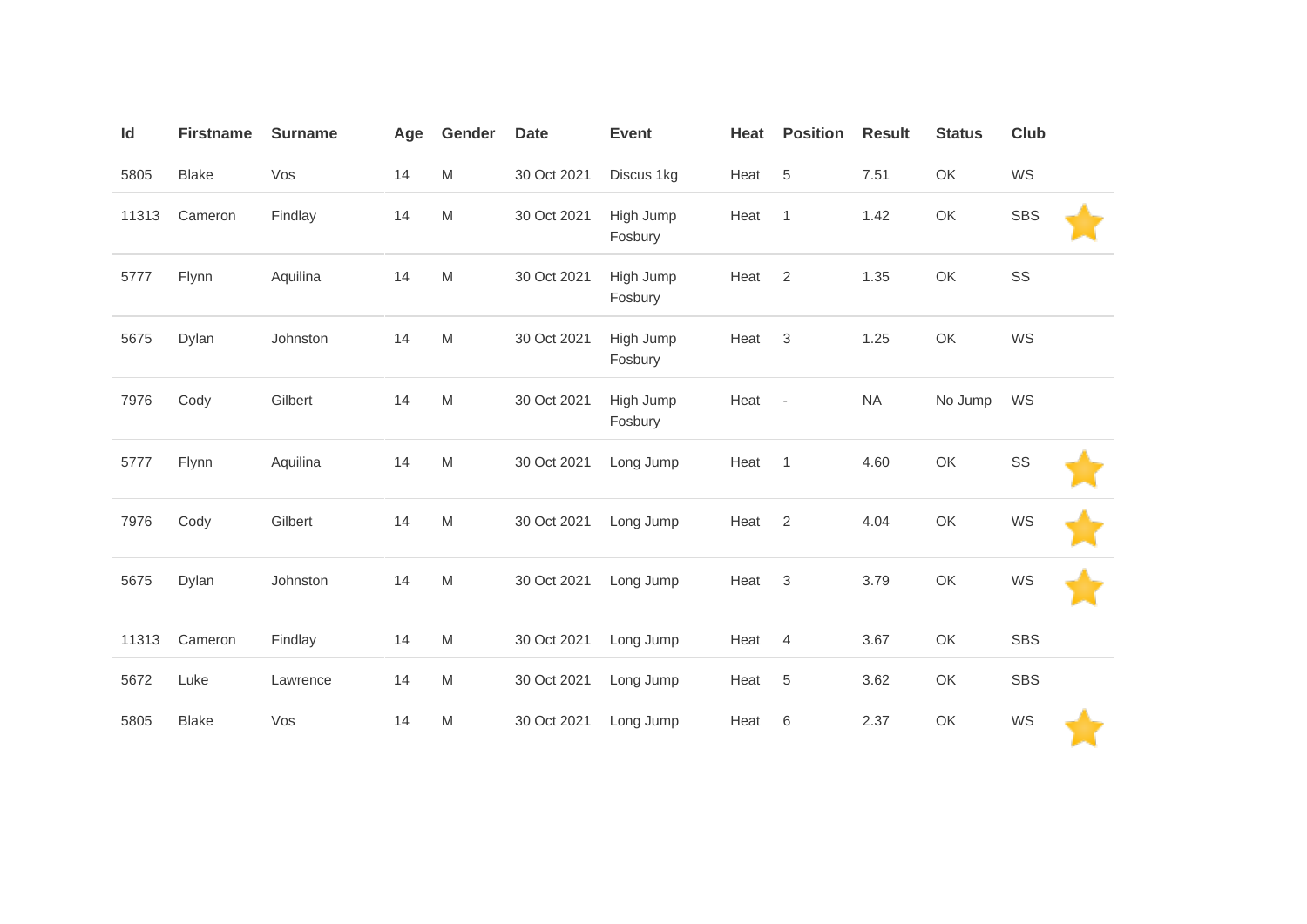| Id    | <b>Firstname</b> | <b>Surname</b> | Age | Gender                                                                                                     | <b>Date</b> | <b>Event</b>         | Heat | <b>Position</b> | <b>Result</b> | <b>Status</b> | Club      |  |
|-------|------------------|----------------|-----|------------------------------------------------------------------------------------------------------------|-------------|----------------------|------|-----------------|---------------|---------------|-----------|--|
| 11385 | Campbell         | Boyd           | 15  | $\mathsf{M}% _{T}=\mathsf{M}_{T}\!\left( a,b\right) ,\ \mathsf{M}_{T}=\mathsf{M}_{T}\!\left( a,b\right) ,$ | 30 Oct 2021 | 100m                 | Heat | $\mathbf{1}$    | 14.69         | OK            | <b>WD</b> |  |
| 11385 | Campbell         | Boyd           | 15  | $\mathsf{M}% _{T}=\mathsf{M}_{T}\!\left( a,b\right) ,\ \mathsf{M}_{T}=\mathsf{M}_{T}\!\left( a,b\right) ,$ | 30 Oct 2021 | 1500m                | Heat | $\overline{1}$  | 6:12.00       | OK            | <b>WD</b> |  |
| 11385 | Campbell         | Boyd           | 15  | $\mathsf{M}% _{T}=\mathsf{M}_{T}\!\left( a,b\right) ,\ \mathsf{M}_{T}=\mathsf{M}_{T}\!\left( a,b\right) ,$ | 30 Oct 2021 | 300m Hurdles         | Heat | $\mathbf{1}$    | 56.73         | OK            | <b>WD</b> |  |
| 11385 | Campbell         | Boyd           | 15  | $\mathsf{M}% _{T}=\mathsf{M}_{T}\!\left( a,b\right) ,\ \mathsf{M}_{T}=\mathsf{M}_{T}\!\left( a,b\right) ,$ | 30 Oct 2021 | 400m                 | Heat | $\mathbf{1}$    | 1:15.02       | OK            | <b>WD</b> |  |
| 5815  | <b>Brock</b>     | Ahearn         | 15  | $\mathsf{M}% _{T}=\mathsf{M}_{T}\!\left( a,b\right) ,\ \mathsf{M}_{T}=\mathsf{M}_{T}\!\left( a,b\right) ,$ | 30 Oct 2021 | Discus 1kg           | Heat | 1               | 24.36         | OK            | SS        |  |
| 11385 | Campbell         | Boyd           | 15  | M                                                                                                          | 30 Oct 2021 | Discus 1kg           | Heat | $\overline{2}$  | 13.10         | OK            | <b>WD</b> |  |
| 5815  | <b>Brock</b>     | Ahearn         | 15  | $\mathsf{M}% _{T}=\mathsf{M}_{T}\!\left( a,b\right) ,\ \mathsf{M}_{T}=\mathsf{M}_{T}\!\left( a,b\right) ,$ | 30 Oct 2021 | High Jump<br>Fosbury | Heat | $\mathbf{1}$    | 1.50          | OK            | SS        |  |
| 11385 | Campbell         | Boyd           | 15  | $\mathsf{M}% _{T}=\mathsf{M}_{T}\!\left( a,b\right) ,\ \mathsf{M}_{T}=\mathsf{M}_{T}\!\left( a,b\right) ,$ | 30 Oct 2021 | High Jump<br>Fosbury | Heat | $\overline{2}$  | 1.35          | OK            | <b>WD</b> |  |
| 11385 | Campbell         | Boyd           | 15  | $\mathsf{M}% _{T}=\mathsf{M}_{T}\!\left( a,b\right) ,\ \mathsf{M}_{T}=\mathsf{M}_{T}\!\left( a,b\right) ,$ | 30 Oct 2021 | Long Jump            | Heat | $\overline{1}$  | 4.27          | OK            | <b>WD</b> |  |
| 5840  | <b>Bailey</b>    | Johnston       | 16  | $\mathsf{M}% _{T}=\mathsf{M}_{T}\!\left( a,b\right) ,\ \mathsf{M}_{T}=\mathsf{M}_{T}\!\left( a,b\right) ,$ | 30 Oct 2021 | 100m                 | Heat | $\mathbf{1}$    | 13.30         | OK            | WS        |  |
| 7979  | Jesse            | Gilbert        | 16  | $\mathsf{M}% _{T}=\mathsf{M}_{T}\!\left( a,b\right) ,\ \mathsf{M}_{T}=\mathsf{M}_{T}\!\left( a,b\right) ,$ | 30 Oct 2021 | 100m                 | Heat | 2               | 13.58         | OK            | WS        |  |
| 5666  | Eric             | aspeling       | 16  | M                                                                                                          | 30 Oct 2021 | 100m                 | Heat | 3               | 14.61         | OK            | SS        |  |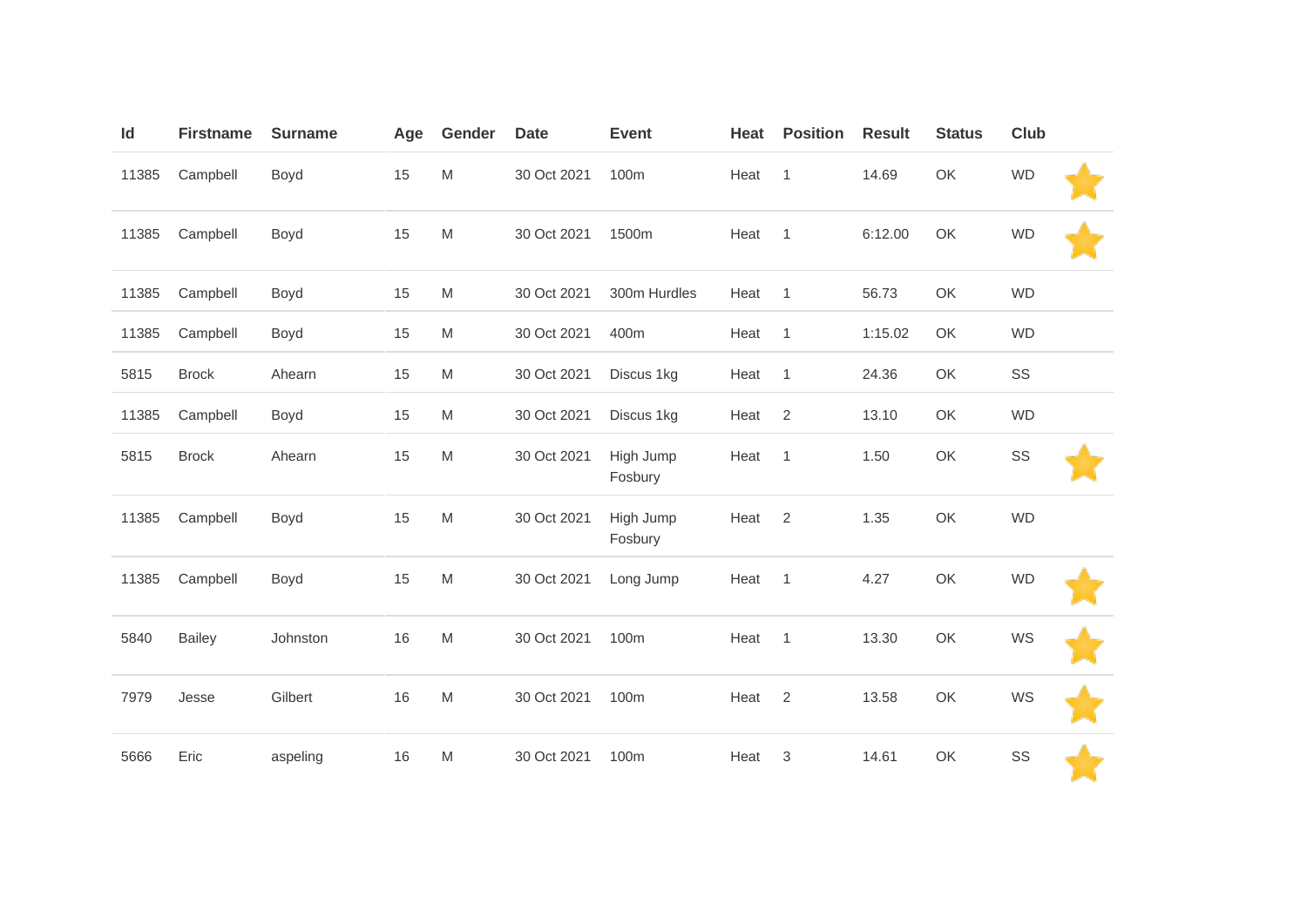| Id   | <b>Firstname</b> | <b>Surname</b> | Age  | Gender                                                                                                     | <b>Date</b> | <b>Event</b>         | Heat | <b>Position</b> | <b>Result</b> | <b>Status</b> | Club |  |
|------|------------------|----------------|------|------------------------------------------------------------------------------------------------------------|-------------|----------------------|------|-----------------|---------------|---------------|------|--|
| 5666 | Eric             | aspeling       | 16   | $\mathsf{M}% _{T}=\mathsf{M}_{T}\!\left( a,b\right) ,\ \mathsf{M}_{T}=\mathsf{M}_{T}\!\left( a,b\right) ,$ | 30 Oct 2021 | 1500m                | Heat | $\mathbf{1}$    | 5:21.30       | OK            | SS   |  |
| 5840 | <b>Bailey</b>    | Johnston       | 16   | $\mathsf{M}% _{T}=\mathsf{M}_{T}\!\left( a,b\right) ,\ \mathsf{M}_{T}=\mathsf{M}_{T}\!\left( a,b\right) ,$ | 30 Oct 2021 | 300m Hurdles         | Heat | $\mathbf{1}$    | 48.59         | OK            | WS   |  |
| 5666 | Eric             | aspeling       | 16   | $\mathsf{M}% _{T}=\mathsf{M}_{T}\!\left( a,b\right) ,\ \mathsf{M}_{T}=\mathsf{M}_{T}\!\left( a,b\right) ,$ | 30 Oct 2021 | 300m Hurdles         | Heat | $\overline{2}$  | 57.93         | OK            | SS   |  |
| 5840 | <b>Bailey</b>    | Johnston       | $16$ | $\mathsf{M}% _{T}=\mathsf{M}_{T}\!\left( a,b\right) ,\ \mathsf{M}_{T}=\mathsf{M}_{T}\!\left( a,b\right) ,$ | 30 Oct 2021 | 400m                 | Heat | 1               | 1:00.24       | OK            | WS   |  |
| 5666 | Eric             | aspeling       | 16   | $\mathsf{M}% _{T}=\mathsf{M}_{T}\!\left( a,b\right) ,\ \mathsf{M}_{T}=\mathsf{M}_{T}\!\left( a,b\right) ,$ | 30 Oct 2021 | 400m                 | Heat | 2               | 1:10.88       | OK            | SS   |  |
| 5840 | <b>Bailey</b>    | Johnston       | 16   | $\mathsf{M}% _{T}=\mathsf{M}_{T}\!\left( a,b\right) ,\ \mathsf{M}_{T}=\mathsf{M}_{T}\!\left( a,b\right) ,$ | 30 Oct 2021 | Discus 1kg           | Heat | $\mathbf{1}$    | 21.15         | OK            | WS   |  |
| 7979 | Jesse            | Gilbert        | 16   | M                                                                                                          | 30 Oct 2021 | Discus 1kg           | Heat | 2               | 17.48         | OK            | WS   |  |
| 5666 | Eric             | aspeling       | 16   | $\mathsf{M}% _{T}=\mathsf{M}_{T}\!\left( a,b\right) ,\ \mathsf{M}_{T}=\mathsf{M}_{T}\!\left( a,b\right) ,$ | 30 Oct 2021 | Discus 1kg           | Heat | $\mathfrak{Z}$  | 15.15         | OK            | SS   |  |
| 5666 | Eric             | aspeling       | 16   | M                                                                                                          | 30 Oct 2021 | High Jump<br>Fosbury | Heat | 1               | 1.45          | OK            | SS   |  |
| 5840 | <b>Bailey</b>    | Johnston       | 16   | $\mathsf{M}% _{T}=\mathsf{M}_{T}\!\left( a,b\right) ,\ \mathsf{M}_{T}=\mathsf{M}_{T}\!\left( a,b\right) ,$ | 30 Oct 2021 | High Jump<br>Fosbury | Heat | 2               | 1.40          | OK            | WS   |  |
| 5840 | <b>Bailey</b>    | Johnston       | 16   | $\mathsf{M}% _{T}=\mathsf{M}_{T}\!\left( a,b\right) ,\ \mathsf{M}_{T}=\mathsf{M}_{T}\!\left( a,b\right) ,$ | 30 Oct 2021 | Long Jump            | Heat | 1               | 4.97          | OK            | WS   |  |
| 7979 | Jesse            | Gilbert        | 16   | $\mathsf{M}% _{T}=\mathsf{M}_{T}\!\left( a,b\right) ,\ \mathsf{M}_{T}=\mathsf{M}_{T}\!\left( a,b\right) ,$ | 30 Oct 2021 | Long Jump            | Heat | $\overline{2}$  | 4.73          | OK            | WS   |  |